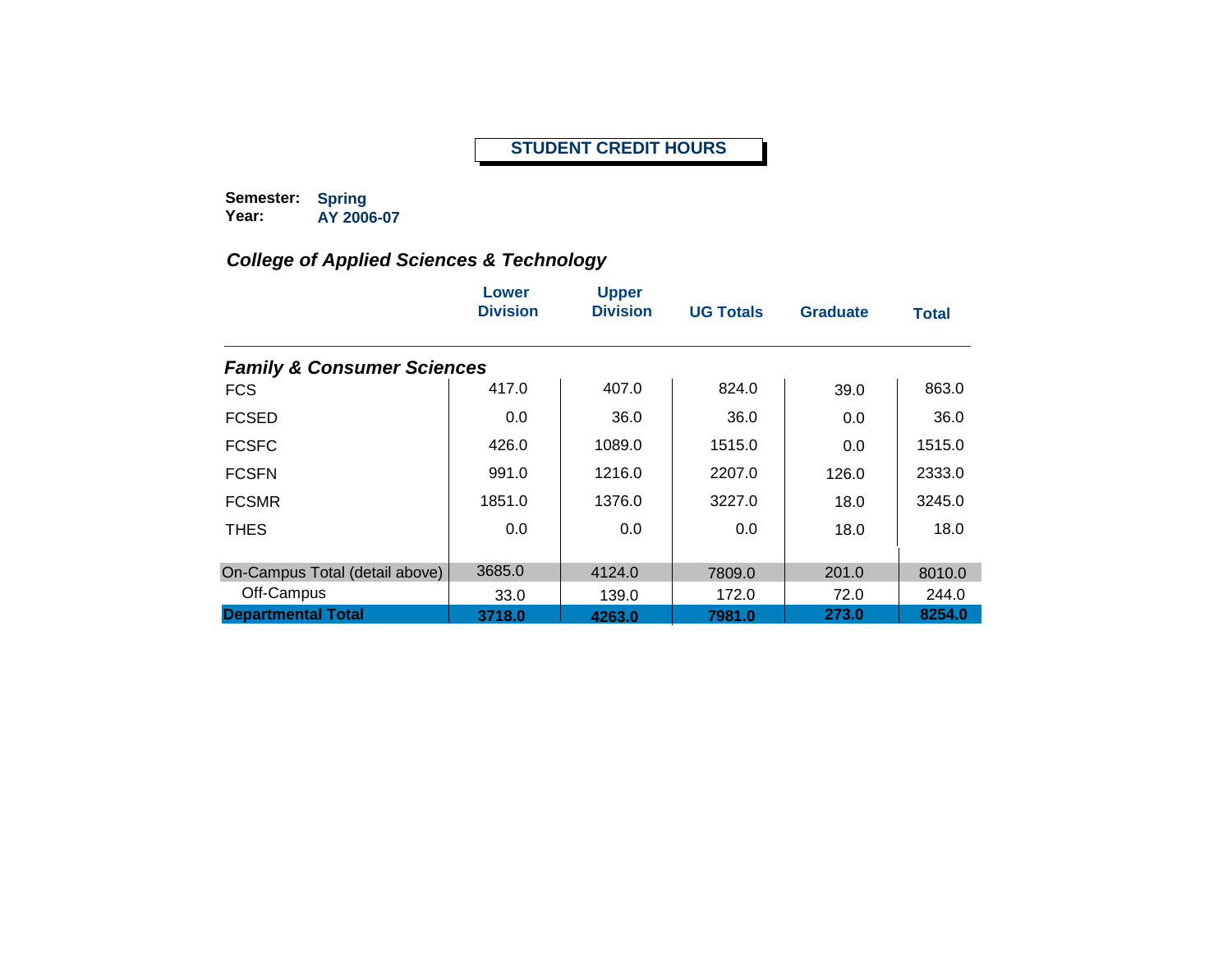|                                  | Lower<br><b>Division</b> | <b>Upper</b><br><b>Division</b> | <b>UG Totals</b> | <b>Graduate</b> | <b>Total</b> |
|----------------------------------|--------------------------|---------------------------------|------------------|-----------------|--------------|
| <b>Industry &amp; Technology</b> |                          |                                 |                  |                 |              |
| <b>ITCMP</b>                     | 111.0                    | 198.0                           | 309.0            | 0.0             | 309.0        |
| <b>ITCST</b>                     | 357.0                    | 474.0                           | 831.0            | 0.0             | 831.0        |
| <b>ITDPT</b>                     | 288.0                    | 156.0                           | 444.0            | 0.0             | 444.0        |
| <b>ITEDU</b>                     | 0.0                      | 138.0                           | 138.0            | 0.0             | 138.0        |
| <b>ITGRA</b>                     | 831.0                    | 264.0                           | 1095.0           | 0.0             | 1095.0       |
| <b>ITMFG</b>                     | 318.0                    | 141.0                           | 459.0            | 0.0             | 459.0        |
| On-Campus Total (detail above)   | 1905.0                   | 1371.0                          | 3276.0           | 0.0             | 3276.0       |
| Off-Campus                       | 18.0                     | 0.0                             | 18.0             | 186.0           | 204.0        |
| <b>Departmental Total</b>        | 1923.0                   | 1371.0                          | 3294.0           | 186.0           | 3480.0       |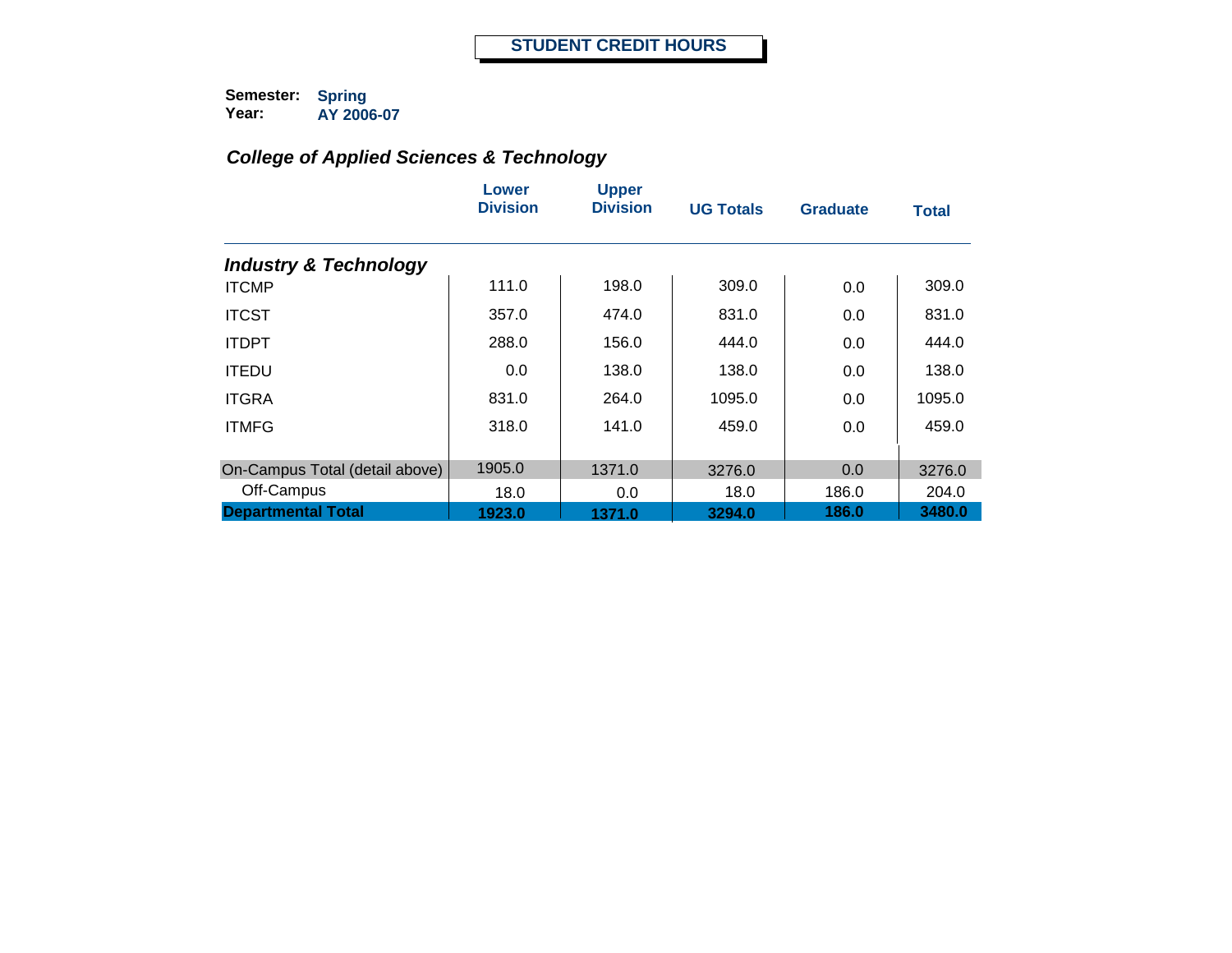|                                | Lower<br><b>Division</b> | <b>Upper</b><br><b>Division</b> | <b>UG Totals</b> | <b>Graduate</b> | <b>Total</b> |
|--------------------------------|--------------------------|---------------------------------|------------------|-----------------|--------------|
| <b>Military Science</b>        |                          |                                 |                  |                 |              |
| MIL                            | 133.0                    | 148.0                           | 281.0            | 0.0             | 281.0        |
| On-Campus Total (detail above) | 133.0                    | 148.0                           | 281.0            | 0.0             | 281.0        |
| Off-Campus                     | 0.0                      | 0.0                             | 0.0              | 0.0             | 0.0          |
| <b>Departmental Total</b>      | 133.0                    | 148.0                           | 281.0            | 0.0             | 281.0        |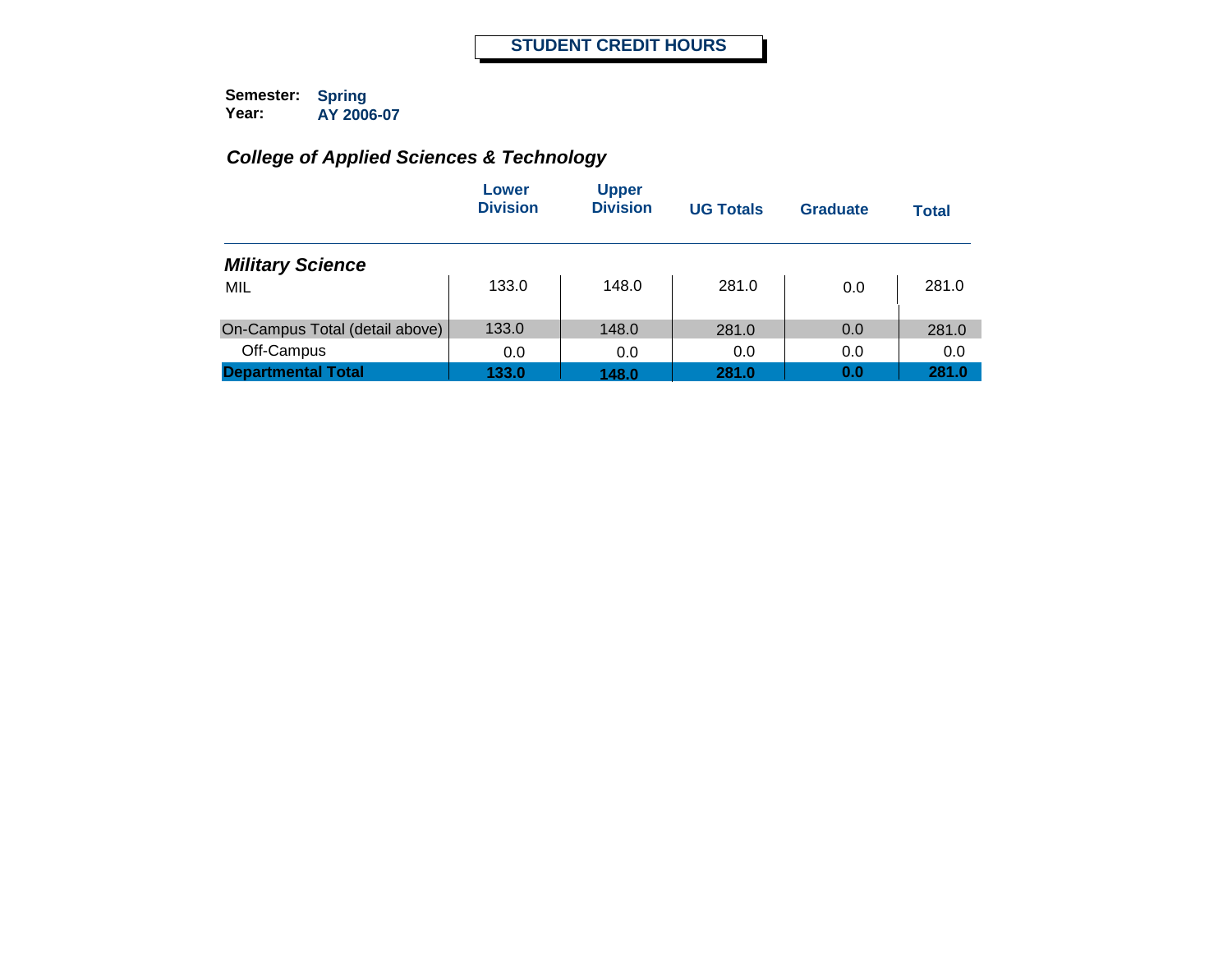|                                | Lower<br><b>Division</b> | <b>Upper</b><br><b>Division</b> | <b>UG Totals</b> | Graduate | Total  |
|--------------------------------|--------------------------|---------------------------------|------------------|----------|--------|
| <b>Nursing</b>                 |                          |                                 |                  |          |        |
| <b>NUR</b>                     | 1709.0                   | 2496.0                          | 4205.0           | 0.0      | 4205.0 |
| On-Campus Total (detail above) | 1709.0                   | 2496.0                          | 4205.0           | 0.0      | 4205.0 |
| Off-Campus                     | 0.0                      | 84.0                            | 84.0             | 1277.0   | 1361.0 |
| <b>Departmental Total</b>      | 1709.0                   | 2580.0                          | 4289.0           | 1277.0   | 5566.0 |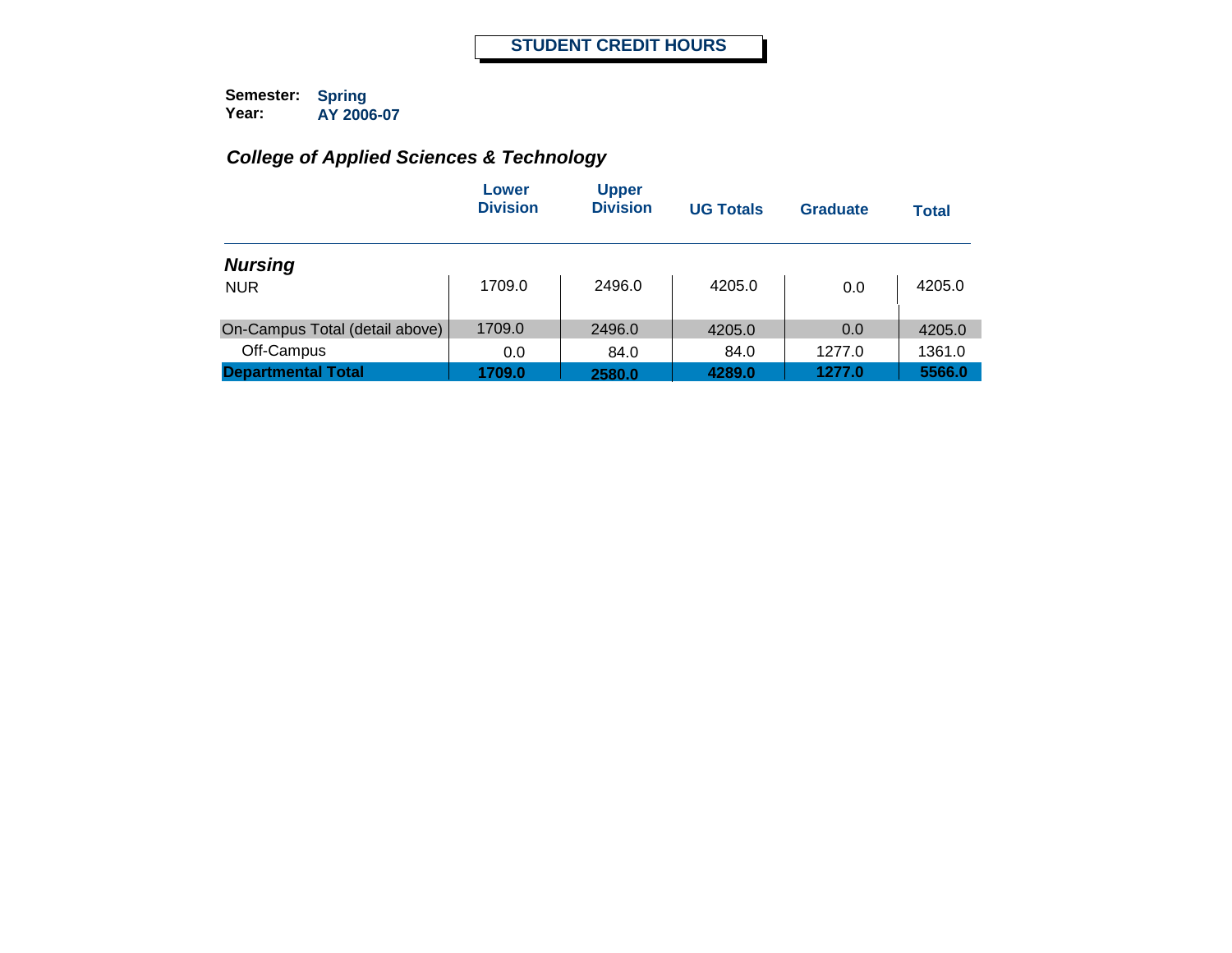|                                | Lower<br><b>Division</b> | <b>Upper</b><br><b>Division</b> | <b>UG Totals</b> | <b>Graduate</b> | <b>Total</b> |
|--------------------------------|--------------------------|---------------------------------|------------------|-----------------|--------------|
| <b>Physical Education</b>      |                          |                                 |                  |                 |              |
| <b>DISS</b>                    | 0.0                      | 0.0                             | 0.0              | 17.0            | 17.0         |
| <b>EXSCI</b>                   | 636.0                    | 758.0                           | 1394.0           | 182.0           | 1576.0       |
| <b>PEFWL</b>                   | 2970.0                   | 0.0                             | 2970.0           | 0.0             | 2970.0       |
| <b>PEP</b>                     | 2092.0                   | 1299.0                          | 3391.0           | 209.0           | 3600.0       |
| <b>RES</b>                     | 0.0                      | 0.0                             | 0.0              | 9.0             | 9.0          |
| <b>SPTAD</b>                   | 297.0                    | 756.0                           | 1053.0           | 192.0           | 1245.0       |
| <b>THES</b>                    | 0.0                      | 0.0                             | 0.0              | 93.0            | 93.0         |
| On-Campus Total (detail above) | 5995.0                   | 2813.0                          | 8808.0           | 702.0           | 9510.0       |
| Off-Campus                     | 447.0                    | 0.0                             | 447.0            | 369.0           | 816.0        |
| <b>Departmental Total</b>      | 6442.0                   | 2813.0                          | 9255.0           | 1071.0          | 10326.0      |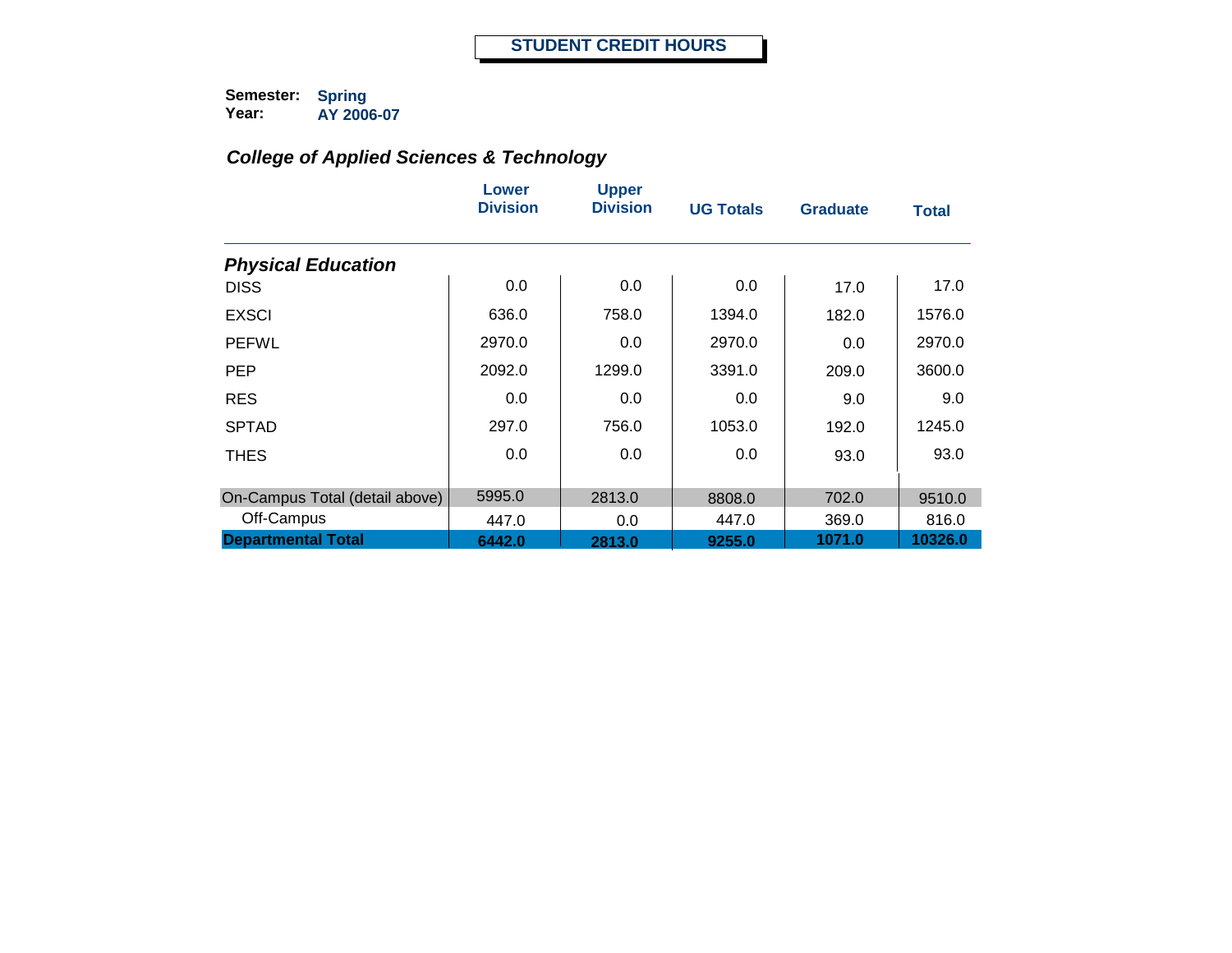|                                   | Lower<br><b>Division</b> | <b>Upper</b><br><b>Division</b> | <b>UG Totals</b> | <b>Graduate</b> | <b>Total</b> |
|-----------------------------------|--------------------------|---------------------------------|------------------|-----------------|--------------|
| <b>Wellness &amp; Gerontology</b> |                          |                                 |                  |                 |              |
| <b>GERON</b>                      | 0.0                      | 39.0                            | 39.0             | 126.0           | 165.0        |
| <b>GERON</b>                      | 0.0                      | 3.0                             | 3.0              | 3.0             | 6.0          |
| <b>THES</b>                       | 0.0                      | 0.0                             | 0.0              | 12.0            | 12.0         |
| <b>WELNS</b>                      | 0.0                      | 0.0                             | 0.0              | 135.0           | 135.0        |
| On-Campus Total (detail above)    | 0.0                      | 42.0                            | 42.0             | 276.0           | 318.0        |
| Off-Campus                        | 0.0                      | 0.0                             | 0.0              | 45.0            | 45.0         |
| <b>Departmental Total</b>         | 0.0                      | 42.0                            | 42.0             | 321.0           | 363.0        |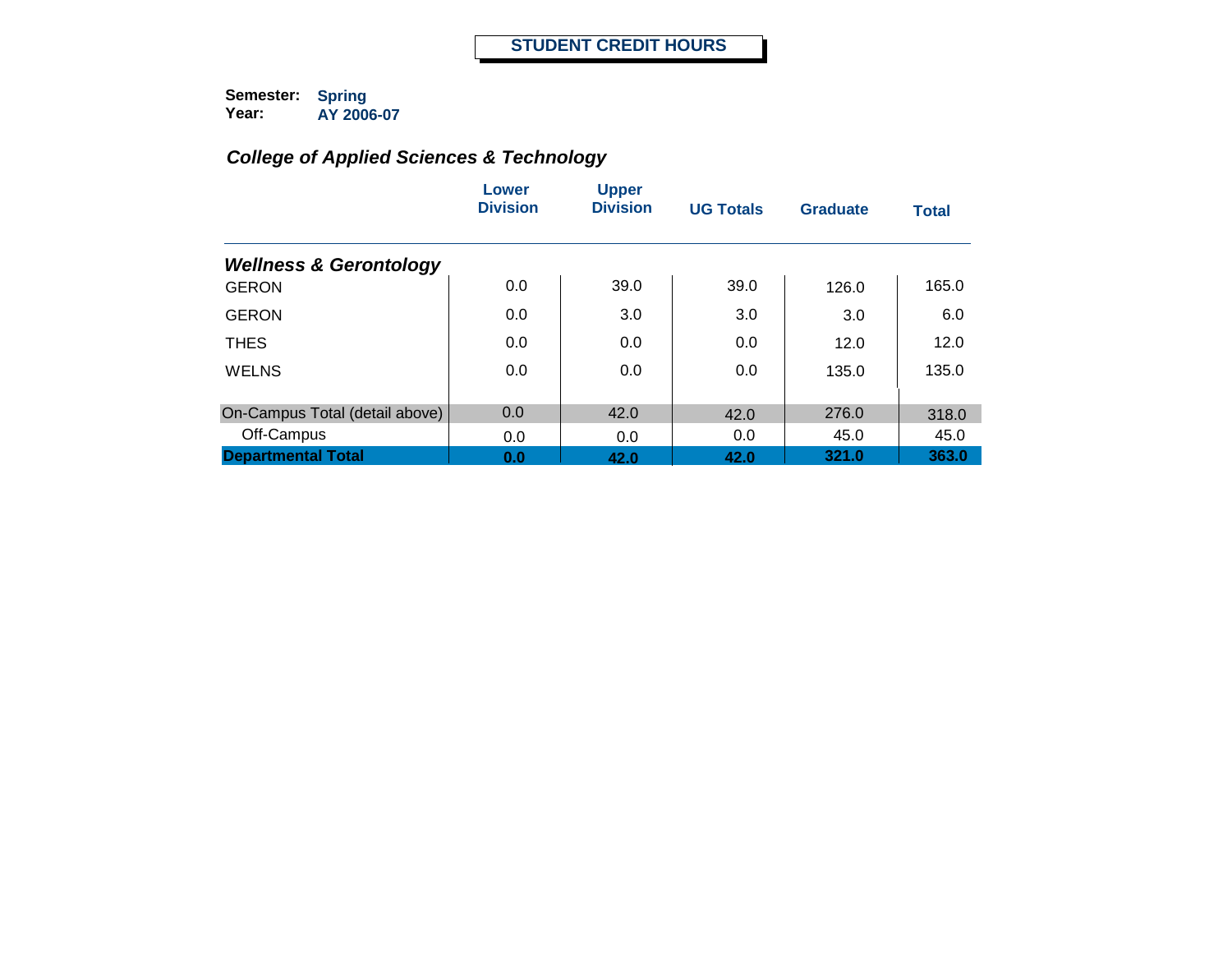# *College of Architecture & Planning*

|                                | Lower<br><b>Division</b> | <b>Upper</b><br><b>Division</b> | <b>UG Totals</b> | Graduate | <b>Total</b> |
|--------------------------------|--------------------------|---------------------------------|------------------|----------|--------------|
| <b>Architecture</b>            |                          |                                 |                  |          |              |
| ARCH                           | 1325.0                   | 1182.0                          | 2507.0           | 473.0    | 2980.0       |
| CAP                            | 306.0                    | 1.0                             | 307.0            | 0.0      | 307.0        |
| <b>THES</b>                    | 0.0                      | 0.0                             | 0.0              | 66.0     | 66.0         |
| On-Campus Total (detail above) | 1631.0                   | 1183.0                          | 2814.0           | 539.0    | 3353.0       |
| Off-Campus                     | 0.0                      | 267.0                           | 267.0            | 27.0     | 294.0        |
| <b>Departmental Total</b>      | 1631.0                   | 1450.0                          | 3081.0           | 566.0    | 3647.0       |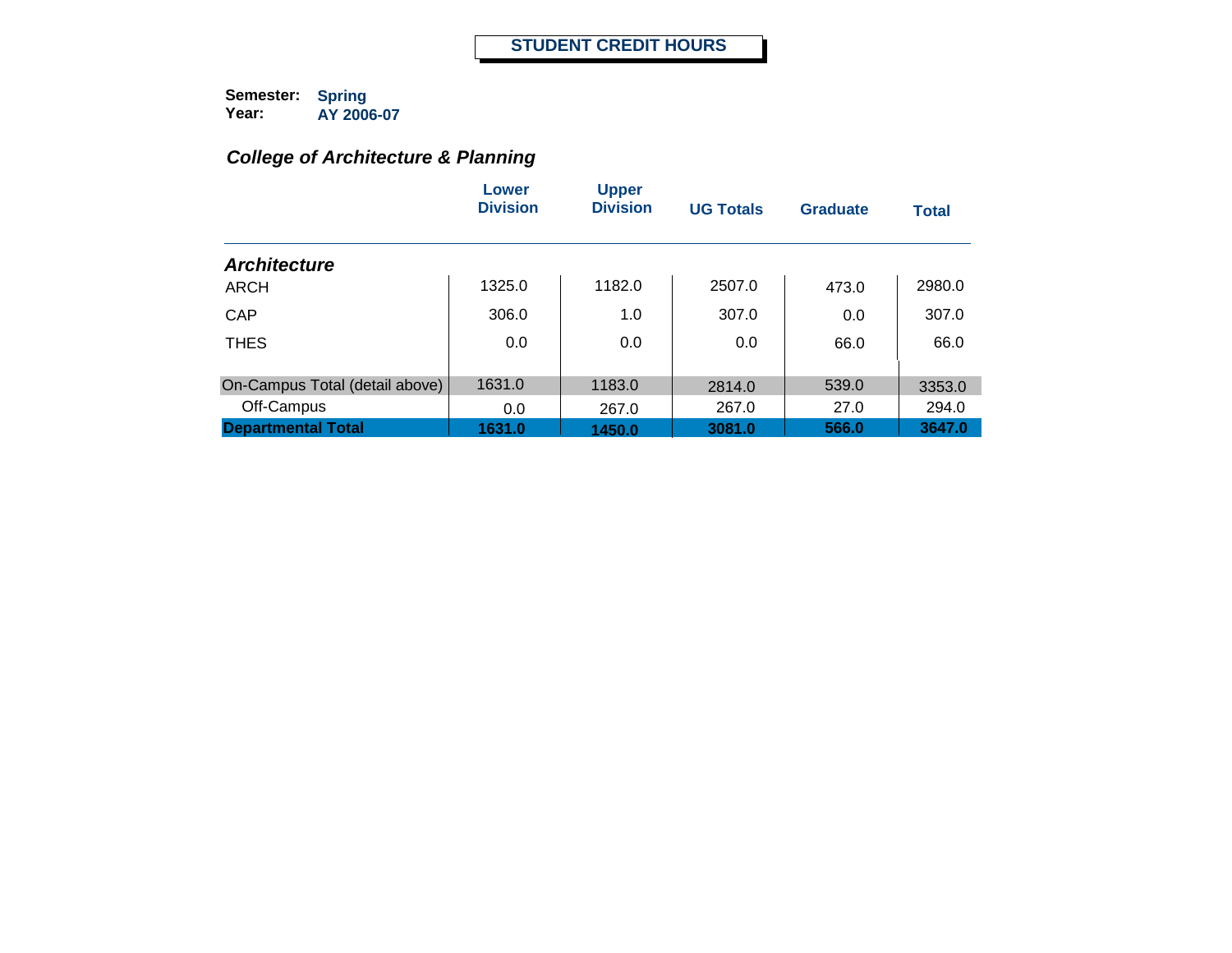# *College of Architecture & Planning*

|                                | Lower<br><b>Division</b> | <b>Upper</b><br><b>Division</b> | <b>UG Totals</b> | <b>Graduate</b> | <b>Total</b> |
|--------------------------------|--------------------------|---------------------------------|------------------|-----------------|--------------|
| <b>Landscape Architecture</b>  |                          |                                 |                  |                 |              |
| CAP                            | 167.0                    | 0.0                             | 167.0            | 0.0             | 167.0        |
| LA                             | 483.0                    | 577.0                           | 1060.0           | 169.0           | 1229.0       |
| <b>THES</b>                    | 0.0                      | 0.0                             | 0.0              | 12.0            | 12.0         |
|                                |                          |                                 |                  |                 |              |
| On-Campus Total (detail above) | 650.0                    | 577.0                           | 1227.0           | 181.0           | 1408.0       |
| Off-Campus                     | 18.0                     | 111.0                           | 129.0            | 12.0            | 141.0        |
| <b>Departmental Total</b>      | 668.0                    | 688.0                           | 1356.0           | 193.0           | 1549.0       |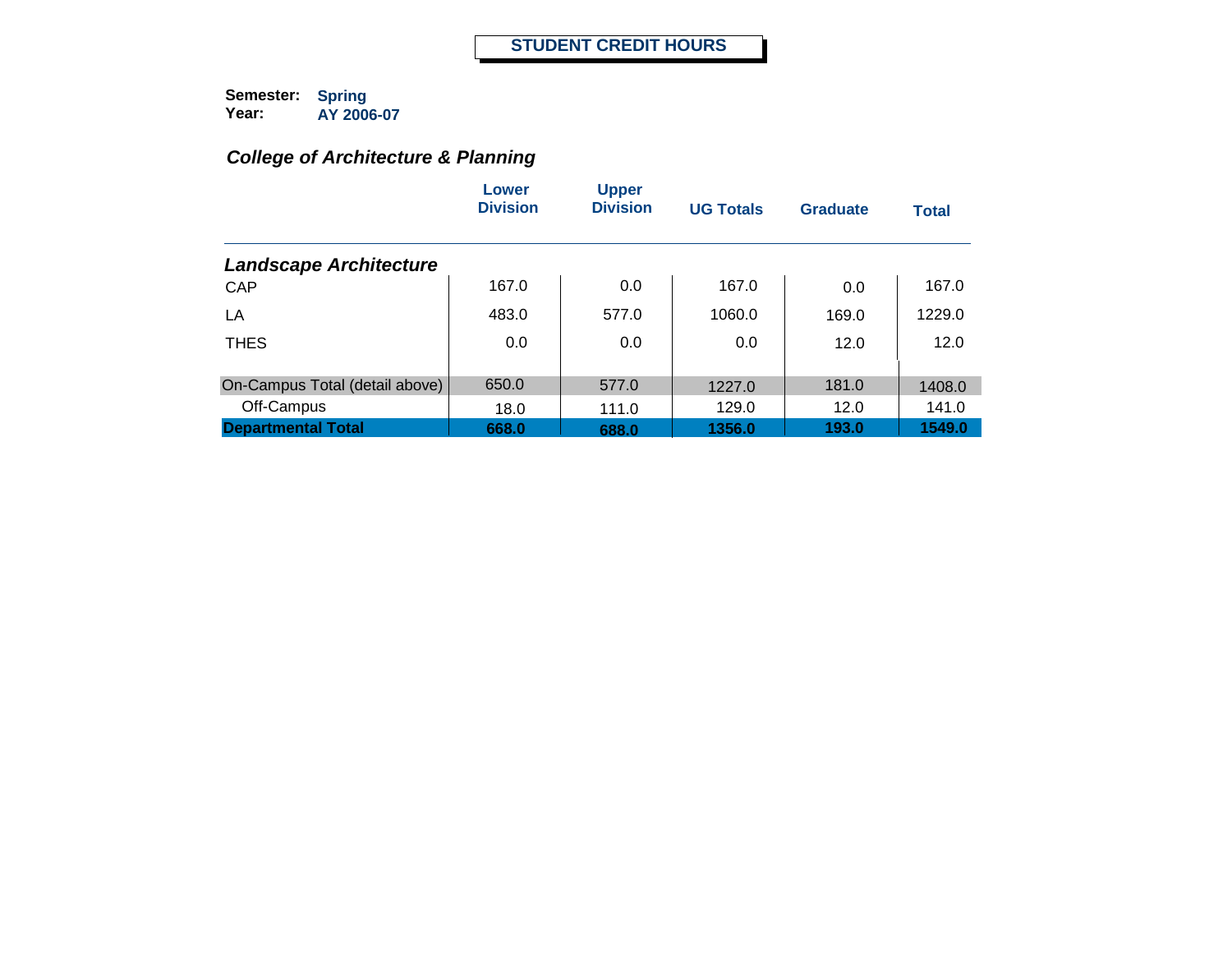# *College of Architecture & Planning*

|                                | Lower<br><b>Division</b> | <b>Upper</b><br><b>Division</b> | <b>UG Totals</b> | <b>Graduate</b> | <b>Total</b> |
|--------------------------------|--------------------------|---------------------------------|------------------|-----------------|--------------|
| <b>Urban Planning</b>          |                          |                                 |                  |                 |              |
| CAP                            | 127.0                    | 0.0                             | 127.0            | 0.0             | 127.0        |
| <b>PLAN</b>                    | 376.0                    | 239.0                           | 615.0            | 310.0           | 925.0        |
| <b>RES</b>                     | 0.0                      | 0.0                             | 0.0              | 12.0            | 12.0         |
| On-Campus Total (detail above) | 503.0                    | 239.0                           | 742.0            | 322.0           | 1064.0       |
| Off-Campus                     | 0.0                      | 0.0                             | 0.0              | 9.0             | 9.0          |
| <b>Departmental Total</b>      | 503.0                    | 239.0                           | 742.0            | 331.0           | 1073.0       |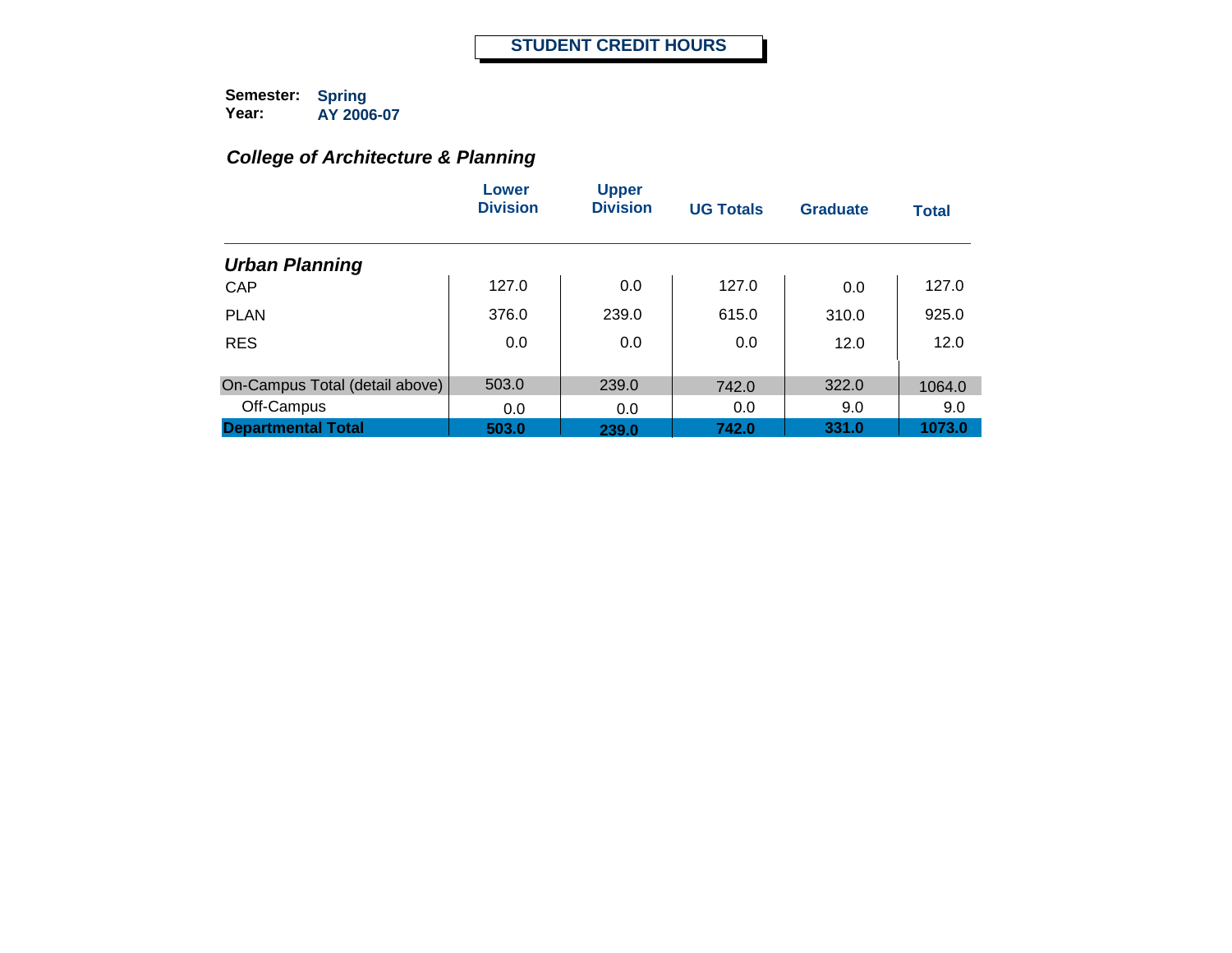|                                | Lower<br><b>Division</b> | <b>Upper</b><br><b>Division</b> | <b>UG Totals</b> | Graduate | <b>Total</b> |
|--------------------------------|--------------------------|---------------------------------|------------------|----------|--------------|
| <b>Accounting</b>              |                          |                                 |                  |          |              |
| <b>ACC</b>                     | 1992.0                   | 1227.0                          | 3219.0           | 318.0    | 3537.0       |
| <b>MBA</b>                     | 0.0                      | 0.0                             | 0.0              | 60.0     | 60.0         |
| On-Campus Total (detail above) | 1992.0                   | 1227.0                          | 3219.0           | 378.0    | 3597.0       |
| Off-Campus                     | 0.0                      | 87.0                            | 87.0             | 33.0     | 120.0        |
| <b>Departmental Total</b>      | 1992.0                   | 1314.0                          | 3306.0           | 411.0    | 3717.0       |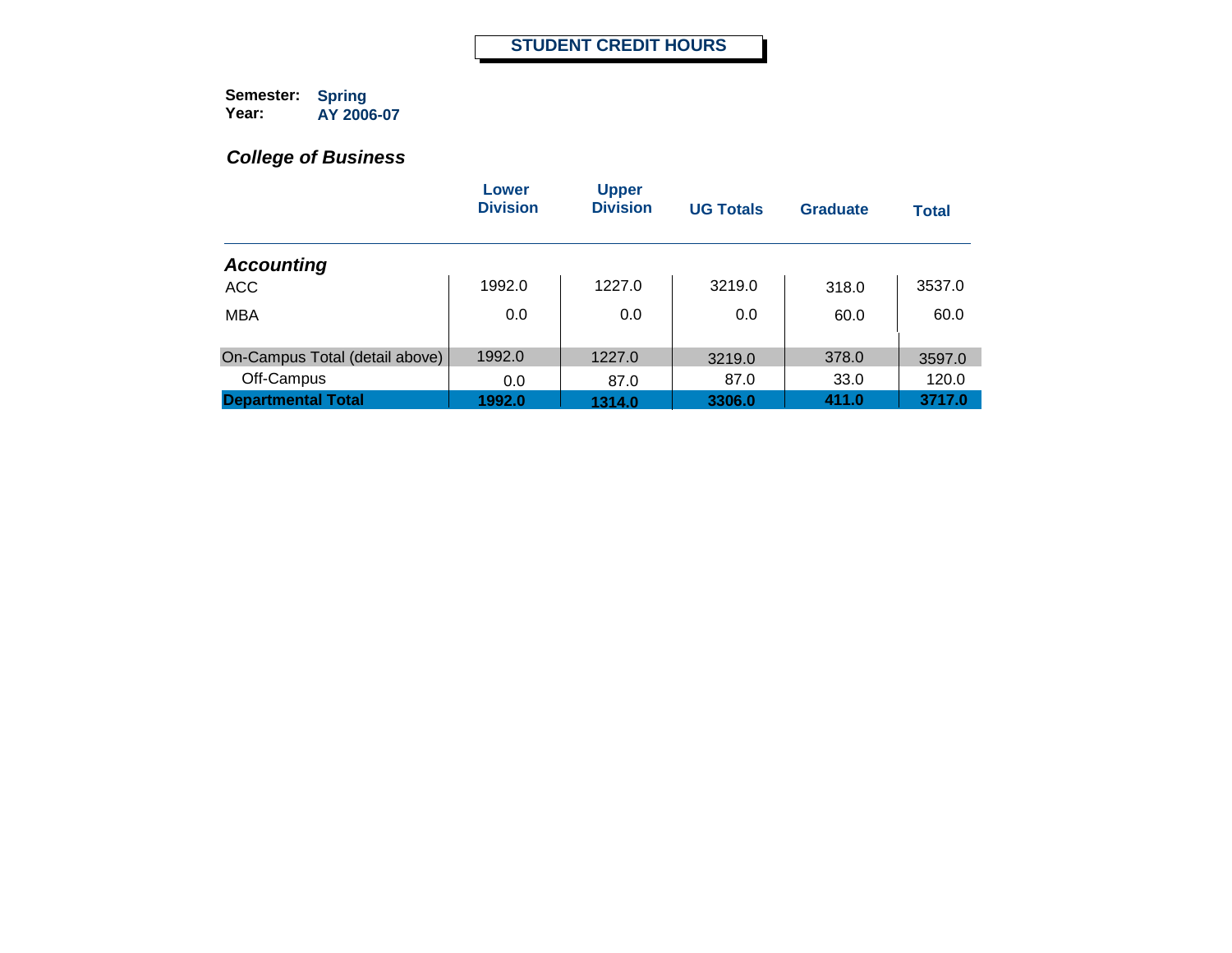|                                | Lower<br><b>Division</b> | <b>Upper</b><br><b>Division</b> | <b>UG Totals</b> | Graduate | <b>Total</b> |
|--------------------------------|--------------------------|---------------------------------|------------------|----------|--------------|
| <b>Economics</b>               |                          |                                 |                  |          |              |
| <b>ECON</b>                    | 4662.0                   | 772.0                           | 5434.0           | 6.0      | 5440.0       |
| <b>MBA</b>                     | 0.0                      | 0.0                             | 0.0              | 72.0     | 72.0         |
| On-Campus Total (detail above) | 4662.0                   | 772.0                           | 5434.0           | 78.0     | 5512.0       |
| Off-Campus                     | 0.0                      | 0.0                             | 0.0              | 105.0    | 105.0        |
| <b>Departmental Total</b>      | 4662.0                   | 772.0                           | 5434.0           | 183.0    | 5617.0       |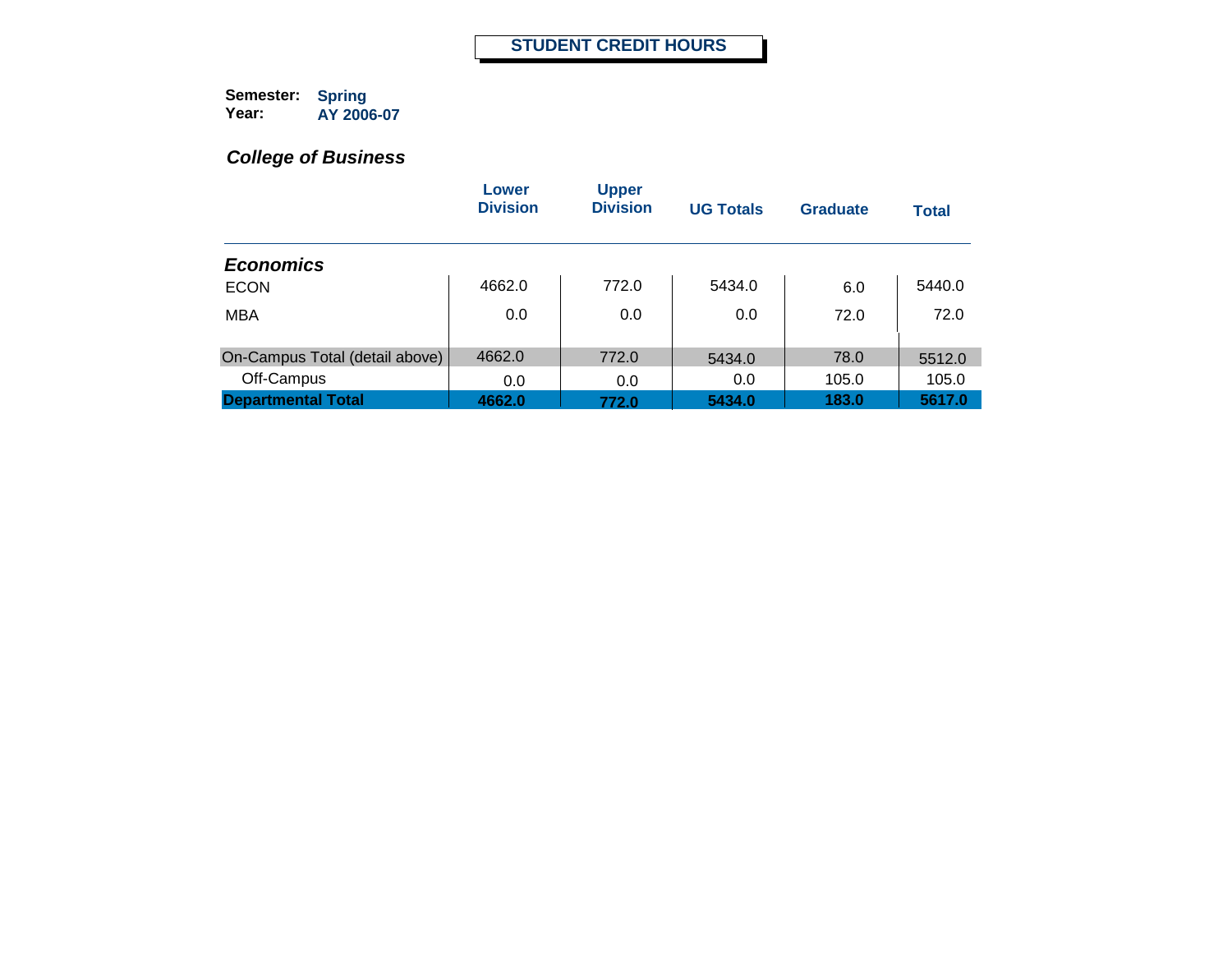|                                | Lower<br><b>Division</b> | <b>Upper</b><br><b>Division</b> | <b>UG Totals</b> | <b>Graduate</b> | <b>Total</b> |
|--------------------------------|--------------------------|---------------------------------|------------------|-----------------|--------------|
| <b>Finance</b>                 |                          |                                 |                  |                 |              |
| BL                             | 756.0                    | 207.0                           | 963.0            | 0.0             | 963.0        |
| <b>FIN</b>                     | 405.0                    | 1299.0                          | 1704.0           | 63.0            | 1767.0       |
| <b>MBA</b>                     | 0.0                      | 0.0                             | 0.0              | 81.0            | 81.0         |
| <b>RE</b>                      | 162.0                    | 0.0                             | 162.0            | 0.0             | 162.0        |
| <b>RMI</b>                     | 372.0                    | 411.0                           | 783.0            | 27.0            | 810.0        |
|                                |                          |                                 |                  |                 |              |
| On-Campus Total (detail above) | 1695.0                   | 1917.0                          | 3612.0           | 171.0           | 3783.0       |
| Off-Campus                     | 0.0                      | 0.0                             | 0.0              | 138.0           | 138.0        |
| <b>Departmental Total</b>      | 1695.0                   | 1917.0                          | 3612.0           | 309.0           | 3921.0       |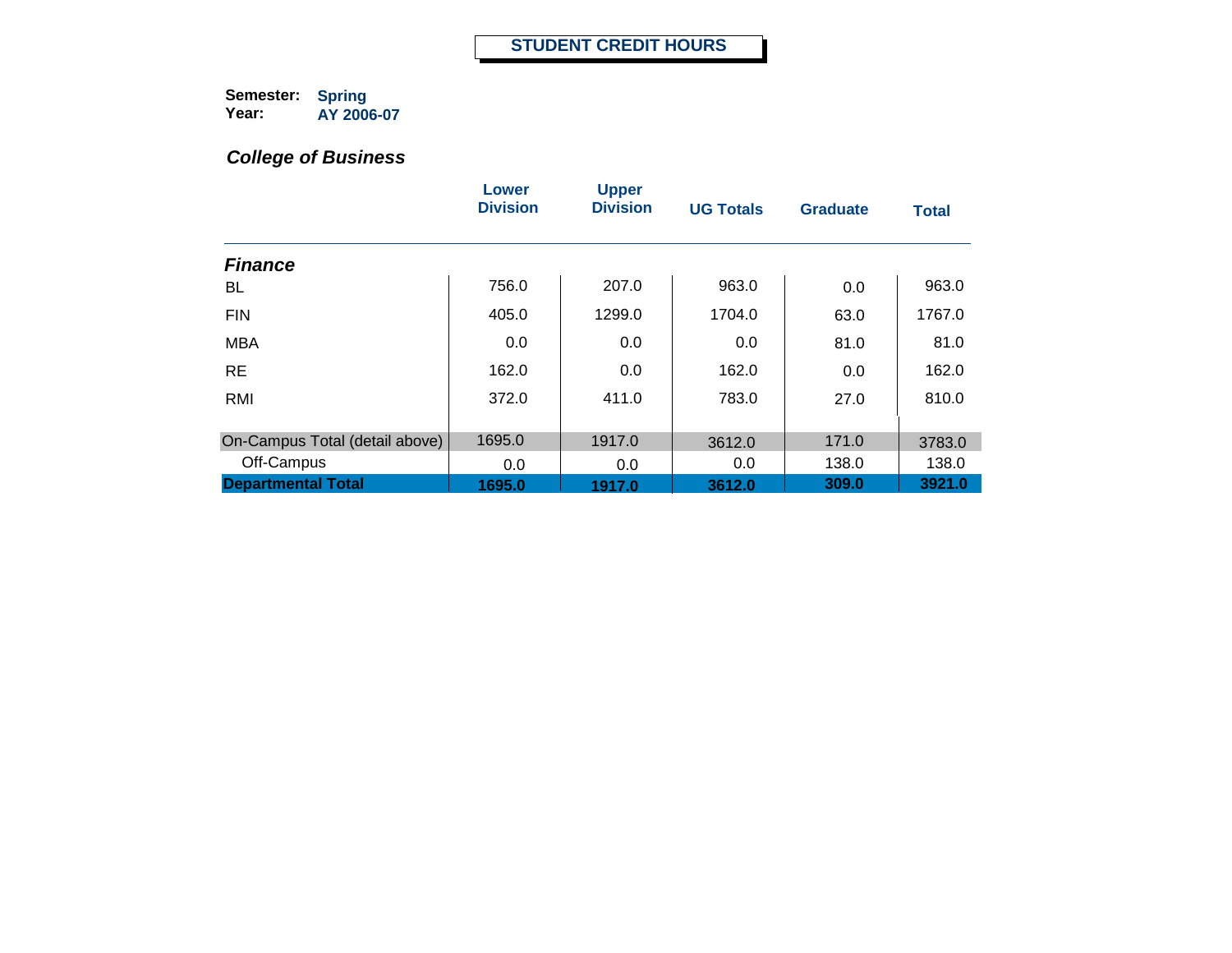|                                     | Lower<br><b>Division</b> | <b>Upper</b><br><b>Division</b> | <b>UG Totals</b> | Graduate | <b>Total</b> |
|-------------------------------------|--------------------------|---------------------------------|------------------|----------|--------------|
| <b>Info Systems &amp; Oper Mgmt</b> |                          |                                 |                  |          |              |
| <b>BED</b>                          | 0.0                      | 15.0                            | 15.0             | 0.0      | 15.0         |
| <b>ISOM</b>                         | 3498.0                   | 1602.0                          | 5100.0           | 51.0     | 5151.0       |
| On-Campus Total (detail above)      | 3498.0                   | 1617.0                          | 5115.0           | 51.0     | 5166.0       |
| Off-Campus                          | 636.0                    | 39.0                            | 675.0            | 126.0    | 801.0        |
| <b>Departmental Total</b>           | 4134.0                   | 1656.0                          | 5790.0           | 177.0    | 5967.0       |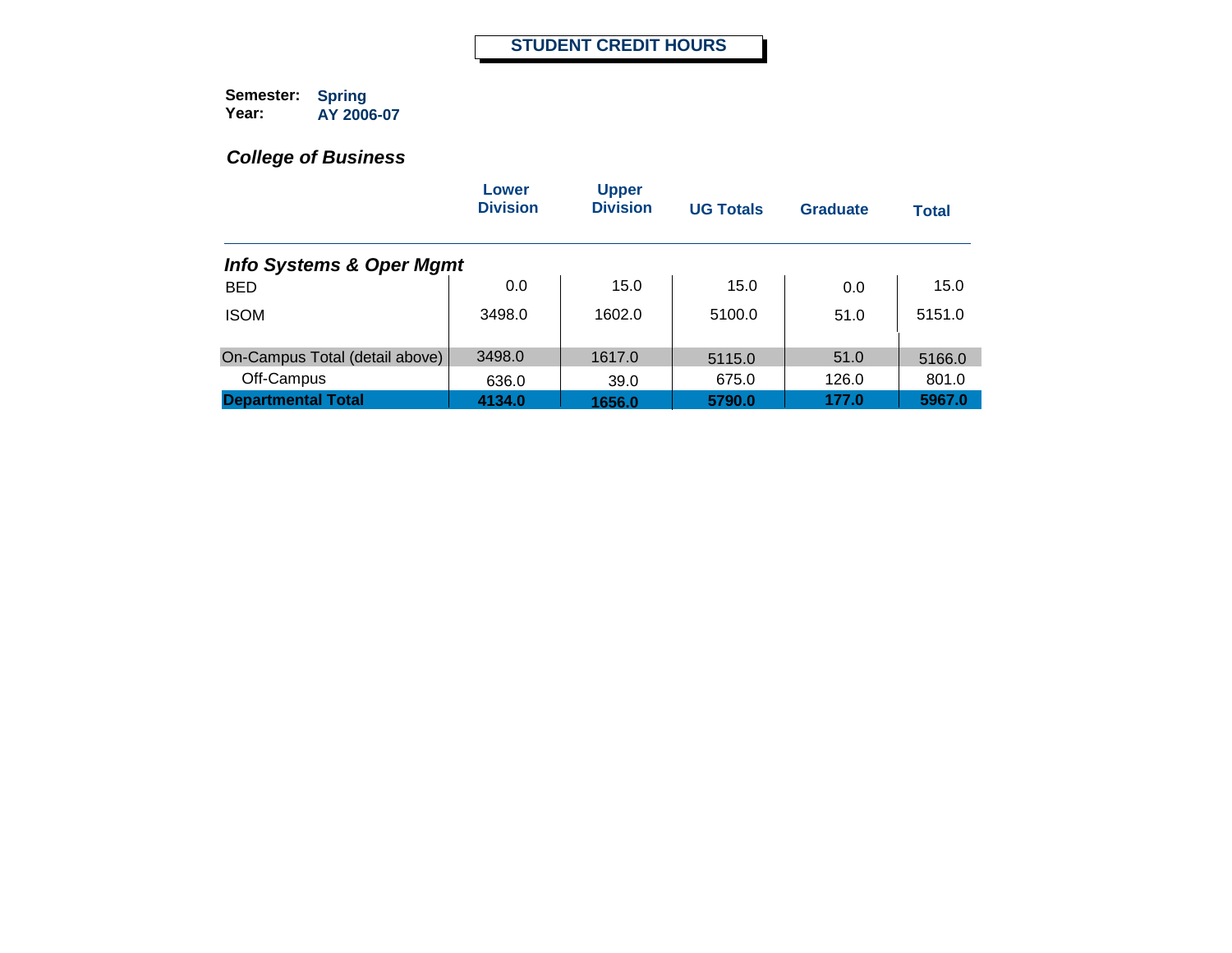|                                   | Lower<br><b>Division</b> | <b>Upper</b><br><b>Division</b> | <b>UG Totals</b> | <b>Graduate</b> | <b>Total</b> |
|-----------------------------------|--------------------------|---------------------------------|------------------|-----------------|--------------|
| <b>Marketing &amp; Management</b> |                          |                                 |                  |                 |              |
| <b>BUSAD</b>                      | 144.0                    | 141.0                           | 285.0            | 0.0             | 285.0        |
| ID                                | 0.0                      | 42.0                            | 42.0             | 0.0             | 42.0         |
| <b>INTBA</b>                      | 0.0                      | 36.0                            | 36.0             | 0.0             | 36.0         |
| <b>MASTR</b>                      | 0.0                      | 0.0                             | 0.0              | 0.0             | 0.0          |
| <b>MBA</b>                        | 0.0                      | 0.0                             | 0.0              | 222.0           | 222.0        |
| <b>MGT</b>                        | 367.0                    | 2490.0                          | 2857.0           | 246.0           | 3103.0       |
| <b>MKG</b>                        | 144.0                    | 3831.0                          | 3975.0           | 39.0            | 4014.0       |
| On-Campus Total (detail above)    | 655.0                    | 6540.0                          | 7195.0           | 507.0           | 7702.0       |
| Off-Campus                        | 792.0                    | 21.0                            | 813.0            | 372.0           | 1185.0       |
| <b>Departmental Total</b>         | 1447.0                   | 6561.0                          | 8008.0           | 879.0           | 8887.0       |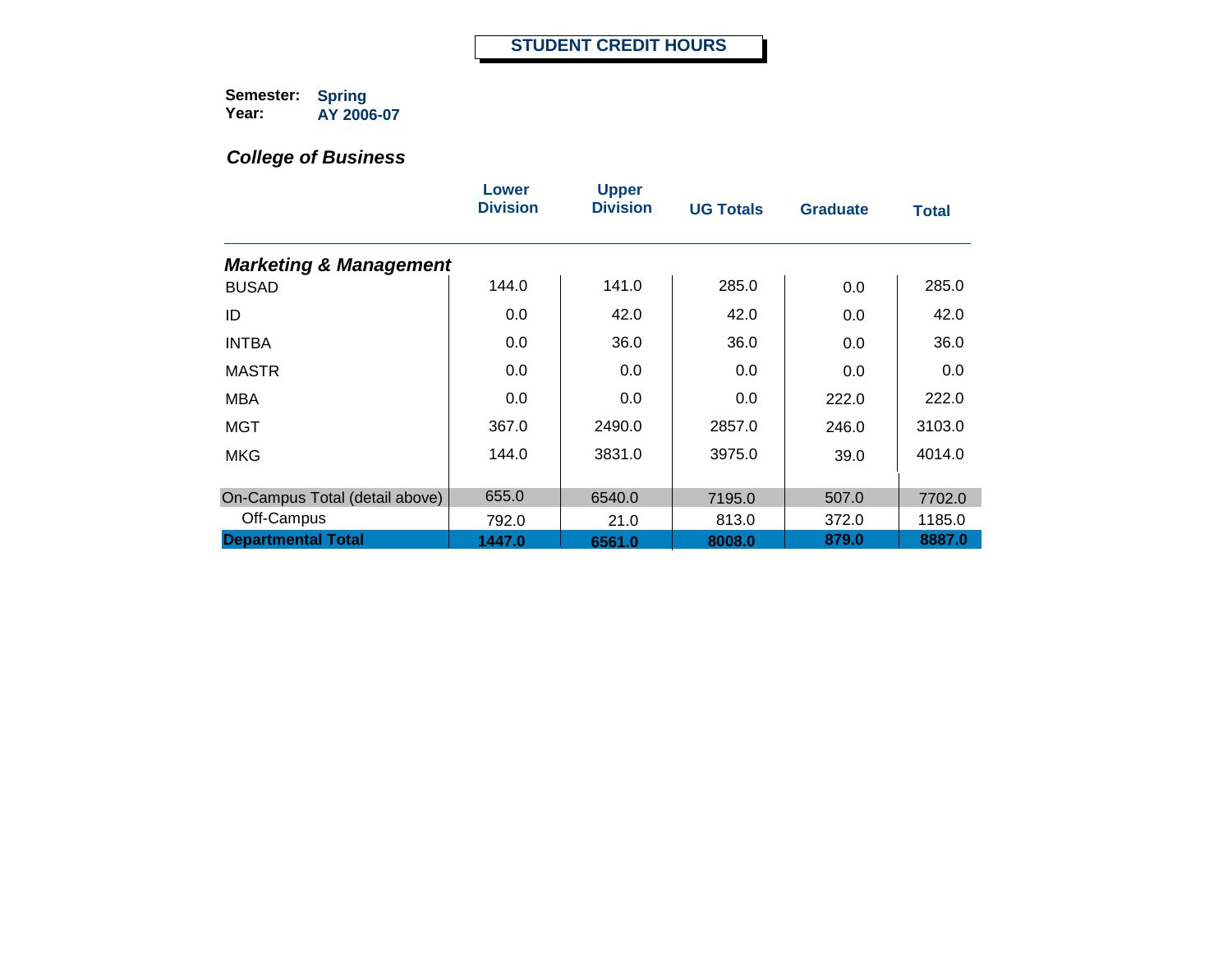|                                           | Lower<br><b>Division</b> | <b>Upper</b><br><b>Division</b> | <b>UG Totals</b> | Graduate | Total |
|-------------------------------------------|--------------------------|---------------------------------|------------------|----------|-------|
| <b>Center for Info &amp; Comm Science</b> |                          |                                 |                  |          |       |
| <b>ICS</b>                                | 0.0                      | 0.0                             | 0.0              | 552.0    | 552.0 |
| On-Campus Total (detail above)            | 0.0                      | 0.0                             | 0.0              | 552.0    | 552.0 |
| Off-Campus                                | 0.0                      | 0.0                             | 0.0              | 0.0      | 0.0   |
| <b>Departmental Total</b>                 | 0.0                      | 0.0                             | 0.0              | 552.0    | 552.0 |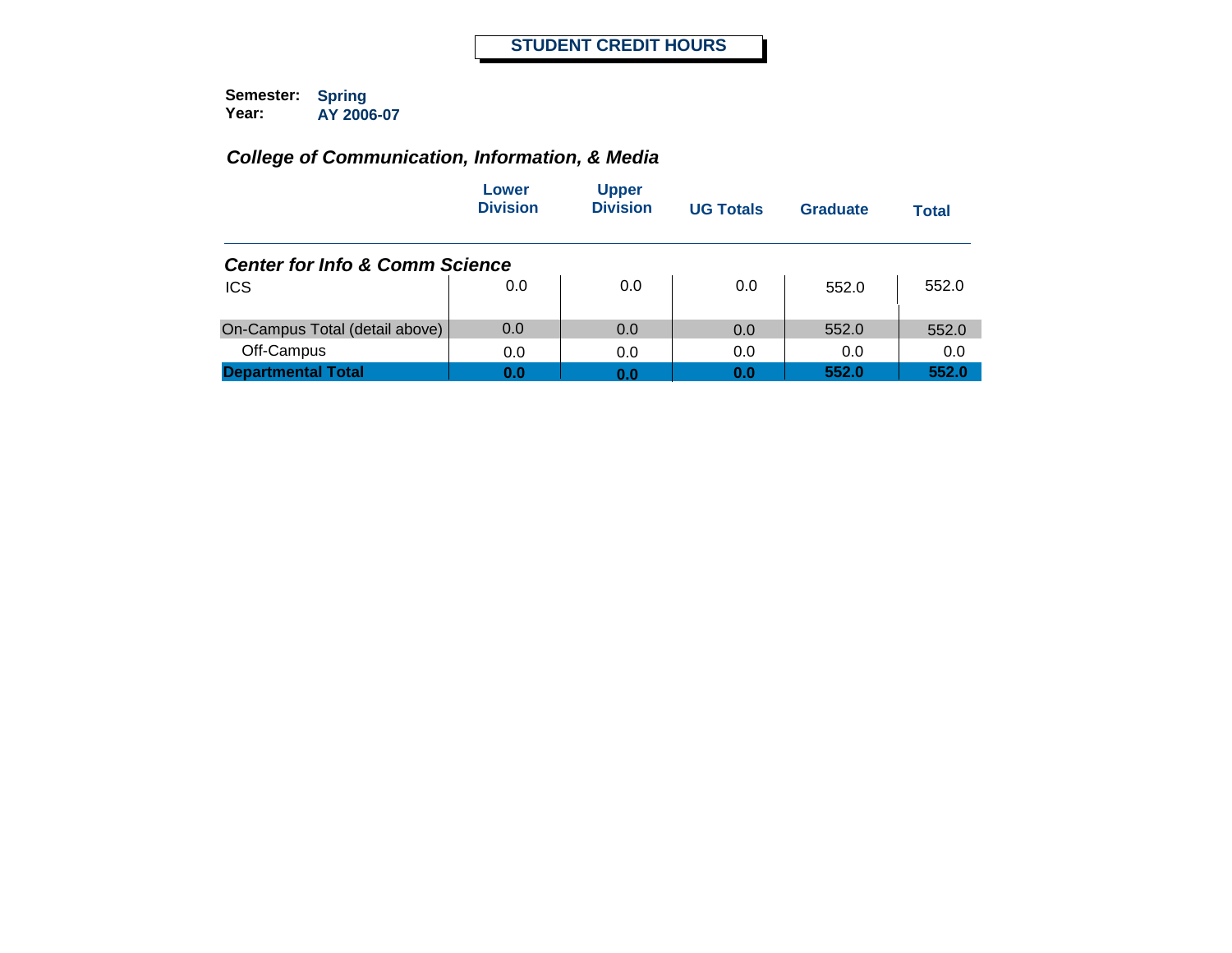|                                | Lower<br><b>Division</b> | <b>Upper</b><br><b>Division</b> | <b>UG Totals</b> | <b>Graduate</b> | <b>Total</b> |
|--------------------------------|--------------------------|---------------------------------|------------------|-----------------|--------------|
| <b>Journalism</b>              |                          |                                 |                  |                 |              |
| <b>JOURN</b>                   | 1885.0                   | 1822.0                          | 3707.0           | 198.0           | 3905.0       |
| <b>NEWS</b>                    | 291.0                    | 126.0                           | 417.0            | 3.0             | 420.0        |
| <b>PR</b>                      | 0.0                      | 0.0                             | 0.0              | 93.0            | 93.0         |
| <b>RES</b>                     | 0.0                      | 0.0                             | 0.0              | 30.0            | 30.0         |
| <b>THES</b>                    | 0.0                      | 0.0                             | 0.0              | 39.0            | 39.0         |
| On-Campus Total (detail above) | 2176.0                   | 1948.0                          | 4124.0           | 363.0           | 4487.0       |
| Off-Campus                     | 0.0                      | 0.0                             | 0.0              | 42.0            | 42.0         |
| <b>Departmental Total</b>      | 2176.0                   | 1948.0                          | 4124.0           | 405.0           | 4529.0       |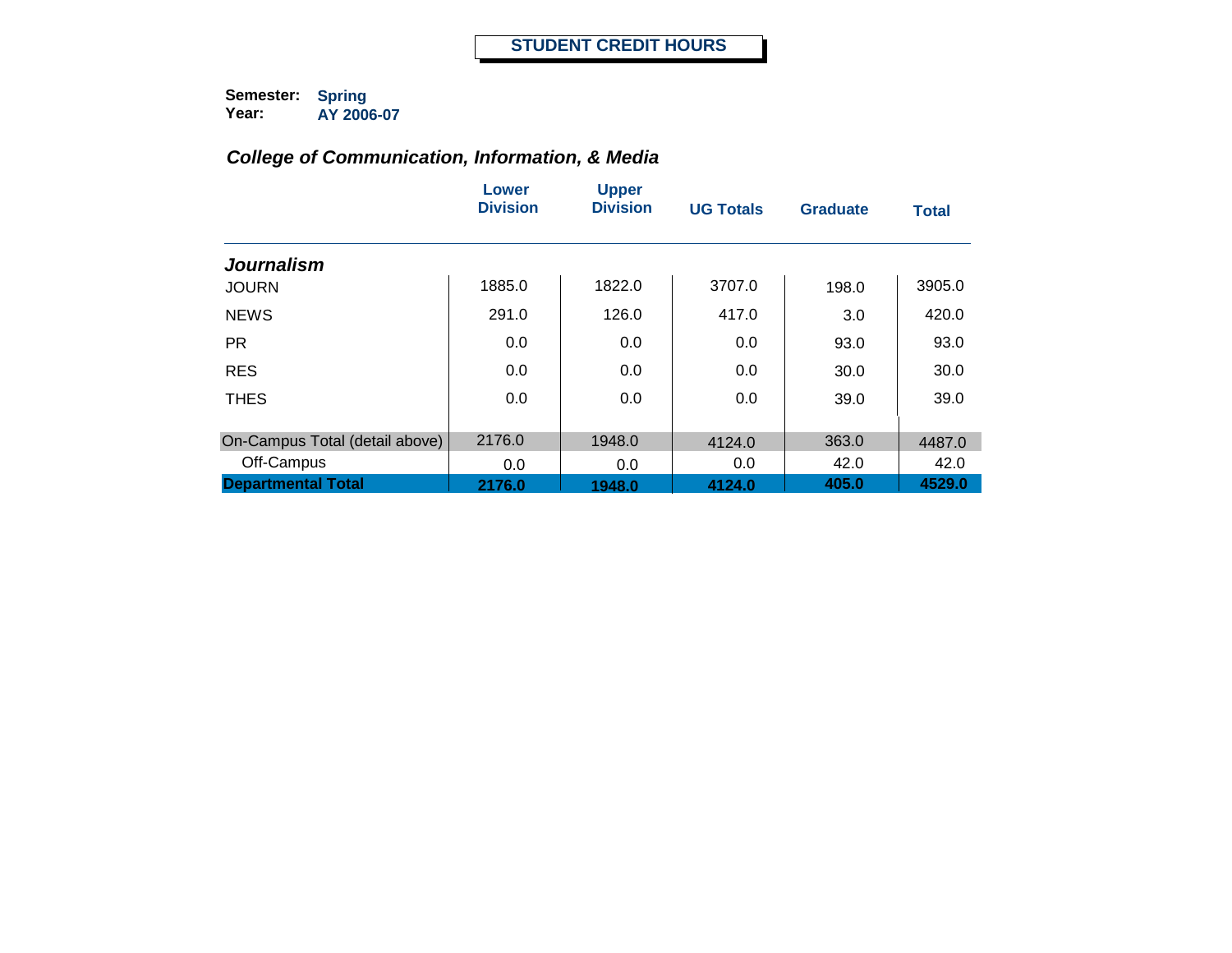|                                | Lower<br><b>Division</b> | <b>Upper</b><br><b>Division</b> | <b>UG Totals</b> | <b>Graduate</b> | <b>Total</b> |
|--------------------------------|--------------------------|---------------------------------|------------------|-----------------|--------------|
| <b>Communication Studies</b>   |                          |                                 |                  |                 |              |
| <b>COMM</b>                    | 4989.0                   | 1680.0                          | 6669.0           | 234.0           | 6903.0       |
| <b>THES</b>                    | 0.0                      | 0.0                             | 0.0              | 12.0            | 12.0         |
| On-Campus Total (detail above) | 4989.0                   | 1680.0                          | 6669.0           | 246.0           | 6915.0       |
| Off-Campus                     | 756.0                    | 328.0                           | 1084.0           | 0.0             | 1084.0       |
| <b>Departmental Total</b>      | 5745.0                   | 2008.0                          | 7753.0           | 246.0           | 7999.0       |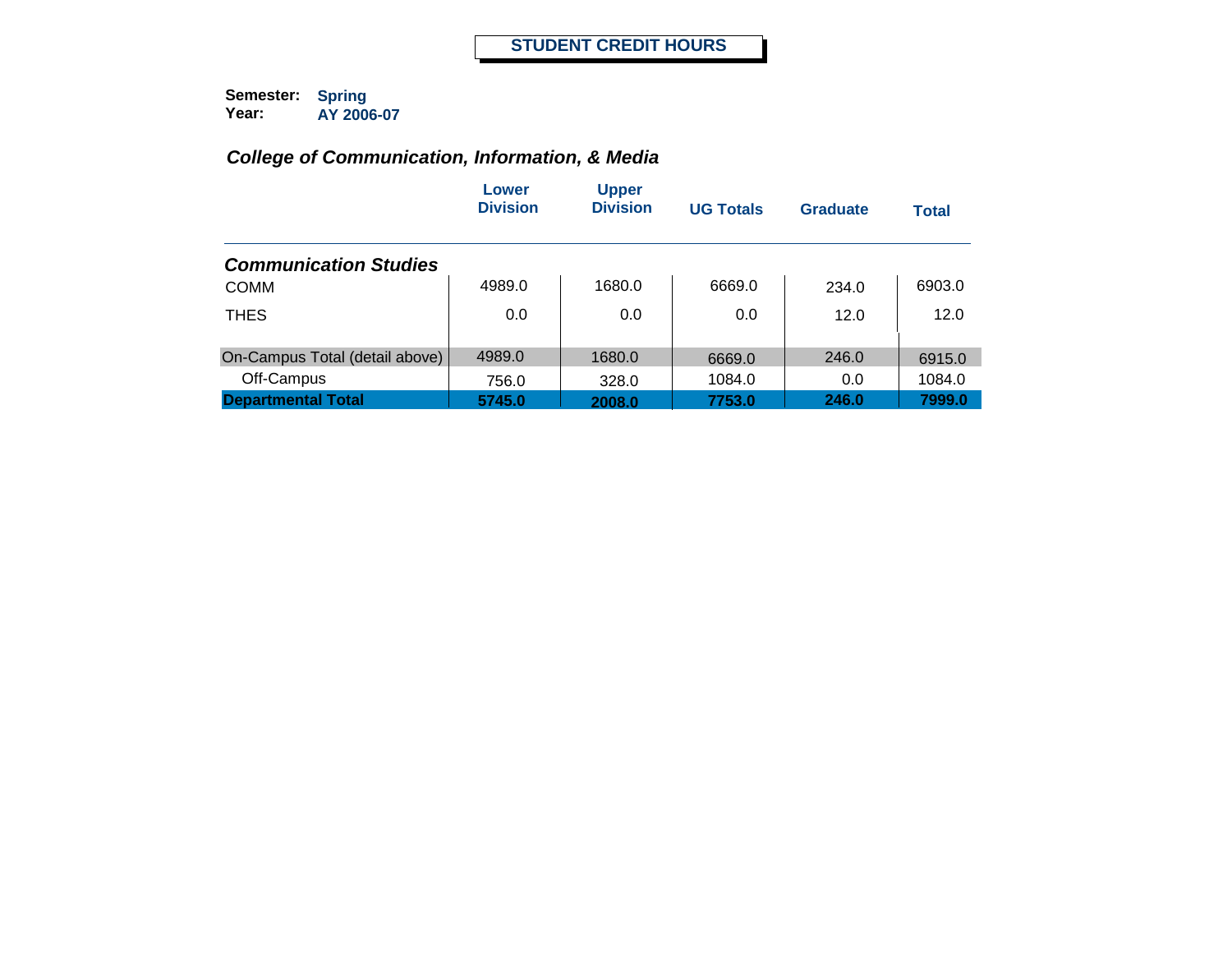|                                | Lower<br><b>Division</b> | <b>Upper</b><br><b>Division</b> | <b>UG Totals</b> | <b>Graduate</b> | <b>Total</b> |
|--------------------------------|--------------------------|---------------------------------|------------------|-----------------|--------------|
| <b>Telecommunications</b>      |                          |                                 |                  |                 |              |
| <b>ICOM</b>                    | 207.0                    | 97.0                            | 304.0            | 0.0             | 304.0        |
| <b>TCOM</b>                    | 0.0                      | 435.0                           | 435.0            | 0.0             | 435.0        |
| <b>TCOM</b>                    | 1444.0                   | 2333.0                          | 3777.0           | 177.0           | 3954.0       |
| <b>THES</b>                    | 0.0                      | 0.0                             | 0.0              | 60.0            | 60.0         |
| On-Campus Total (detail above) | 1651.0                   | 2865.0                          | 4516.0           | 237.0           | 4753.0       |
| Off-Campus                     | 0.0                      | 3.0                             | 3.0              | 0.0             | 3.0          |
| <b>Departmental Total</b>      | 1651.0                   | 2868.0                          | 4519.0           | 237.0           | 4756.0       |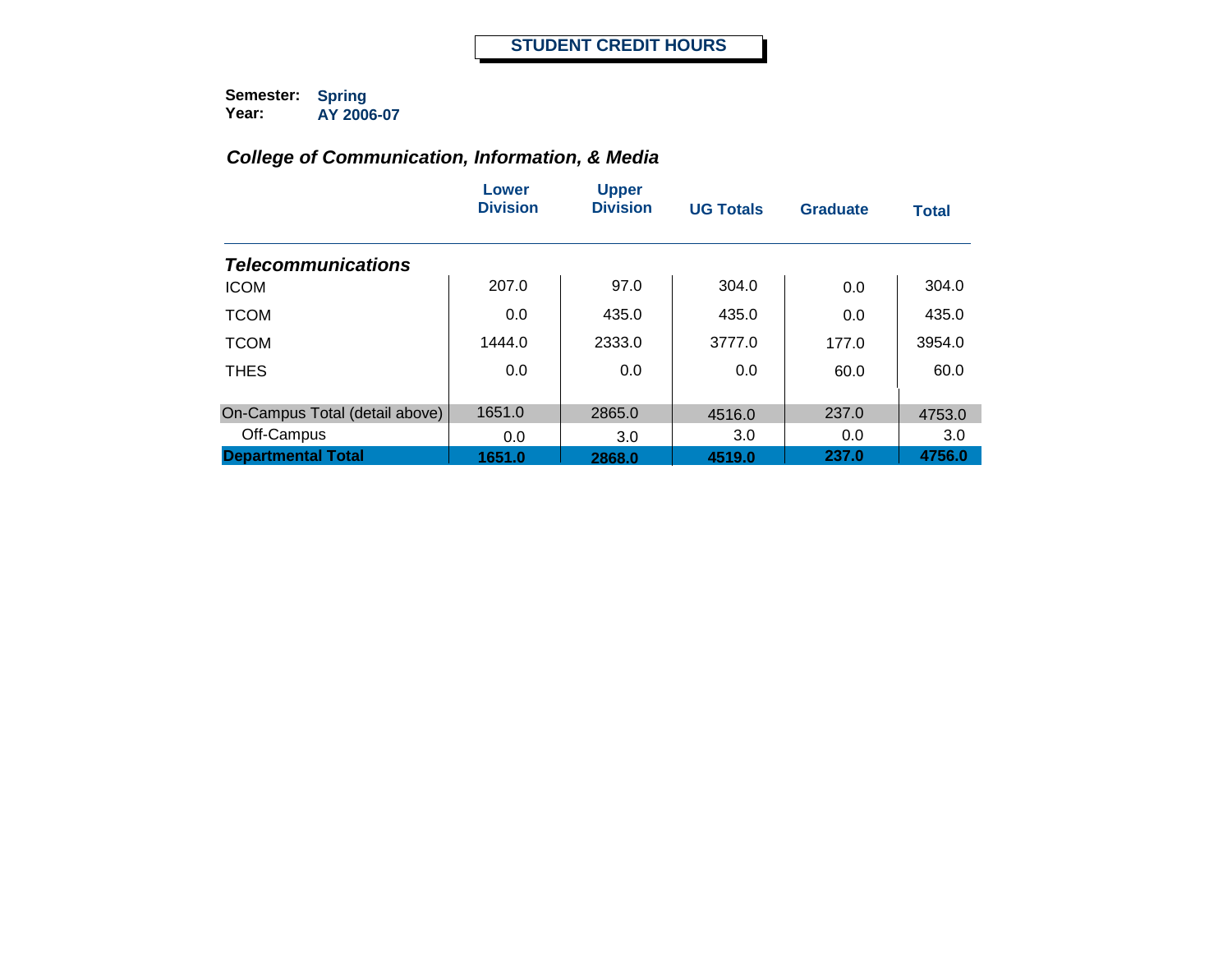# *College of Fine Arts*

|                                | Lower<br><b>Division</b> | <b>Upper</b><br><b>Division</b> | <b>UG Totals</b> | <b>Graduate</b> | <b>Total</b> |
|--------------------------------|--------------------------|---------------------------------|------------------|-----------------|--------------|
| Art                            |                          |                                 |                  |                 |              |
| <b>ACR</b>                     | 174.0                    | 157.0                           | 331.0            | 30.0            | 361.0        |
| <b>ADS</b>                     | 453.0                    | 264.0                           | 717.0            | 0.0             | 717.0        |
| <b>AED</b>                     | 492.0                    | 85.0                            | 577.0            | 0.0             | 577.0        |
| <b>AFA</b>                     | 690.0                    | 627.0                           | 1317.0           | 42.0            | 1359.0       |
| <b>AHS</b>                     | 2304.0                   | 105.0                           | 2409.0           | 3.0             | 2412.0       |
| <b>ART</b>                     | 433.0                    | 234.0                           | 667.0            | 51.0            | 718.0        |
| <b>MASTR</b>                   | 0.0                      | $0.0\,$                         | 0.0              | 0.0             | 0.0          |
| <b>THES</b>                    | 0.0                      | 0.0                             | 0.0              | 6.0             | 6.0          |
| On-Campus Total (detail above) | 4546.0                   | 1472.0                          | 6018.0           | 132.0           | 6150.0       |
| Off-Campus                     | 420.0                    | 0.0                             | 420.0            | 0.0             | 420.0        |
| <b>Departmental Total</b>      | 4966.0                   | 1472.0                          | 6438.0           | 132.0           | 6570.0       |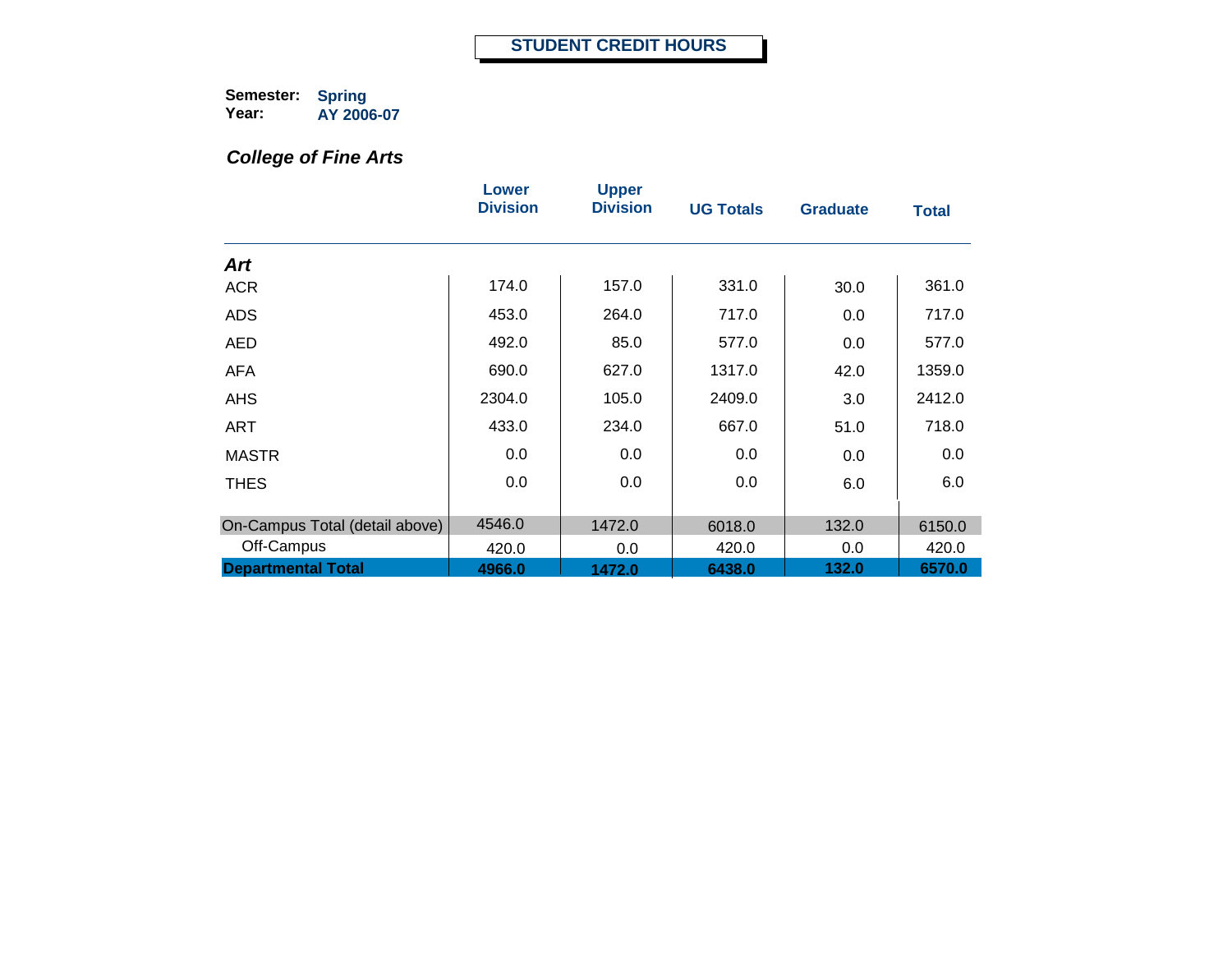# *College of Fine Arts*

|                                              | Lower<br><b>Division</b> | <b>Upper</b><br><b>Division</b> | <b>UG Totals</b> | <b>Graduate</b> | <b>Total</b>    |
|----------------------------------------------|--------------------------|---------------------------------|------------------|-----------------|-----------------|
| <b>Music</b>                                 |                          |                                 |                  |                 |                 |
| <b>DISS</b>                                  | 0.0                      | 0.0                             | 0.0              | 10.0            | 10.0            |
| <b>DOC</b>                                   | 0.0                      | 0.0                             | 0.0              | 0.0             | 0.0             |
| <b>MASTR</b>                                 | 0.0                      | 0.0                             | 0.0              | 0.0             | 0.0             |
| <b>MUHIS</b>                                 | 2062.0                   | 253.0                           | 2315.0           | 93.0            | 2408.0          |
| <b>MUMET</b>                                 | 239.0                    | 89.0                            | 328.0            | 0.0             | 328.0           |
| <b>MUSCH</b>                                 | 0.0                      | 443.0                           | 443.0            | 29.0            | 472.0           |
| <b>MUSED</b>                                 | 678.0                    | 322.5                           | 1000.5           | 24.0            | 1024.5          |
| <b>MUSPE</b>                                 | 520.0                    | 620.0                           | 1140.0           | 269.0           | 1409.0          |
| <b>MUSTH</b>                                 | 527.0                    | 225.0                           | 752.0            | 95.0            | 847.0           |
| <b>RES</b>                                   | 0.0                      | 0.0                             | 0.0              | 27.0            | 27.0            |
|                                              | 4026.0                   | 1952.5                          |                  | 547.0           |                 |
| On-Campus Total (detail above)<br>Off-Campus | 267.0                    | 0.0                             | 5978.5<br>267.0  | 7.0             | 6525.5<br>274.0 |
| <b>Departmental Total</b>                    | 4293.0                   | 1952.5                          | 6245.5           | 554.0           | 6799.5          |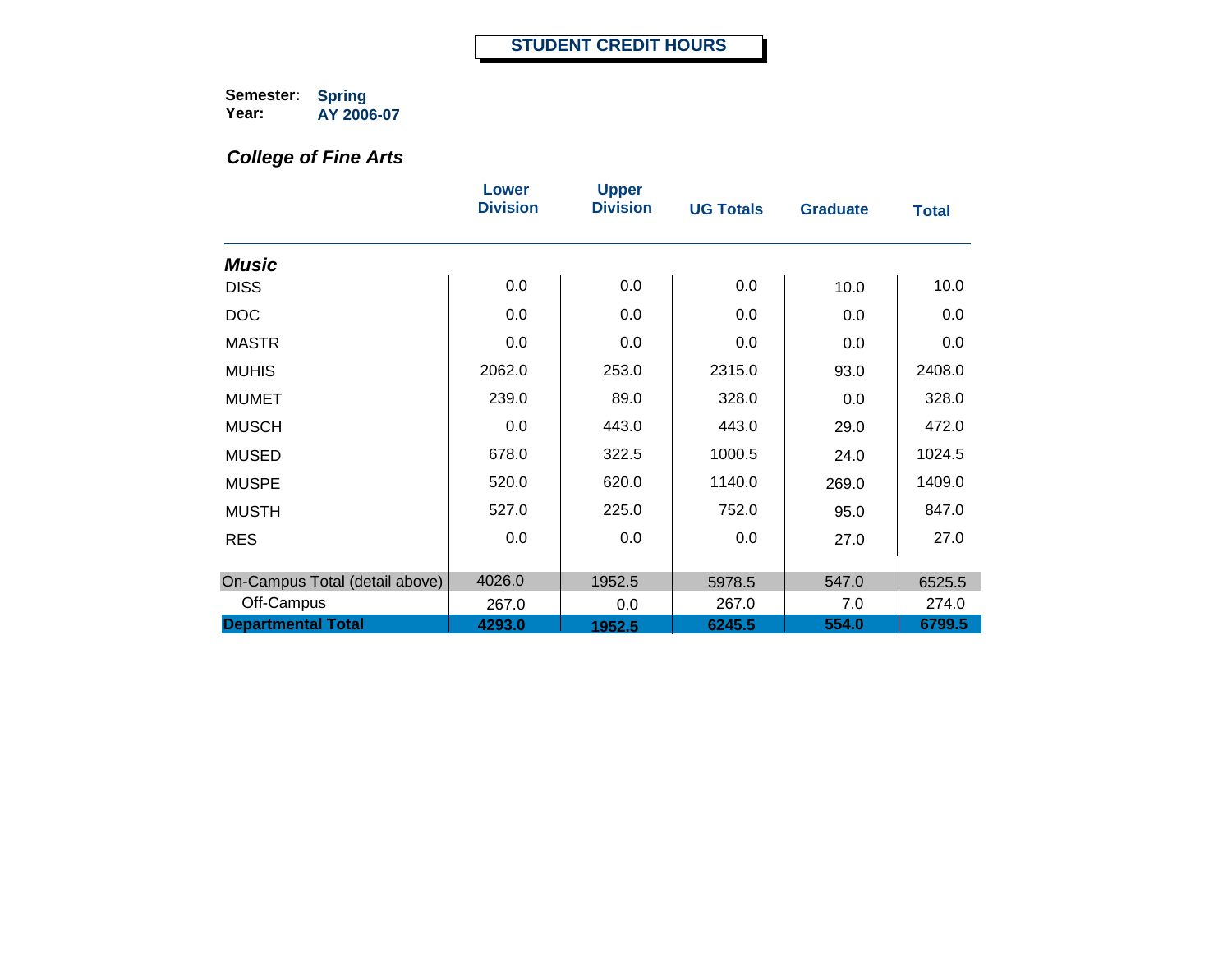# *College of Fine Arts*

|                                | Lower<br><b>Division</b> | <b>Upper</b><br><b>Division</b> | <b>UG Totals</b> | <b>Graduate</b> | <b>Total</b> |
|--------------------------------|--------------------------|---------------------------------|------------------|-----------------|--------------|
| <b>Theatre &amp; Dance</b>     |                          |                                 |                  |                 |              |
| <b>DANCE</b>                   | 1010.0                   | 255.0                           | 1265.0           | 0.0             | 1265.0       |
| <b>THEAT</b>                   | 2655.0                   | 1099.0                          | 3754.0           | 11.0            | 3765.0       |
| On-Campus Total (detail above) | 3665.0                   | 1354.0                          | 5019.0           | 11.0            | 5030.0       |
| Off-Campus                     | 225.0                    | 0.0                             | 225.0            | 0.0             | 225.0        |
| <b>Departmental Total</b>      | 3890.0                   | 1354.0                          | 5244.0           | 11.0            | 5255.0       |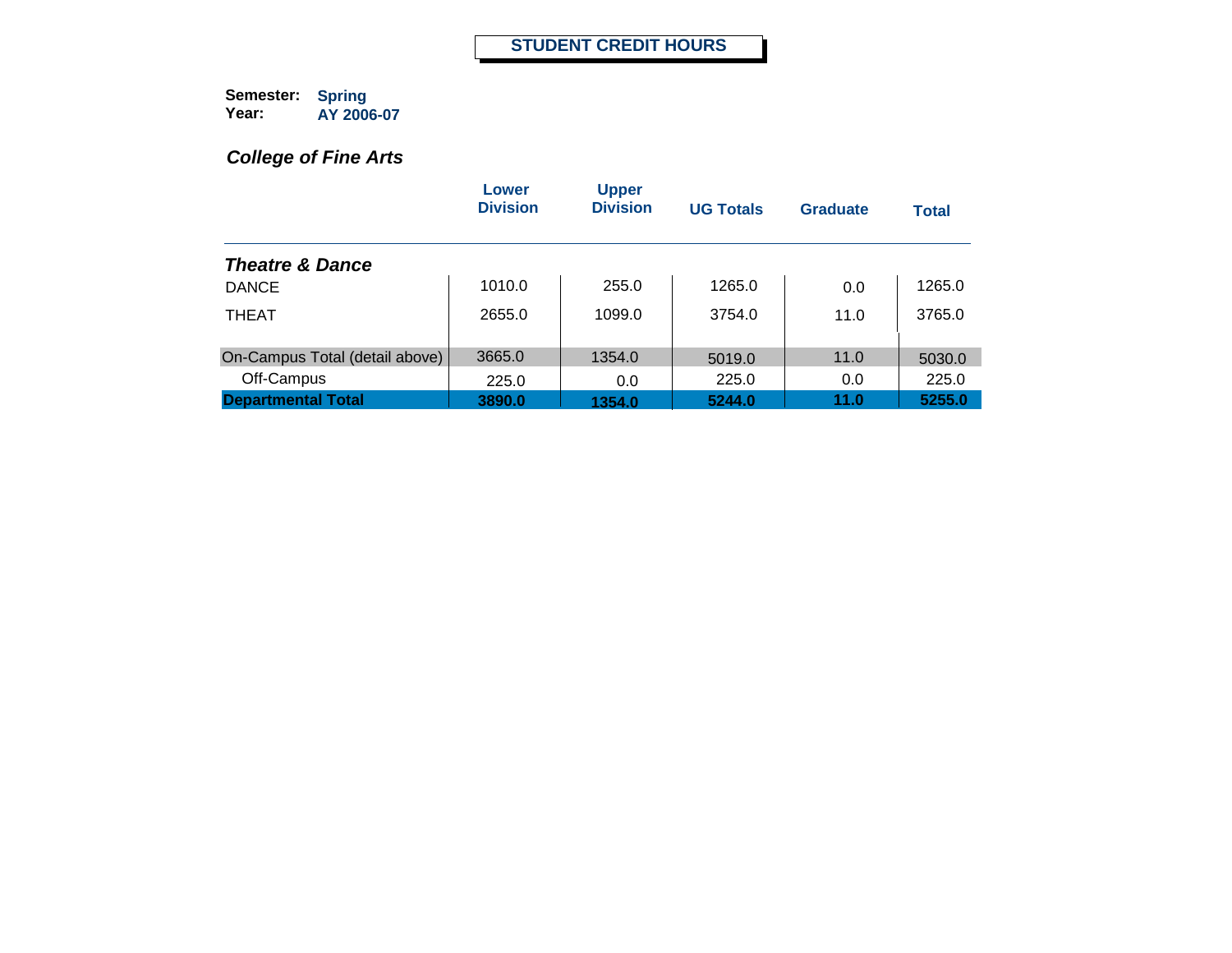|                                | Lower<br><b>Division</b> | <b>Upper</b><br><b>Division</b> | <b>UG Totals</b> | Graduate | <b>Total</b> |
|--------------------------------|--------------------------|---------------------------------|------------------|----------|--------------|
| Anthropology                   |                          |                                 |                  |          |              |
| <b>ANTH</b>                    | 2559.0                   | 627.0                           | 3186.0           | 138.0    | 3324.0       |
| <b>THES</b>                    | 0.0                      | 0.0                             | 0.0              | 36.0     | 36.0         |
| On-Campus Total (detail above) | 2559.0                   | 627.0                           | 3186.0           | 174.0    | 3360.0       |
| Off-Campus                     | 790.0                    | 474.0                           | 1264.0           | 18.0     | 1282.0       |
| <b>Departmental Total</b>      | 3349.0                   | 1101.0                          | 4450.0           | 192.0    | 4642.0       |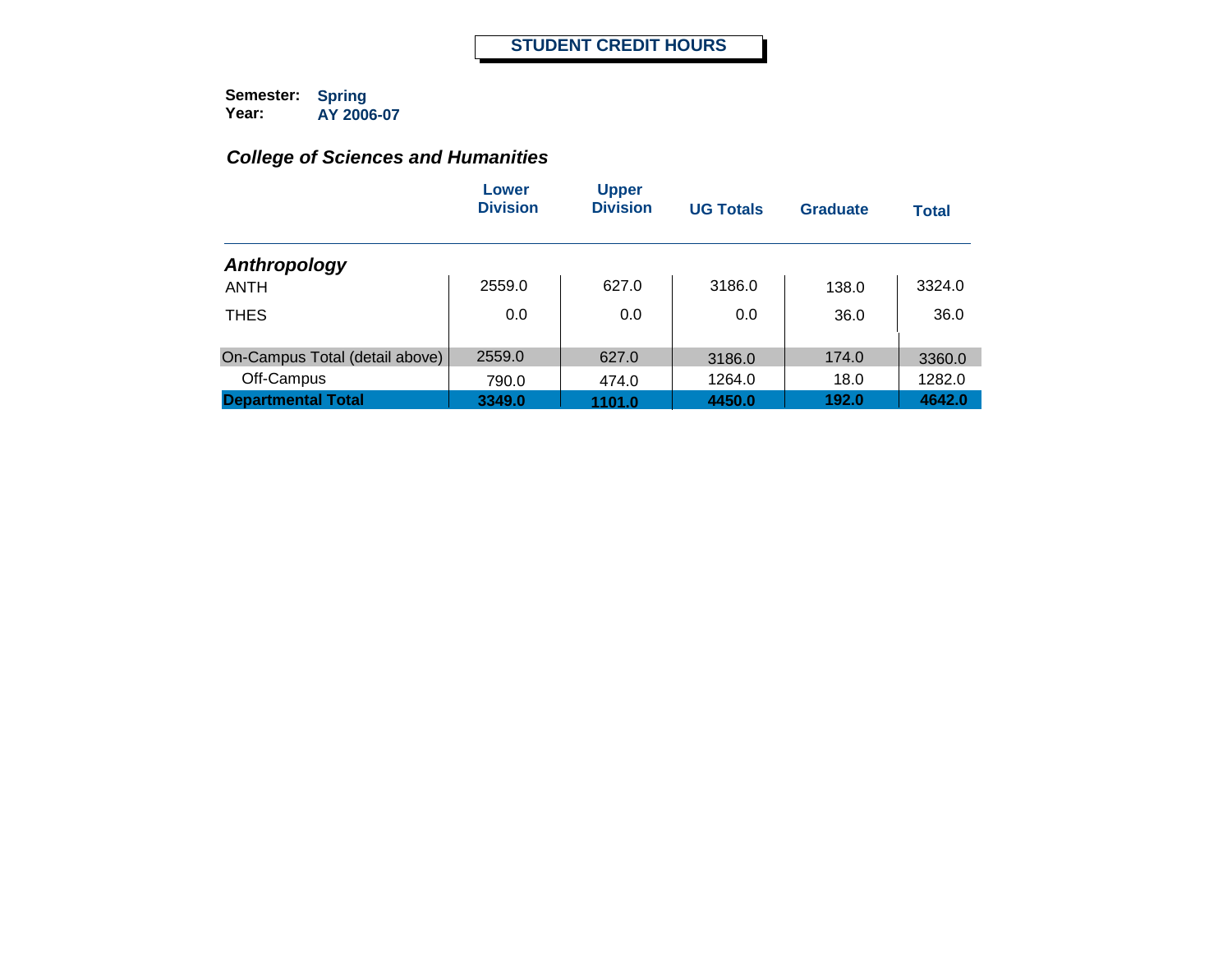|                                | <b>Lower</b><br><b>Division</b> | <b>Upper</b><br><b>Division</b> | <b>UG Totals</b> | <b>Graduate</b> | <b>Total</b> |
|--------------------------------|---------------------------------|---------------------------------|------------------|-----------------|--------------|
| <b>Biology</b>                 |                                 |                                 |                  |                 |              |
| <b>BIO</b>                     | 4656.0                          | 329.0                           | 4985.0           | 290.0           | 5275.0       |
| <b>BIOT</b>                    | 0.0                             | 14.0                            | 14.0             | 74.0            | 88.0         |
| <b>BOT</b>                     | 0.0                             | 78.0                            | 78.0             | 0.0             | 78.0         |
| <b>DISS</b>                    | 0.0                             | 0.0                             | 0.0              | 20.0            | 20.0         |
| <b>DOC</b>                     | 0.0                             | 0.0                             | 0.0              | 0.0             | 0.0          |
| <b>HONRS</b>                   | 27.0                            | 0.0                             | 27.0             | 0.0             | 27.0         |
| ID                             | 0.0                             | 0.0                             | 0.0              | 1.0             | 1.0          |
| <b>MASTR</b>                   | 0.0                             | 0.0                             | 0.0              | 0.0             | 0.0          |
| <b>MEDTC</b>                   | 0.0                             | 80.0                            | 80.0             | 0.0             | 80.0         |
| SCI                            | 42.0                            | 438.0                           | 480.0            | 3.0             | 483.0        |
| <b>THES</b>                    | 0.0                             | 0.0                             | 0.0              | 51.0            | 51.0         |
| <b>ZOOL</b>                    | 0.0                             | 422.0                           | 422.0            | 14.0            | 436.0        |
|                                |                                 |                                 |                  |                 |              |
| On-Campus Total (detail above) | 4725.0                          | 1361.0                          | 6086.0           | 453.0           | 6539.0       |
| Off-Campus                     | 334.0                           | 108.0                           | 442.0            | 0.0             | 442.0        |
| <b>Departmental Total</b>      | 5059.0                          | 1469.0                          | 6528.0           | 453.0           | 6981.0       |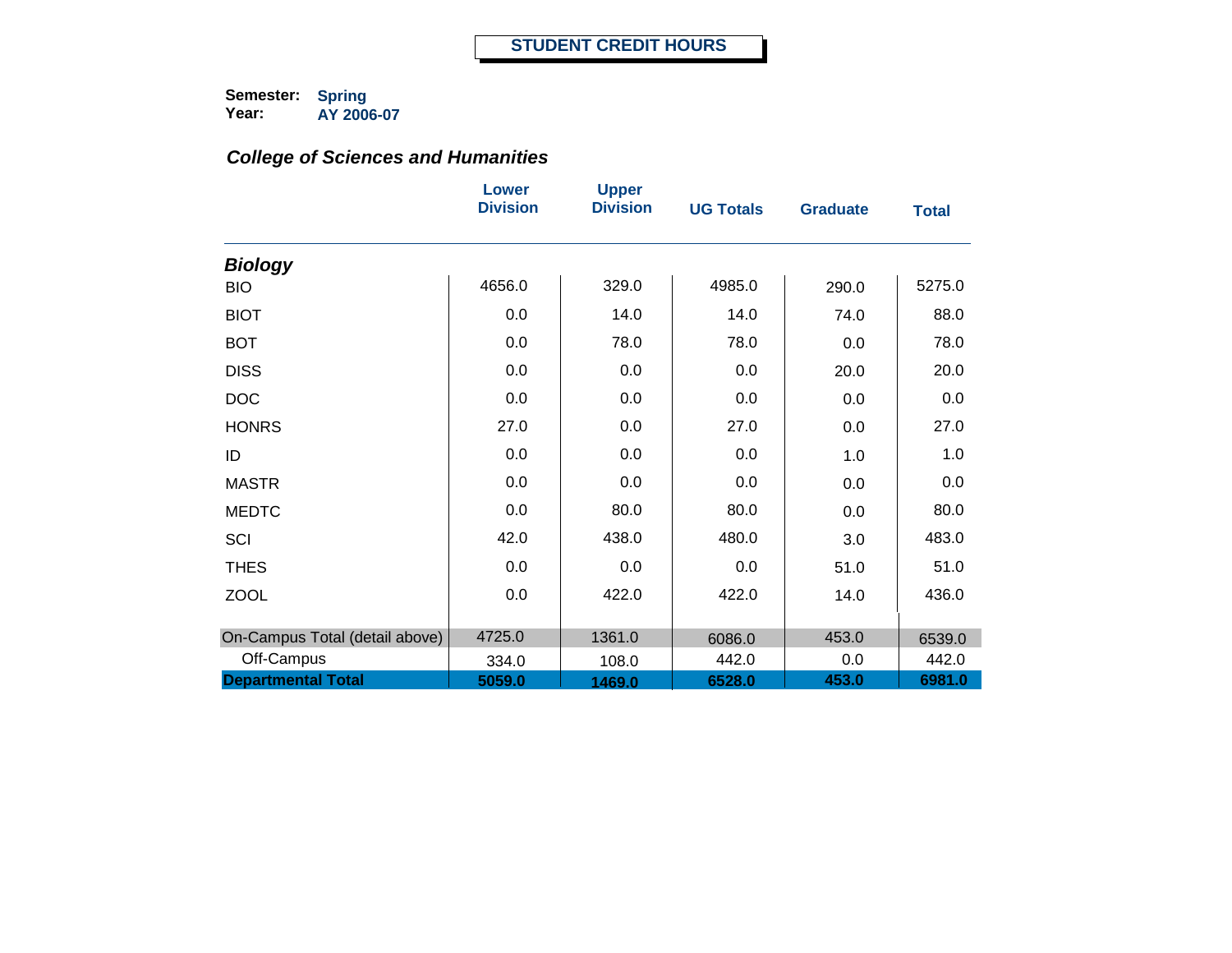|                                | Lower<br><b>Division</b> | <b>Upper</b><br><b>Division</b> | <b>UG Totals</b> | Graduate | <b>Total</b> |
|--------------------------------|--------------------------|---------------------------------|------------------|----------|--------------|
| <b>Chemistry</b>               |                          |                                 |                  |          |              |
| <b>CHEM</b>                    | 3423.0                   | 729.0                           | 4152.0           | 125.0    | 4277.0       |
| <b>HONRS</b>                   | 48.0                     | 0.0                             | 48.0             | 0.0      | 48.0         |
| On-Campus Total (detail above) | 3471.0                   | 729.0                           | 4200.0           | 125.0    | 4325.0       |
| Off-Campus                     | 44.0                     | 0.0                             | 44.0             | 0.0      | 44.0         |
| <b>Departmental Total</b>      | 3515.0                   | 729.0                           | 4244.0           | 125.0    | 4369.0       |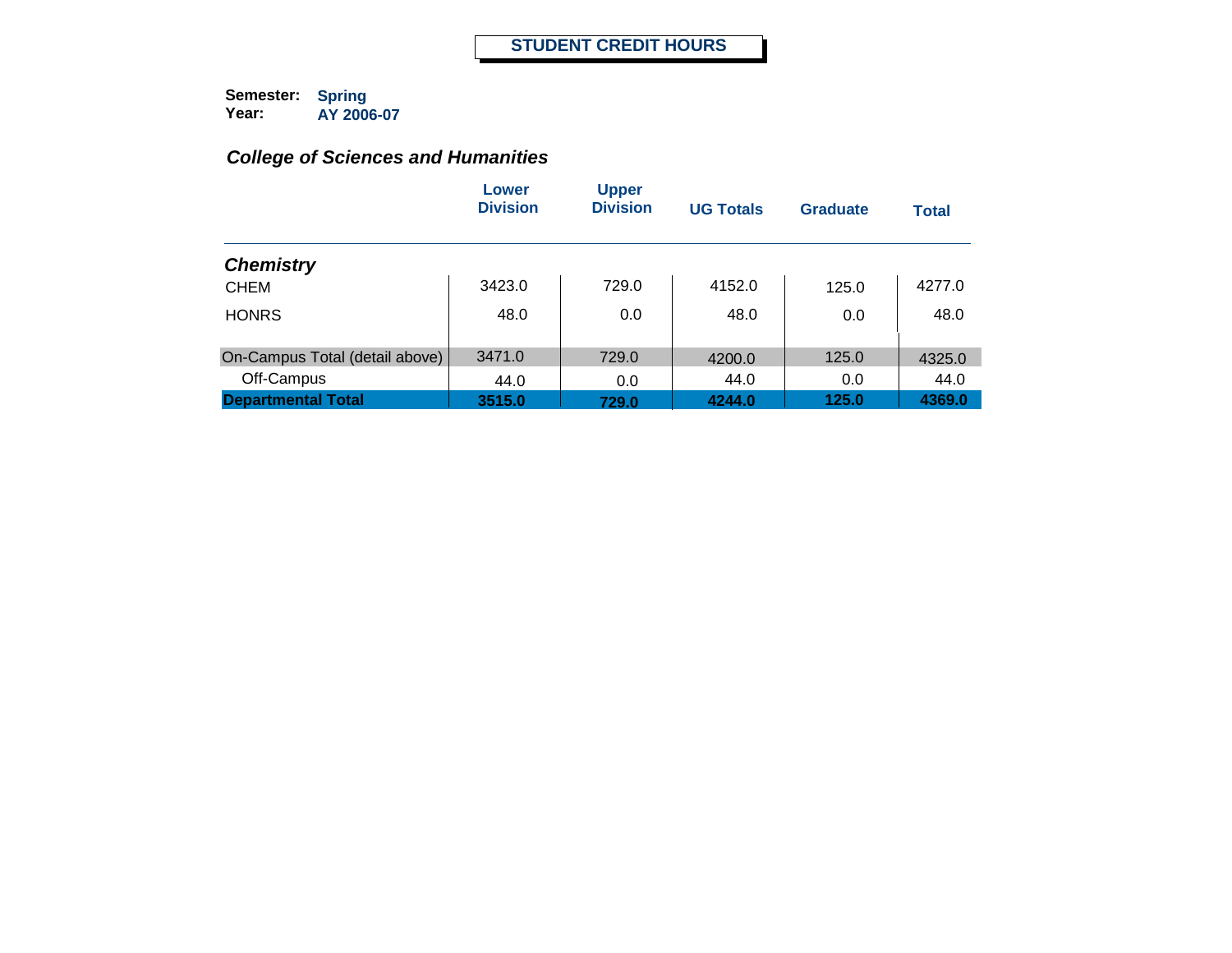|                                           | Lower<br><b>Division</b> | <b>Upper</b><br><b>Division</b> | <b>UG Totals</b> | Graduate | Total  |
|-------------------------------------------|--------------------------|---------------------------------|------------------|----------|--------|
| <b>Criminal Justice &amp; Criminology</b> |                          |                                 |                  |          |        |
| <b>CJC</b>                                | 2280.0                   | 1675.0                          | 3955.0           | 24.0     | 3979.0 |
| On-Campus Total (detail above)            | 2280.0                   | 1675.0                          | 3955.0           | 24.0     | 3979.0 |
| Off-Campus                                | 600.0                    | 0.0                             | 600.0            | 0.0      | 600.0  |
| <b>Departmental Total</b>                 | 2880.0                   | 1675.0                          | 4555.0           | 24.0     | 4579.0 |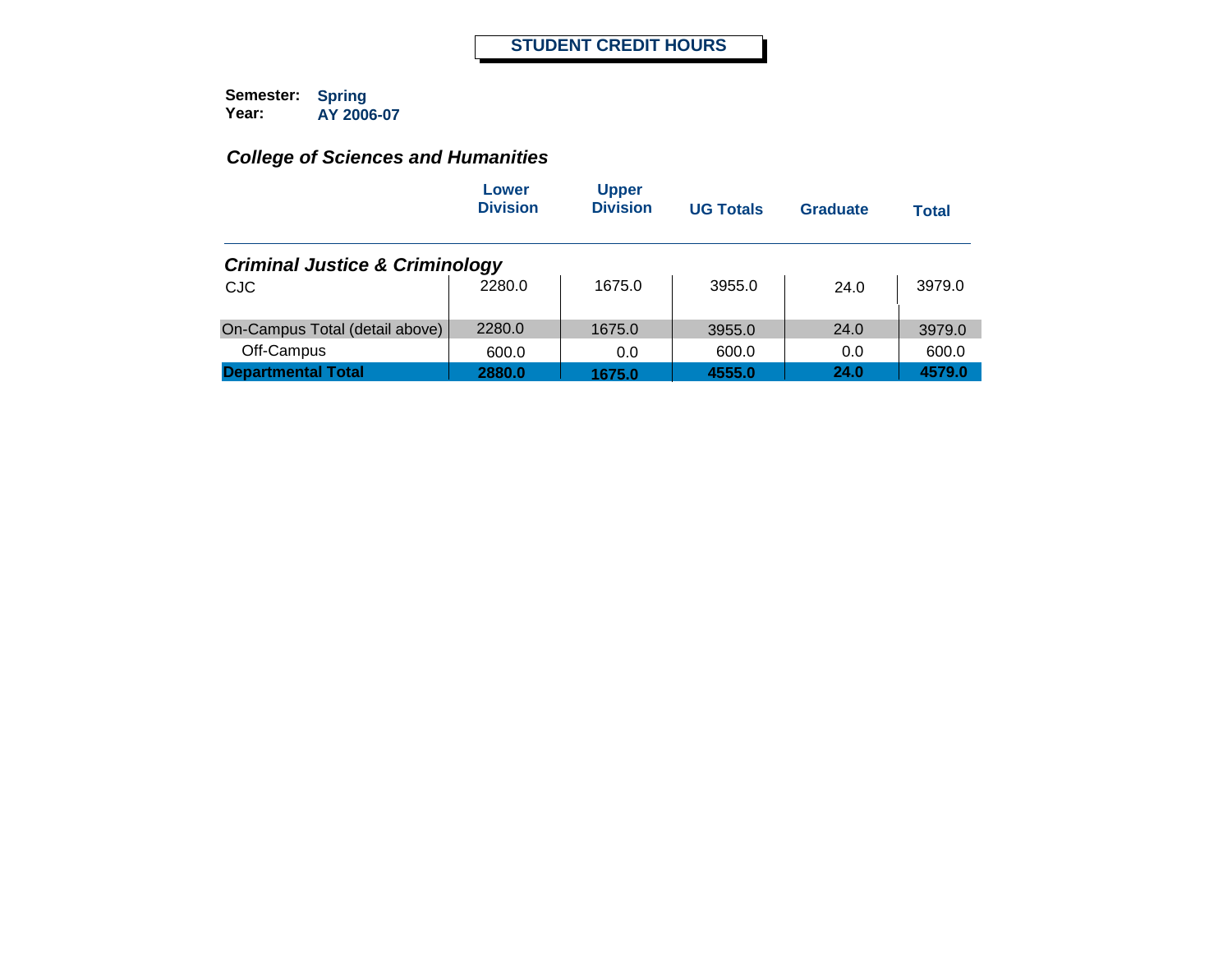|                                | Lower<br><b>Division</b> | <b>Upper</b><br><b>Division</b> | <b>UG Totals</b> | <b>Graduate</b> | <b>Total</b> |
|--------------------------------|--------------------------|---------------------------------|------------------|-----------------|--------------|
| <b>Computer Science</b>        |                          |                                 |                  |                 |              |
| <b>CS</b>                      | 1026.0                   | 522.0                           | 1548.0           | 235.0           | 1783.0       |
| <b>THES</b>                    | 0.0                      | 0.0                             | 0.0              | 9.0             | 9.0          |
| On-Campus Total (detail above) | 1026.0                   | 522.0                           | 1548.0           | 244.0           | 1792.0       |
| Off-Campus                     | 795.0                    | 0.0                             | 795.0            | 0.0             | 795.0        |
| <b>Departmental Total</b>      | 1821.0                   | 522.0                           | 2343.0           | 244.0           | 2587.0       |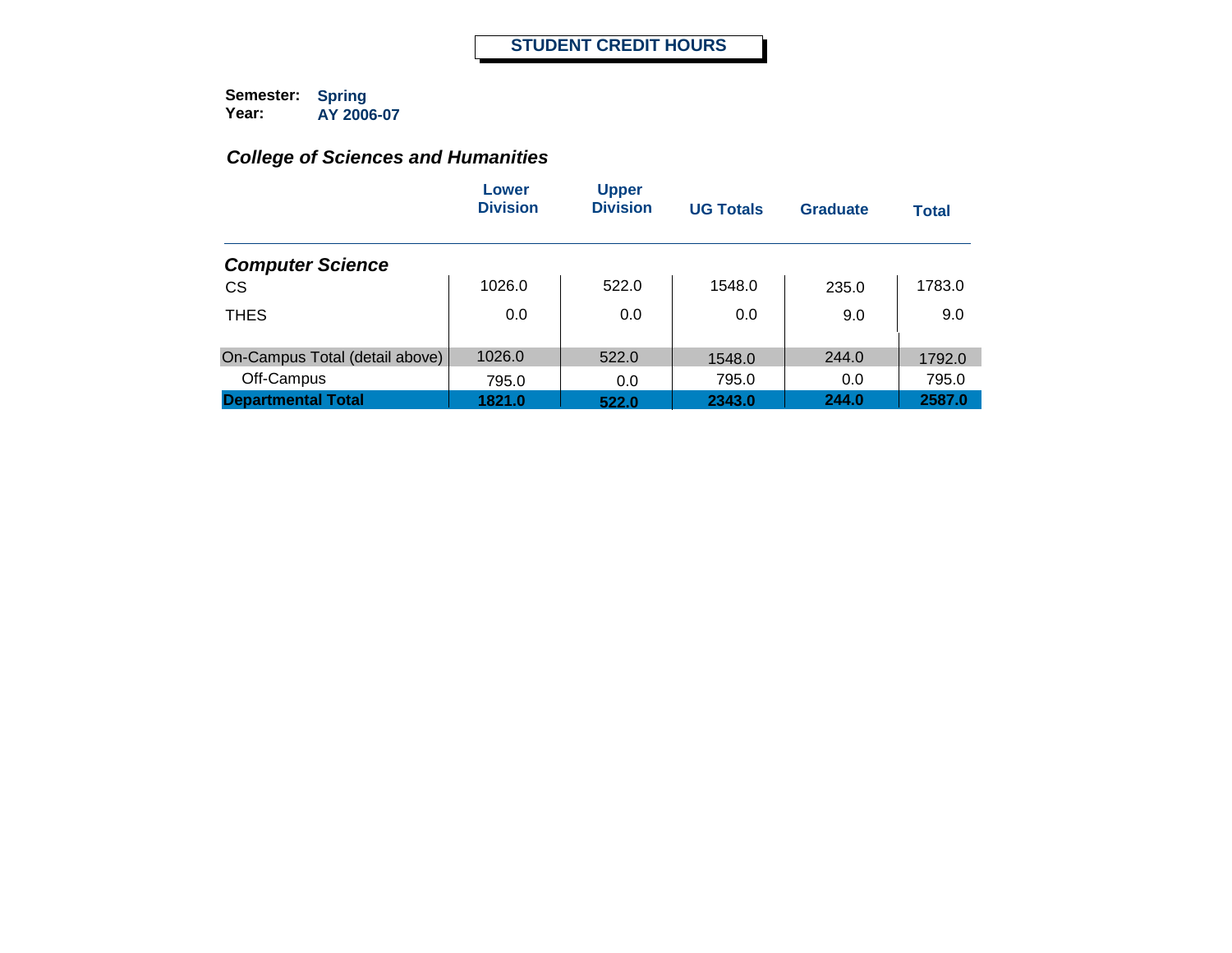|                                | Lower<br><b>Division</b> | <b>Upper</b><br><b>Division</b> | <b>UG Totals</b> | <b>Graduate</b> | <b>Total</b> |
|--------------------------------|--------------------------|---------------------------------|------------------|-----------------|--------------|
| <b>English</b>                 |                          |                                 |                  |                 |              |
| <b>DISS</b>                    | 0.0                      | 0.0                             | 0.0              | 35.0            | 35.0         |
| <b>DOC</b>                     | 0.0                      | 0.0                             | 0.0              | 0.0             | 0.0          |
| <b>ENEFL</b>                   | 260.0                    | 0.0                             | 260.0            | 0.0             | 260.0        |
| <b>ENG</b>                     | 10797.0                  | 2495.0                          | 13292.0          | 404.0           | 13696.0      |
| <b>HONRS</b>                   | 507.0                    | 215.0                           | 722.0            | 0.0             | 722.0        |
| ID                             | 0.0                      | 0.0                             | 0.0              | 27.0            | 27.0         |
| <b>MASTR</b>                   | 0.0                      | 0.0                             | 0.0              | 0.0             | 0.0          |
| <b>RES</b>                     | 0.0                      | 0.0                             | 0.0              | 30.0            | 30.0         |
| <b>THES</b>                    | 0.0                      | 0.0                             | 0.0              | 36.0            | 36.0         |
|                                |                          |                                 |                  |                 |              |
| On-Campus Total (detail above) | 11564.0                  | 2710.0                          | 14274.0          | 532.0           | 14806.0      |
| Off-Campus                     | 1327.0                   | 66.0                            | 1393.0           | 12.0            | 1405.0       |
| <b>Departmental Total</b>      | 12891.0                  | 2776.0                          | 15667.0          | 544.0           | 16211.0      |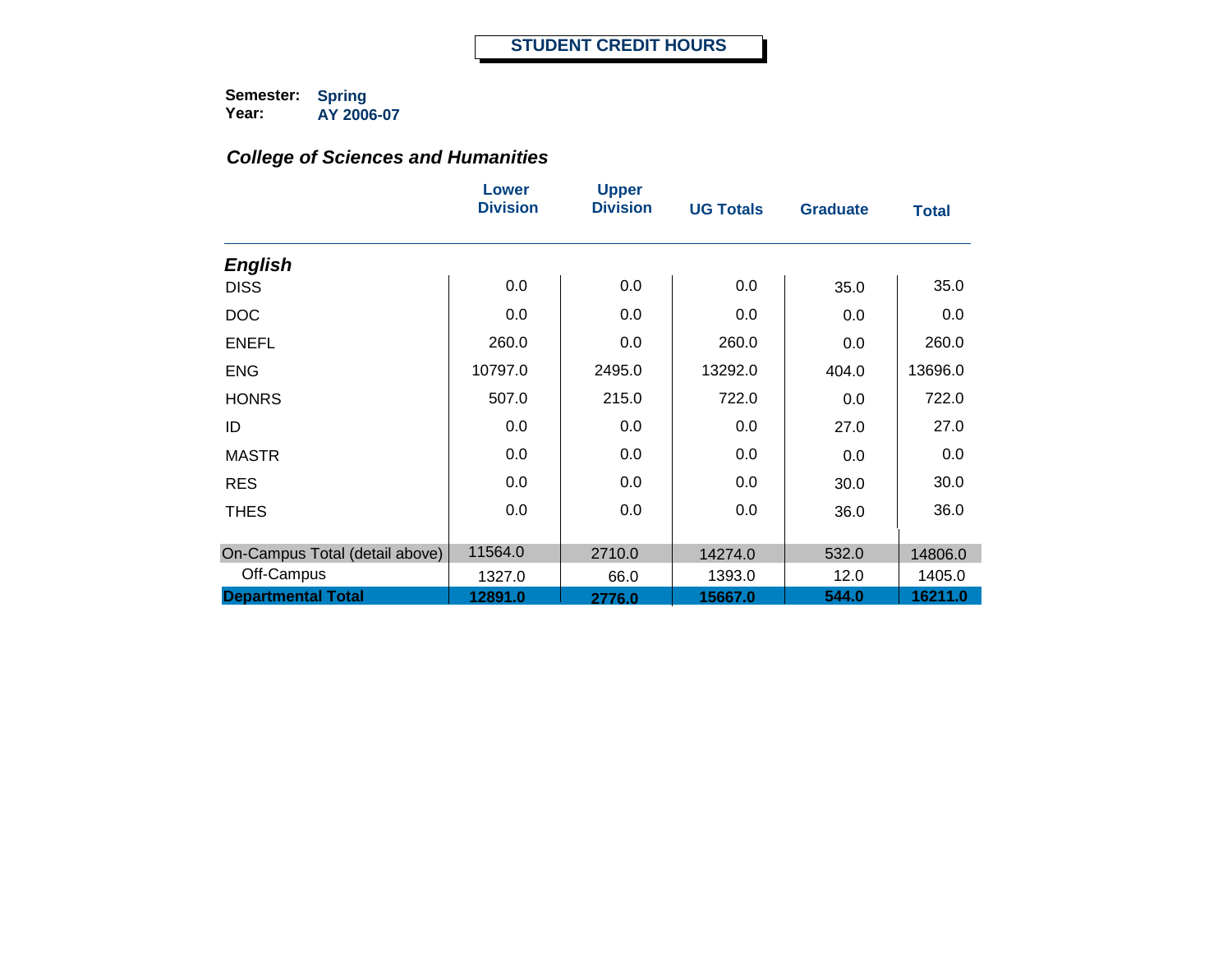|                                        | Lower<br><b>Division</b> | <b>Upper</b><br><b>Division</b> | <b>UG Totals</b> | <b>Graduate</b> | <b>Total</b> |
|----------------------------------------|--------------------------|---------------------------------|------------------|-----------------|--------------|
| <b>Modern Languages &amp; Classics</b> |                          |                                 |                  |                 |              |
| <b>ASIAN</b>                           | 84.0                     | 0.0                             | 84.0             | 0.0             | 84.0         |
| CC                                     | 2487.0                   | 84.0                            | 2571.0           | 0.0             | 2571.0       |
| <b>CH</b>                              | 92.0                     | 0.0                             | 92.0             | 0.0             | 92.0         |
| <b>FL</b>                              | 3.0                      | 33.0                            | 36.0             | 3.0             | 39.0         |
| <b>FR</b>                              | 706.0                    | 391.0                           | 1097.0           | 3.0             | 1100.0       |
| <b>GER</b>                             | 562.0                    | 183.0                           | 745.0            | 3.0             | 748.0        |
| <b>GRK</b>                             | 36.0                     | 7.0                             | 43.0             | 0.0             | 43.0         |
| <b>HONRS</b>                           | 354.0                    | 0.0                             | 354.0            | 0.0             | 354.0        |
| <b>ITAL</b>                            | 40.0                     | 0.0                             | 40.0             | 0.0             | 40.0         |
| <b>JAPAN</b>                           | 316.0                    | 205.0                           | 521.0            | 0.0             | 521.0        |
| <b>LAT</b>                             | 90.0                     | 21.0                            | 111.0            | 0.0             | 111.0        |
| <b>SP</b>                              | 2460.0                   | 933.0                           | 3393.0           | 9.0             | 3402.0       |
| On-Campus Total (detail above)         | 7230.0                   | 1857.0                          | 9087.0           | 18.0            | 9105.0       |
| Off-Campus                             | 78.0                     | 100.0                           | 178.0            | 0.0             | 178.0        |
| <b>Departmental Total</b>              | 7308.0                   | 1957.0                          | 9265.0           | 18.0            | 9283.0       |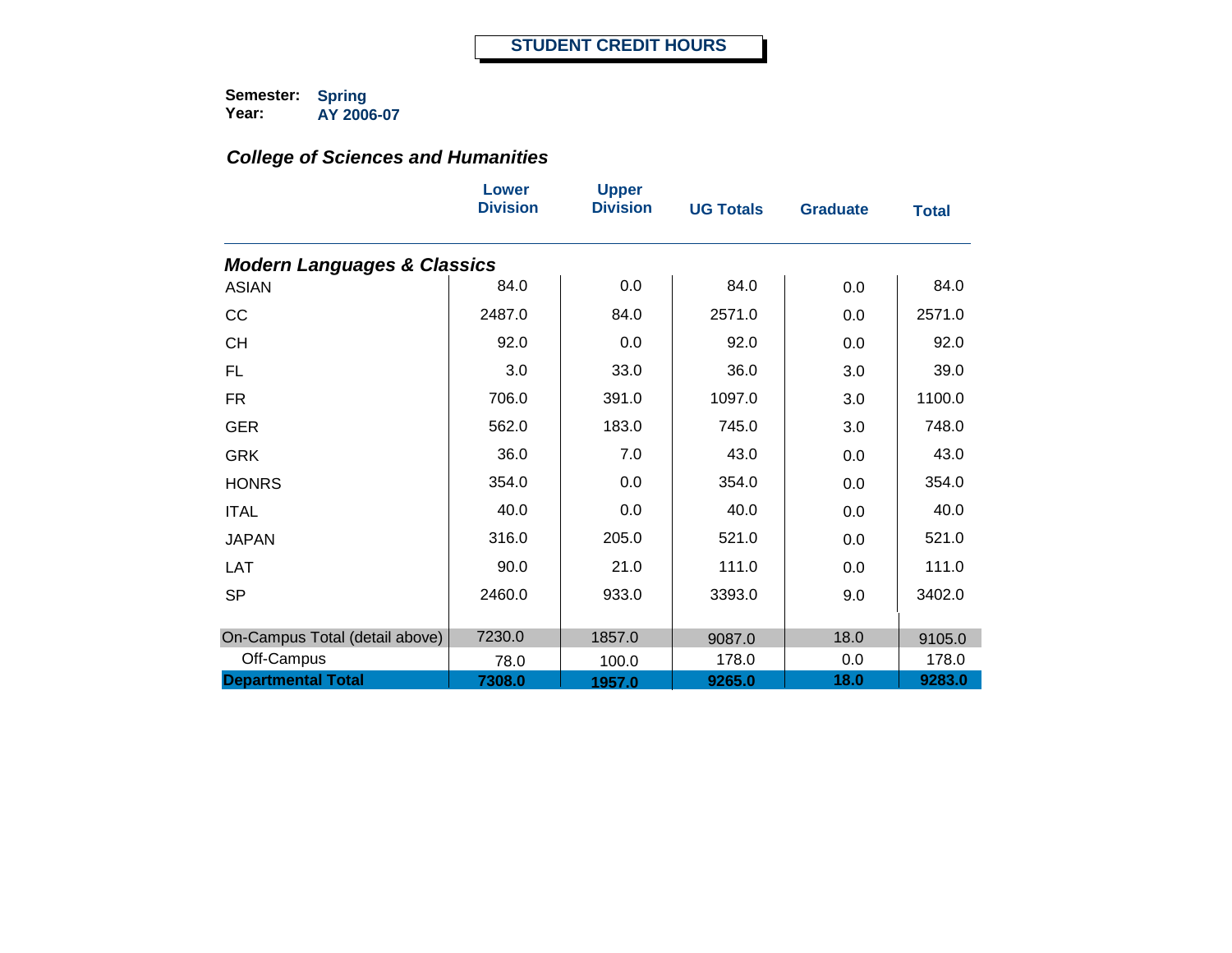|                                | Lower<br><b>Division</b> | <b>Upper</b><br><b>Division</b> | <b>UG Totals</b> | <b>Graduate</b> | <b>Total</b> |
|--------------------------------|--------------------------|---------------------------------|------------------|-----------------|--------------|
| Geography                      |                          |                                 |                  |                 |              |
| <b>GEOG</b>                    | 3180.0                   | 795.0                           | 3975.0           | 93.0            | 4068.0       |
| <b>THES</b>                    | 0.0                      | 0.0                             | 0.0              | 24.0            | 24.0         |
| On-Campus Total (detail above) | 3180.0                   | 795.0                           | 3975.0           | 117.0           | 4092.0       |
| Off-Campus                     | 597.0                    | 162.0                           | 759.0            | 0.0             | 759.0        |
| <b>Departmental Total</b>      | 3777.0                   | 957.0                           | 4734.0           | 117.0           | 4851.0       |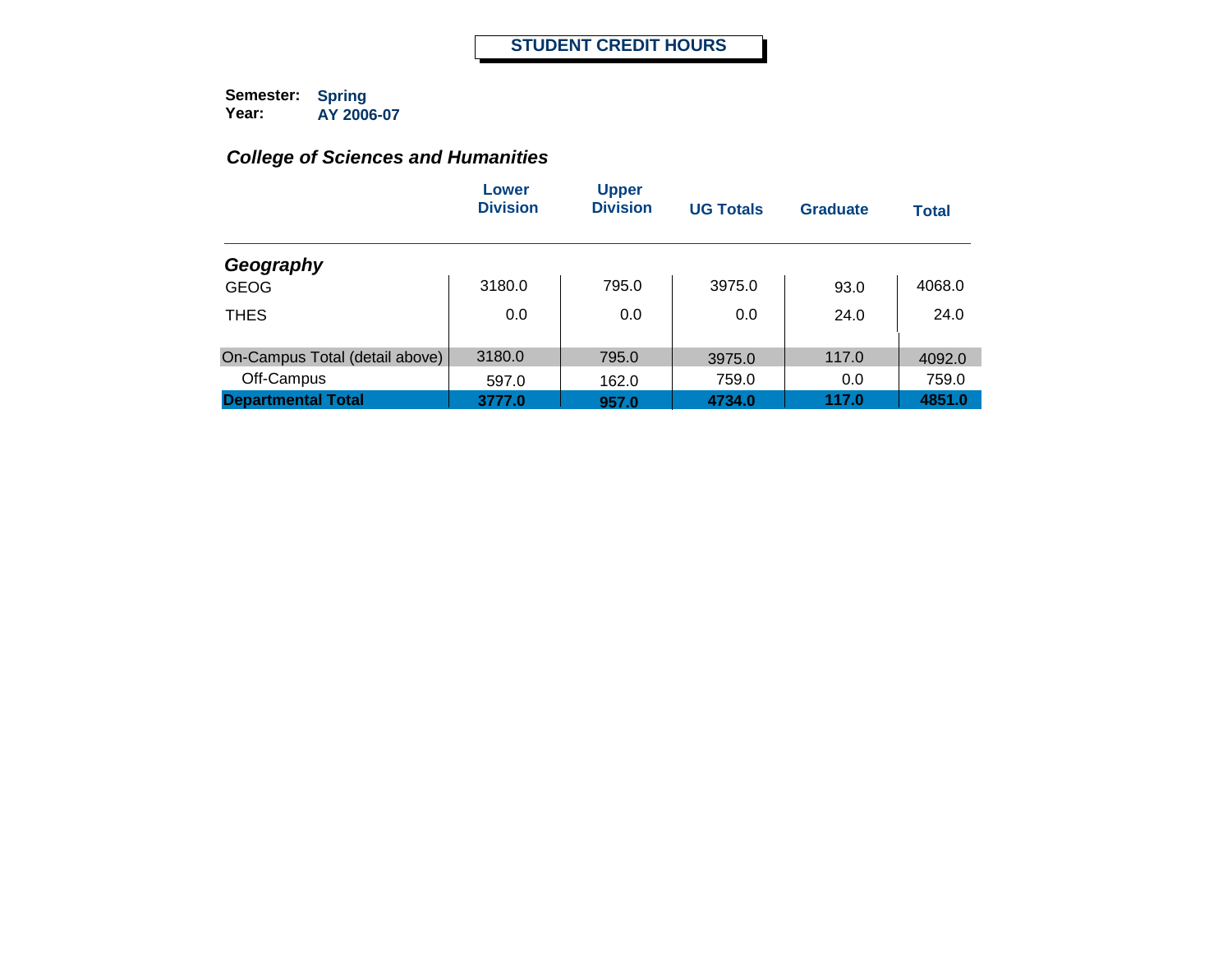|                                | Lower<br><b>Division</b> | <b>Upper</b><br><b>Division</b> | <b>UG Totals</b> | <b>Graduate</b> | <b>Total</b> |
|--------------------------------|--------------------------|---------------------------------|------------------|-----------------|--------------|
| Geology                        |                          |                                 |                  |                 |              |
| <b>GEOL</b>                    | 1281.0                   | 127.0                           | 1408.0           | 33.0            | 1441.0       |
| <b>MASTR</b>                   | 0.0                      | 0.0                             | 0.0              | 0.0             | 0.0          |
| On-Campus Total (detail above) | 1281.0                   | 127.0                           | 1408.0           | 33.0            | 1441.0       |
| Off-Campus                     | 0.0                      | 0.0                             | 0.0              | 0.0             | 0.0          |
| <b>Departmental Total</b>      | 1281.0                   | 127.0                           | 1408.0           | 33.0            | 1441.0       |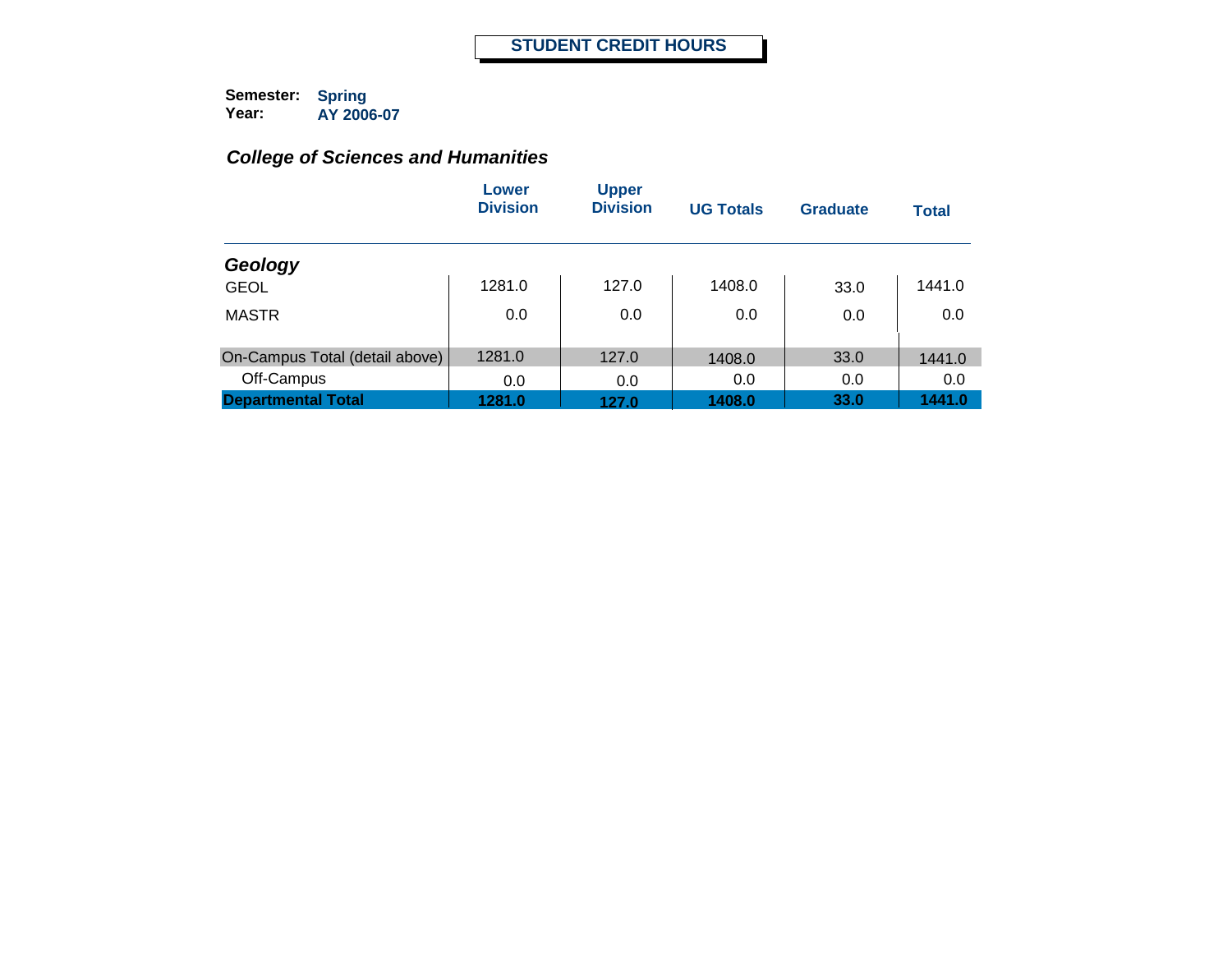|                                | Lower<br><b>Division</b> | <b>Upper</b><br><b>Division</b> | <b>UG Totals</b> | <b>Graduate</b> | <b>Total</b> |
|--------------------------------|--------------------------|---------------------------------|------------------|-----------------|--------------|
| <b>History</b>                 |                          |                                 |                  |                 |              |
| <b>HIST</b>                    | 6351.0                   | 1360.0                          | 7711.0           | 105.0           | 7816.0       |
| <b>HONRS</b>                   | 471.0                    | 0.0                             | 471.0            | 0.0             | 471.0        |
| SS                             | 0.0                      | 447.0                           | 447.0            | 3.0             | 450.0        |
| <b>THES</b>                    | 0.0                      | 0.0                             | 0.0              | 12.0            | 12.0         |
| On-Campus Total (detail above) | 6822.0                   | 1807.0                          | 8629.0           | 120.0           | 8749.0       |
| Off-Campus                     | 885.0                    | 521.0                           | 1406.0           | 0.0             | 1406.0       |
| <b>Departmental Total</b>      | 7707.0                   | 2328.0                          | 10035.0          | 120.0           | 10155.0      |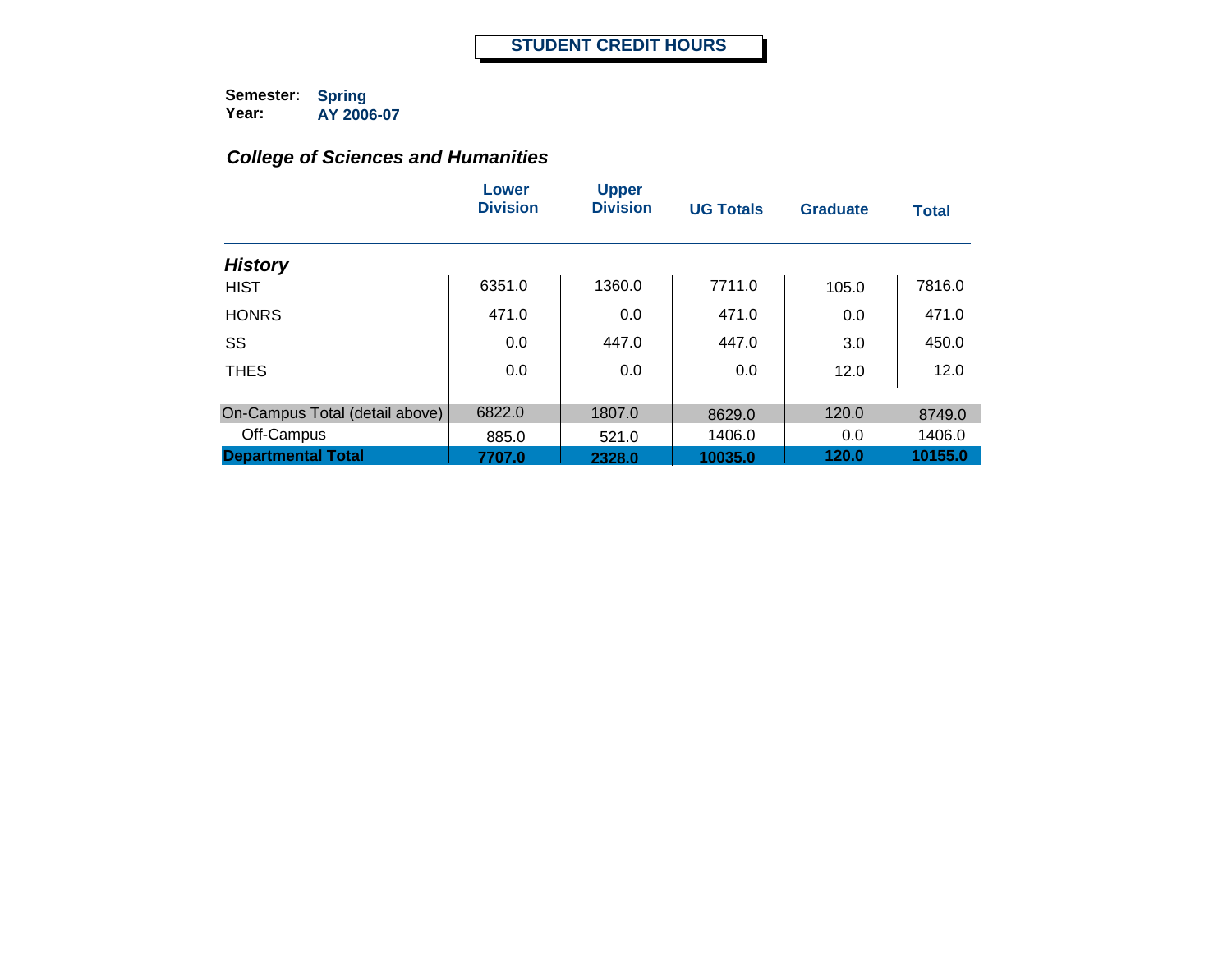|                                | Lower<br><b>Division</b> | <b>Upper</b><br><b>Division</b> | <b>UG Totals</b> | <b>Graduate</b> | <b>Total</b> |
|--------------------------------|--------------------------|---------------------------------|------------------|-----------------|--------------|
| <b>Mathematical Sciences</b>   |                          |                                 |                  |                 |              |
| <b>MATHS</b>                   | 9410.0                   | 1084.0                          | 10494.0          | 367.0           | 10861.0      |
| <b>THES</b>                    | 0.0                      | 0.0                             | 0.0              | 12.0            | 12.0         |
| On-Campus Total (detail above) | 9410.0                   | 1084.0                          | 10494.0          | 379.0           | 10873.0      |
| Off-Campus                     | 558.0                    | 3.0                             | 561.0            | 0.0             | 561.0        |
| <b>Departmental Total</b>      | 9968.0                   | 1087.0                          | 11055.0          | 379.0           | 11434.0      |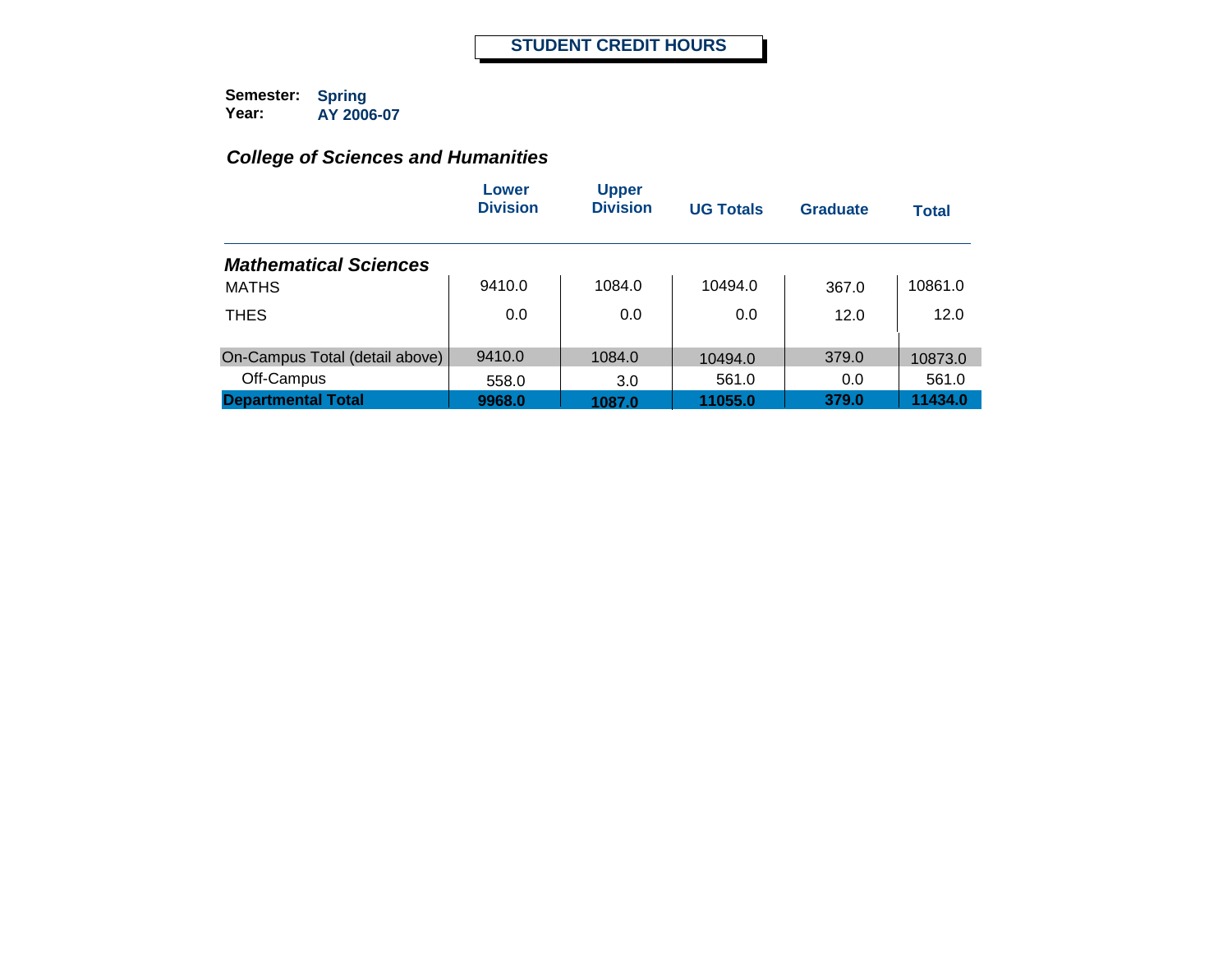|                                | Lower<br><b>Division</b> | <b>Upper</b><br><b>Division</b> | <b>UG Totals</b> | <b>Graduate</b> | <b>Total</b> |
|--------------------------------|--------------------------|---------------------------------|------------------|-----------------|--------------|
| <b>Natural Resources</b>       |                          |                                 |                  |                 |              |
| <b>HONRS</b>                   | 72.0                     | 0.0                             | 72.0             | 0.0             | 72.0         |
| <b>NREM</b>                    | 1163.0                   | 399.0                           | 1562.0           | 123.0           | 1685.0       |
| <b>THES</b>                    | 0.0                      | 0.0                             | 0.0              | 24.0            | 24.0         |
|                                | 1235.0                   |                                 |                  |                 |              |
| On-Campus Total (detail above) |                          | 399.0                           | 1634.0           | 147.0           | 1781.0       |
| Off-Campus                     | 393.0                    | 0.0                             | 393.0            | 0.0             | 393.0        |
| <b>Departmental Total</b>      | 1628.0                   | 399.0                           | 2027.0           | 147.0           | 2174.0       |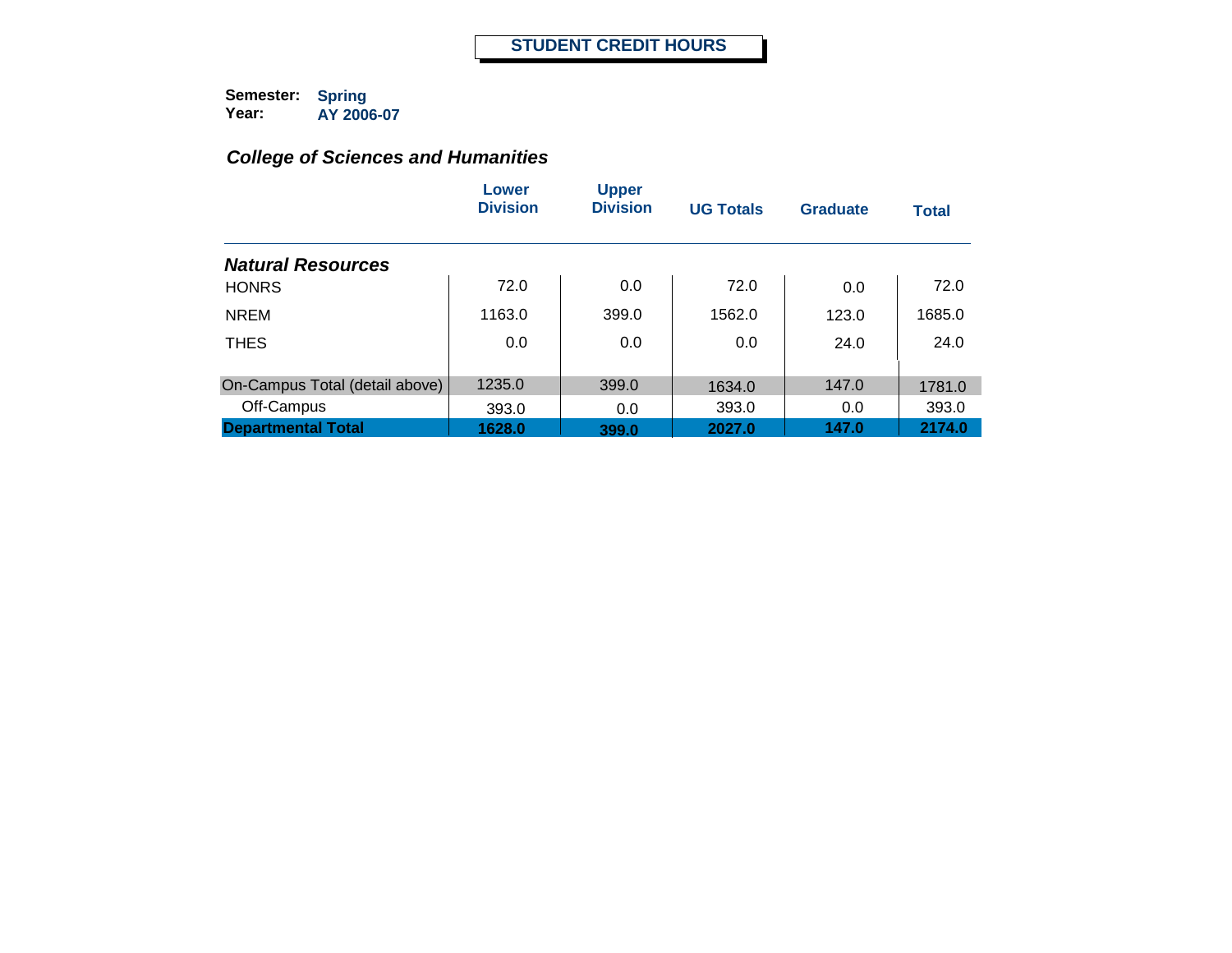|                                | Lower<br><b>Division</b> | <b>Upper</b><br><b>Division</b> | <b>UG Totals</b> | Graduate | <b>Total</b> |
|--------------------------------|--------------------------|---------------------------------|------------------|----------|--------------|
| <b>Philosophy</b>              |                          |                                 |                  |          |              |
| PHIL                           | 1671.0                   | 144.0                           | 1815.0           | 0.0      | 1815.0       |
| <b>RELST</b>                   | 2304.0                   | 87.0                            | 2391.0           | 0.0      | 2391.0       |
| <b>SPST</b>                    | 90.0                     | 21.0                            | 111.0            | 0.0      | 111.0        |
| On-Campus Total (detail above) | 4065.0                   | 252.0                           | 4317.0           | 0.0      | 4317.0       |
| Off-Campus                     | 609.0                    | 45.0                            | 654.0            | 0.0      | 654.0        |
| <b>Departmental Total</b>      | 4674.0                   | 297.0                           | 4971.0           | 0.0      | 4971.0       |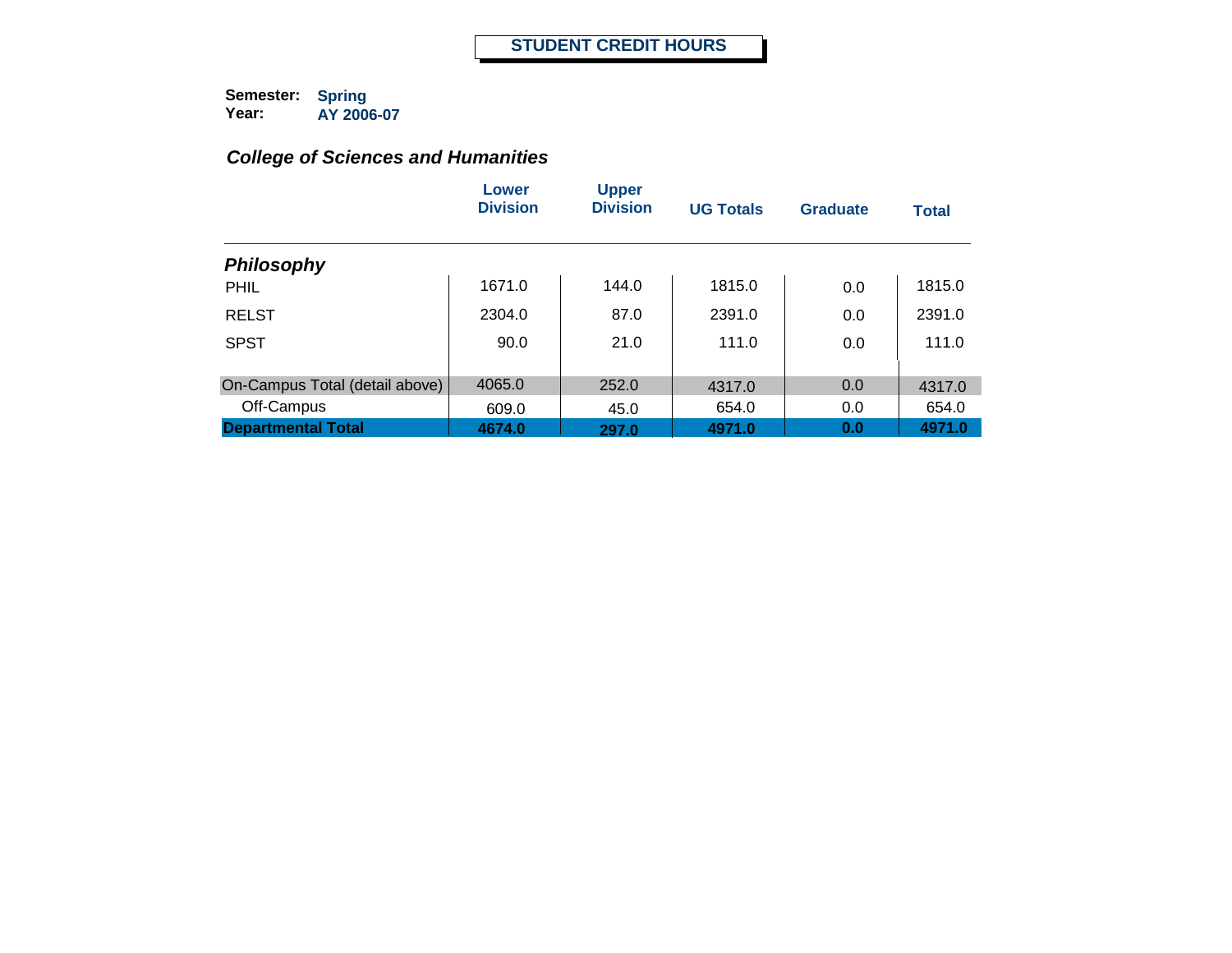|                                | Lower<br><b>Division</b> | <b>Upper</b><br><b>Division</b> | <b>UG Totals</b> | <b>Graduate</b> | <b>Total</b> |
|--------------------------------|--------------------------|---------------------------------|------------------|-----------------|--------------|
| <b>Physics &amp; Astronomy</b> |                          |                                 |                  |                 |              |
| <b>APHYS</b>                   | 0.0                      | 15.0                            | 15.0             | 12.0            | 27.0         |
| <b>ASTRO</b>                   | 2310.0                   | 16.0                            | 2326.0           | 12.0            | 2338.0       |
| <b>HONRS</b>                   | 69.0                     | 0.0                             | 69.0             | 0.0             | 69.0         |
| <b>PHYCS</b>                   | 1849.0                   | 198.0                           | 2047.0           | 104.0           | 2151.0       |
| <b>RES</b>                     | 0.0                      | 0.0                             | 0.0              | 12.0            | 12.0         |
| <b>THES</b>                    | 0.0                      | 0.0                             | 0.0              | 6.0             | 6.0          |
| On-Campus Total (detail above) | 4228.0                   | 229.0                           | 4457.0           | 146.0           | 4603.0       |
| Off-Campus                     | 221.0                    | 0.0                             | 221.0            | 0.0             | 221.0        |
| <b>Departmental Total</b>      | 4449.0                   | 229.0                           | 4678.0           | 146.0           | 4824.0       |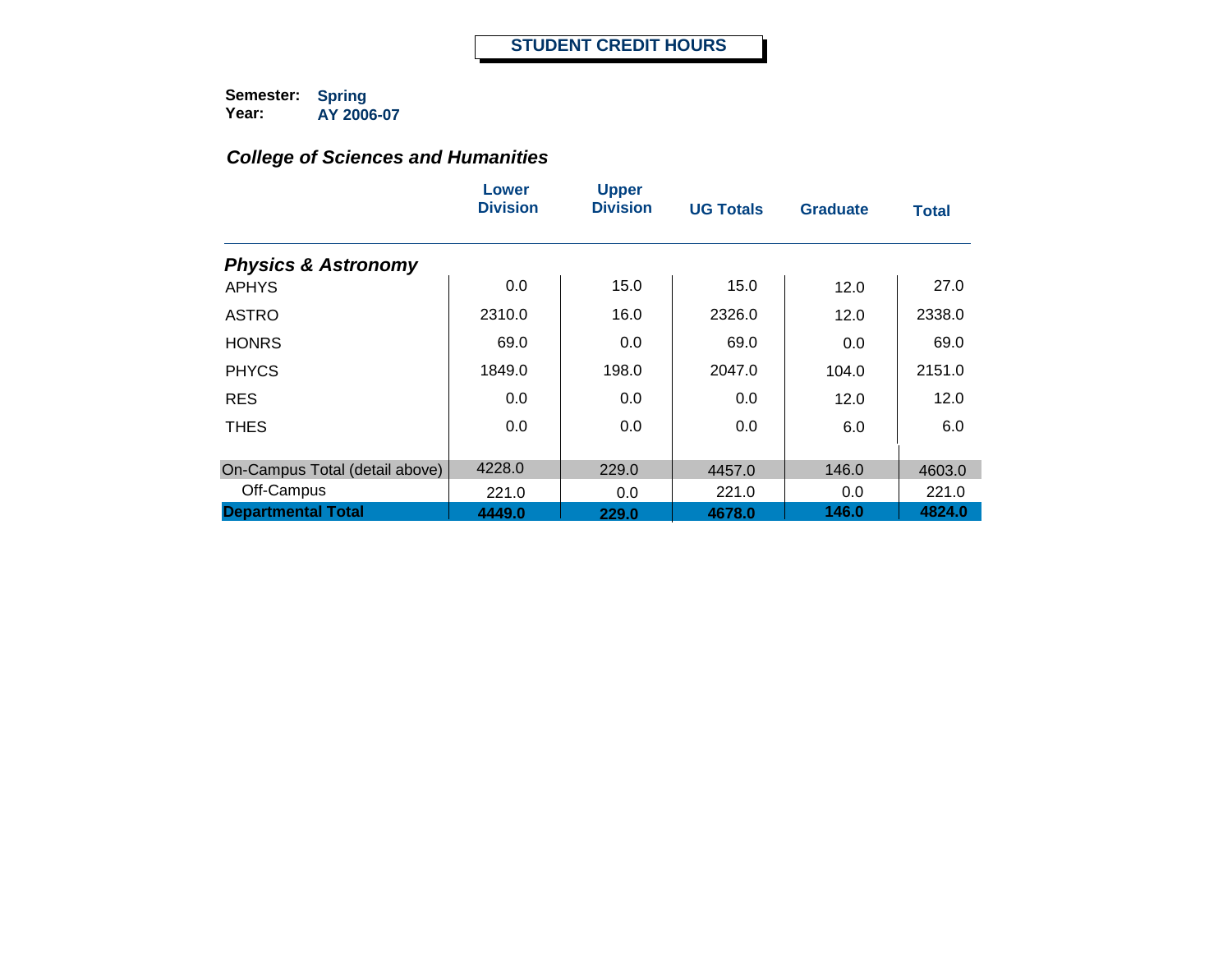|                                        | Lower<br><b>Division</b> | <b>Upper</b><br><b>Division</b> | <b>UG Totals</b> | <b>Graduate</b> | <b>Total</b> |  |  |  |  |
|----------------------------------------|--------------------------|---------------------------------|------------------|-----------------|--------------|--|--|--|--|
| <b>Physiology &amp; Health Science</b> |                          |                                 |                  |                 |              |  |  |  |  |
| <b>ANAT</b>                            | 555.0                    | 0.0                             | 555.0            | 67.0            | 622.0        |  |  |  |  |
| <b>HSC</b>                             | 3960.0                   | 1120.0                          | 5080.0           | 107.0           | 5187.0       |  |  |  |  |
| <b>MASTR</b>                           | 0.0                      | 0.0                             | 0.0              | 0.0             | 0.0          |  |  |  |  |
| <b>PHYSL</b>                           | 1490.0                   | 16.0                            | 1506.0           | 184.0           | 1690.0       |  |  |  |  |
| <b>THES</b>                            | 0.0                      | 0.0                             | 0.0              | 6.0             | 6.0          |  |  |  |  |
| On-Campus Total (detail above)         | 6005.0                   | 1136.0                          | 7141.0           | 364.0           | 7505.0       |  |  |  |  |
| Off-Campus                             | 776.0                    | 615.0                           | 1391.0           | 66.0            | 1457.0       |  |  |  |  |
| <b>Departmental Total</b>              | 6781.0                   | 1751.0                          | 8532.0           | 430.0           | 8962.0       |  |  |  |  |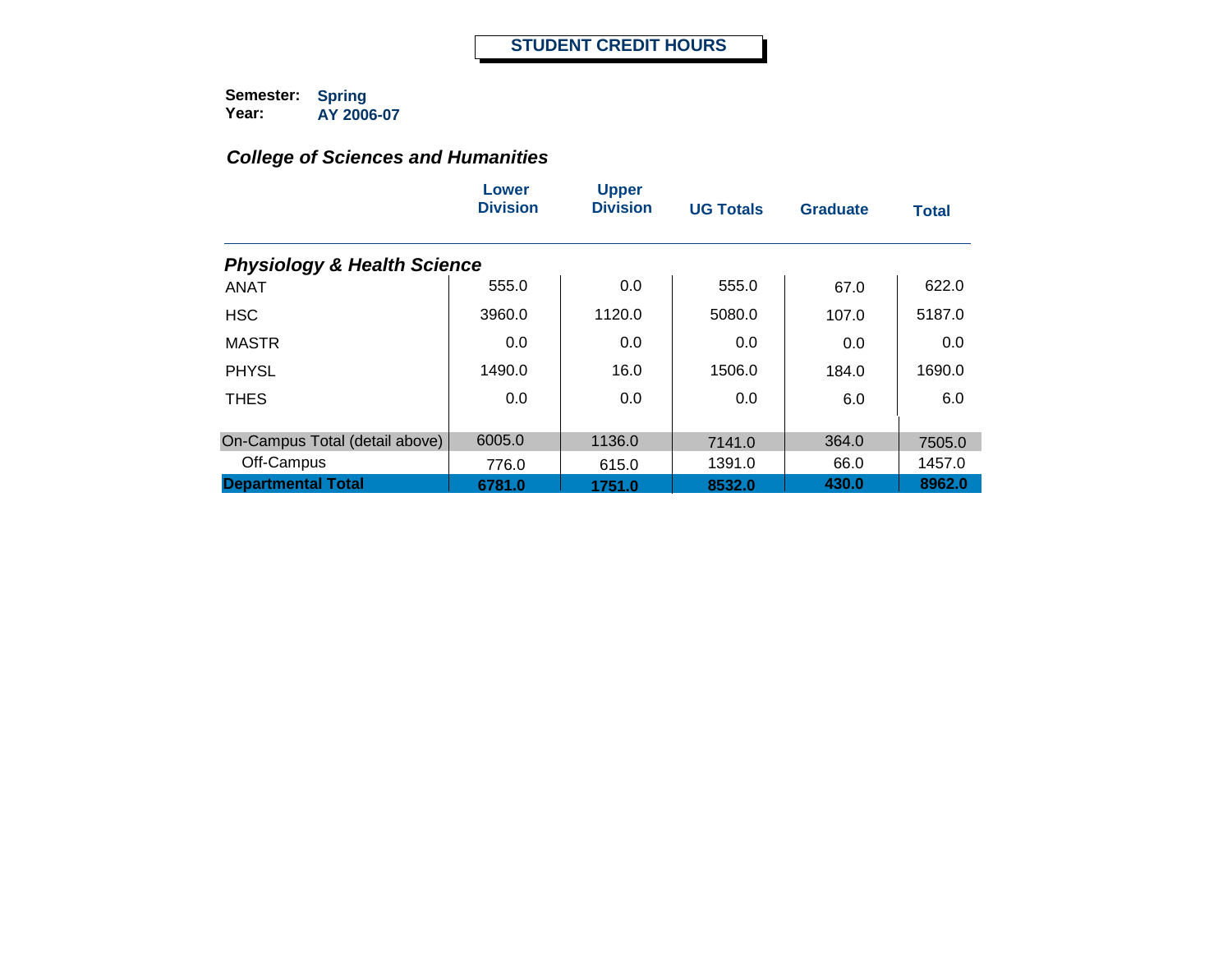|                                | Lower<br><b>Division</b> | <b>Upper</b><br><b>Division</b> | <b>UG Totals</b> | Graduate | <b>Total</b> |
|--------------------------------|--------------------------|---------------------------------|------------------|----------|--------------|
| <b>Political Science</b>       |                          |                                 |                  |          |              |
| <b>POLS</b>                    | 2340.0                   | 1083.0                          | 3423.0           | 315.0    | 3738.0       |
| <b>RES</b>                     | 0.0                      | 0.0                             | 0.0              | 6.0      | 6.0          |
| On-Campus Total (detail above) | 2340.0                   | 1083.0                          | 3423.0           | 321.0    | 3744.0       |
| Off-Campus                     | 405.0                    | 183.0                           | 588.0            | 33.0     | 621.0        |
| <b>Departmental Total</b>      | 2745.0                   | 1266.0                          | 4011.0           | 354.0    | 4365.0       |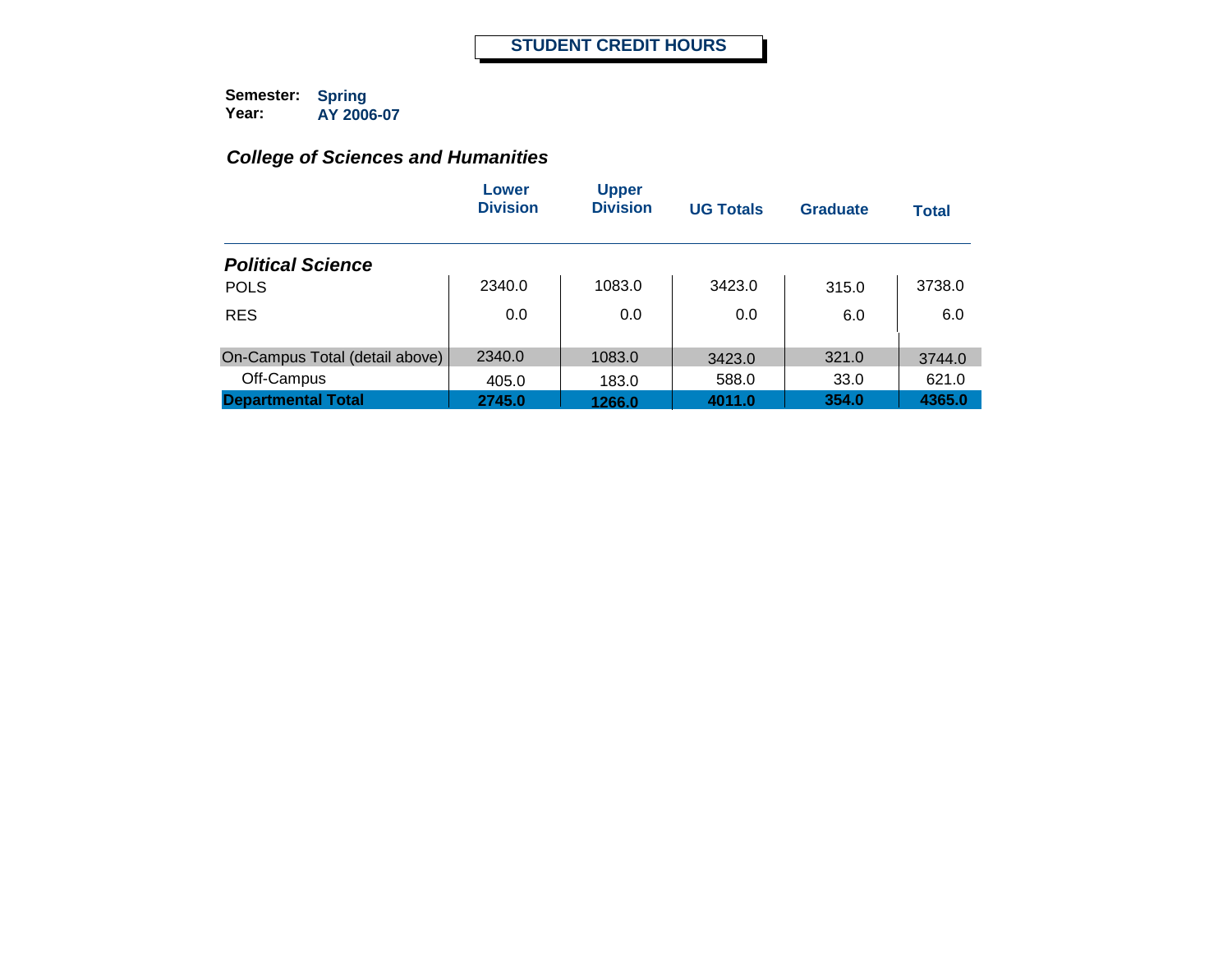|                                | Lower<br><b>Division</b> | <b>Upper</b><br><b>Division</b> | <b>UG Totals</b> | Graduate | <b>Total</b> |
|--------------------------------|--------------------------|---------------------------------|------------------|----------|--------------|
| <b>Psychological Science</b>   |                          |                                 |                  |          |              |
| <b>PSYSC</b>                   | 4894.0                   | 3356.0                          | 8250.0           | 302.0    | 8552.0       |
| <b>THES</b>                    | 0.0                      | 0.0                             | 0.0              | 39.0     | 39.0         |
| On-Campus Total (detail above) | 4894.0                   | 3356.0                          | 8250.0           | 341.0    | 8591.0       |
| Off-Campus                     | 351.0                    | 555.0                           | 906.0            | 0.0      | 906.0        |
| <b>Departmental Total</b>      | 5245.0                   | 3911.0                          | 9156.0           | 341.0    | 9497.0       |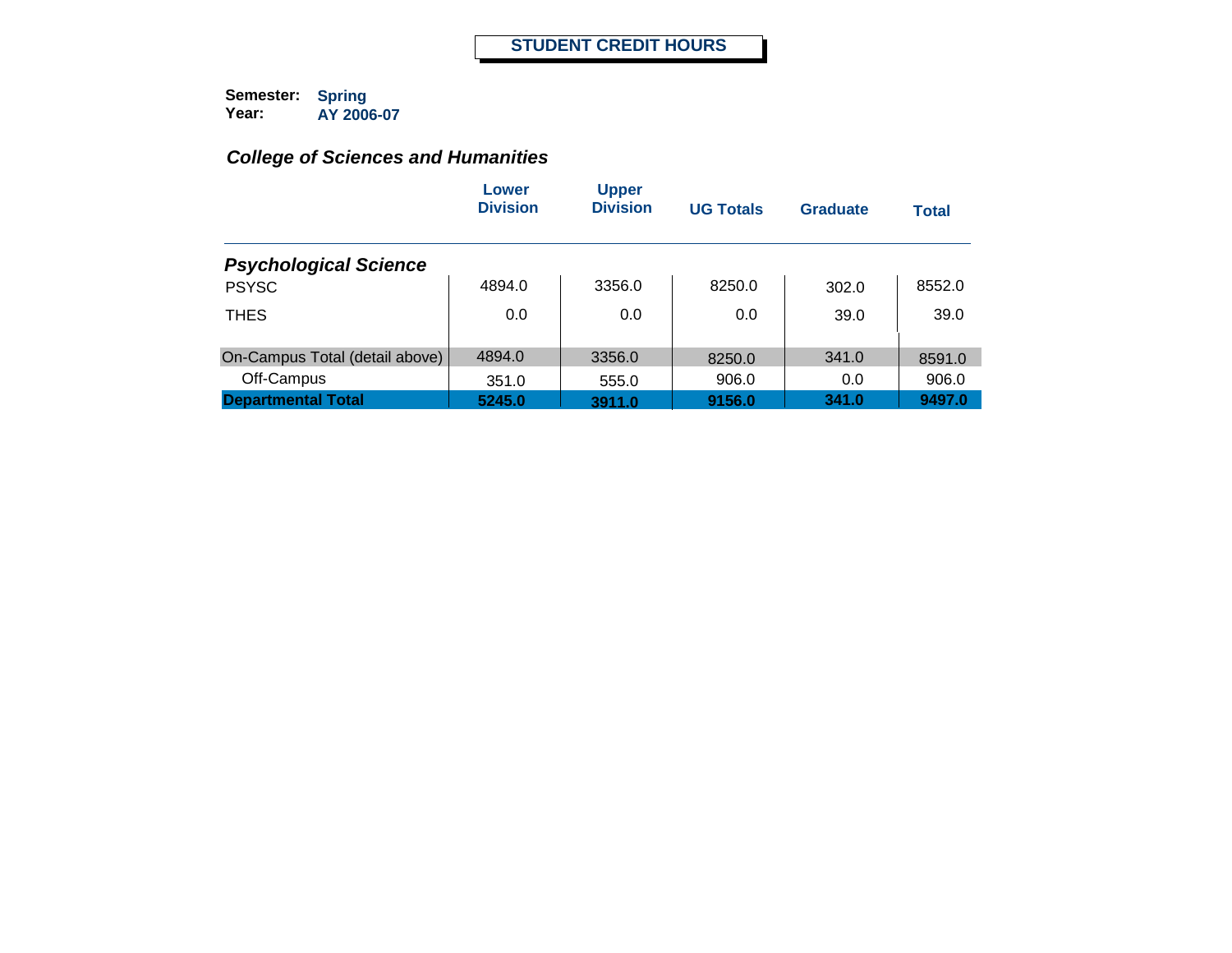|                                | Lower<br><b>Division</b> | <b>Upper</b><br><b>Division</b> | <b>UG Totals</b> | <b>Graduate</b> | <b>Total</b> |
|--------------------------------|--------------------------|---------------------------------|------------------|-----------------|--------------|
| Sociology                      |                          |                                 |                  |                 |              |
| <b>SOC</b>                     | 3852.0                   | 867.0                           | 4719.0           | 87.0            | 4806.0       |
| <b>THES</b>                    | 0.0                      | 0.0                             | 0.0              | 6.0             | 6.0          |
| On-Campus Total (detail above) | 3852.0                   | 867.0                           | 4719.0           | 93.0            | 4812.0       |
| Off-Campus                     | 498.0                    | 279.0                           | 777.0            | 0.0             | 777.0        |
| <b>Departmental Total</b>      | 4350.0                   | 1146.0                          | 5496.0           | 93.0            | 5589.0       |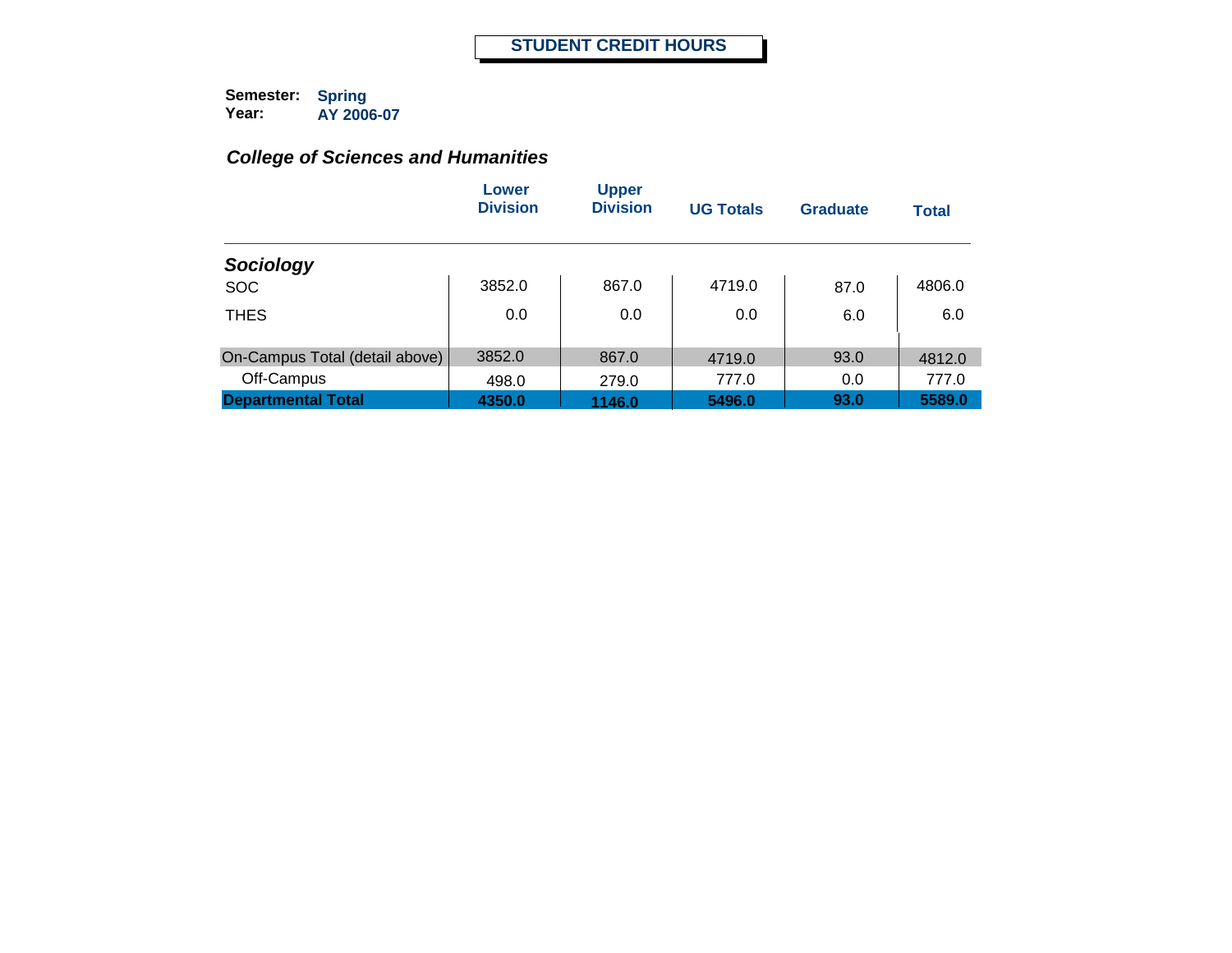|                                | Lower<br><b>Division</b> | <b>Upper</b><br><b>Division</b> | <b>UG Totals</b> | Graduate | Total  |
|--------------------------------|--------------------------|---------------------------------|------------------|----------|--------|
| <b>Social Work</b>             |                          |                                 |                  |          |        |
| <b>SOCWK</b>                   | 612.0                    | 993.0                           | 1605.0           | 0.0      | 1605.0 |
| On-Campus Total (detail above) | 612.0                    | 993.0                           | 1605.0           | 0.0      | 1605.0 |
| Off-Campus                     | 0.0                      | 6.0                             | 6.0              | 0.0      | 6.0    |
| <b>Departmental Total</b>      | 612.0                    | 999.0                           | 1611.0           | 0.0      | 1611.0 |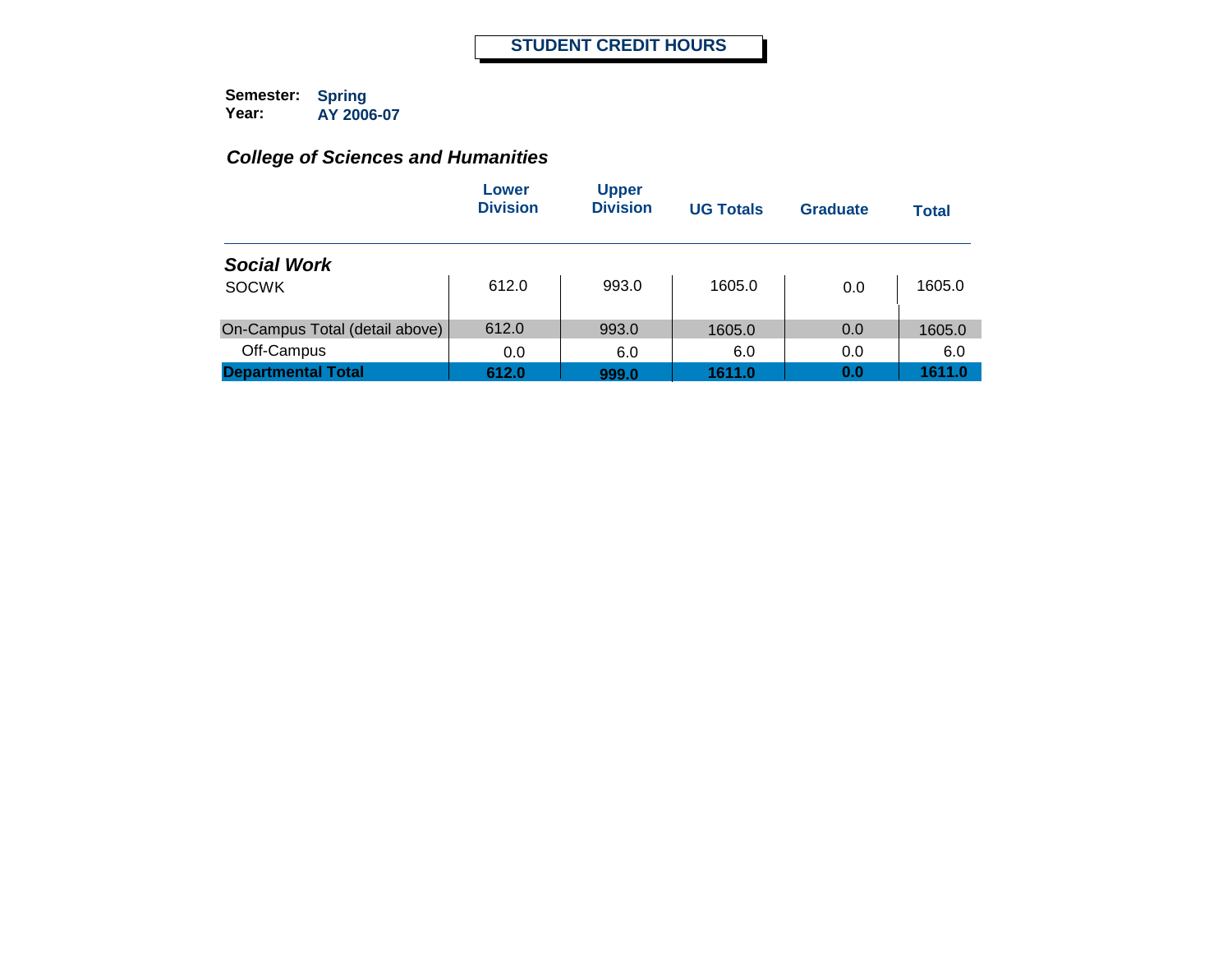|                                         | Lower<br><b>Division</b> | <b>Upper</b><br><b>Division</b> | <b>UG Totals</b> | Graduate | <b>Total</b> |
|-----------------------------------------|--------------------------|---------------------------------|------------------|----------|--------------|
| <b>Speech Pathology &amp; Audiology</b> |                          |                                 |                  |          |              |
| <b>SPAA</b>                             | 684.0                    | 426.0                           | 1110.0           | 1045.0   | 2155.0       |
| On-Campus Total (detail above)          | 684.0                    | 426.0                           | 1110.0           | 1045.0   | 2155.0       |
| Off-Campus                              | 0.0                      | 0.0                             | 0.0              | 0.0      | 0.0          |
| <b>Departmental Total</b>               | 684.0                    | 426.0                           | 1110.0           | 1045.0   | 2155.0       |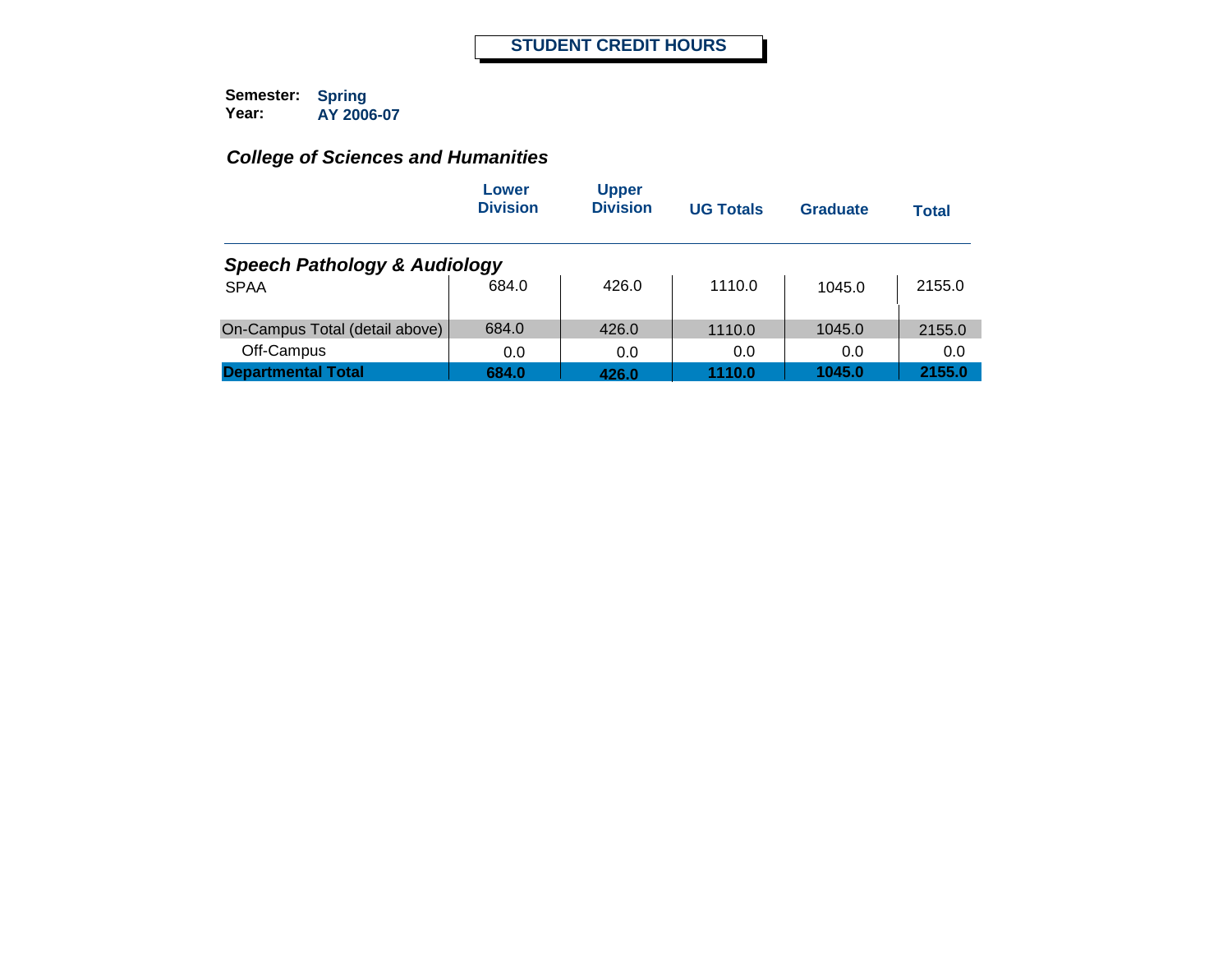|                                | Lower<br><b>Division</b> | <b>Upper</b><br><b>Division</b> | <b>UG Totals</b> | Graduate | <b>Total</b> |
|--------------------------------|--------------------------|---------------------------------|------------------|----------|--------------|
| <b>Womens Studies</b>          |                          |                                 |                  |          |              |
| <b>WMNST</b>                   | 390.0                    | 184.0                           | 574.0            | 0.0      | 574.0        |
| On-Campus Total (detail above) | 390.0                    | 184.0                           | 574.0            | 0.0      | 574.0        |
| Off-Campus                     | 0.0                      | 3.0                             | 3.0              | 0.0      | 3.0          |
| <b>Departmental Total</b>      | 390.0                    | 187.0                           | 577.0            | 0.0      | 577.0        |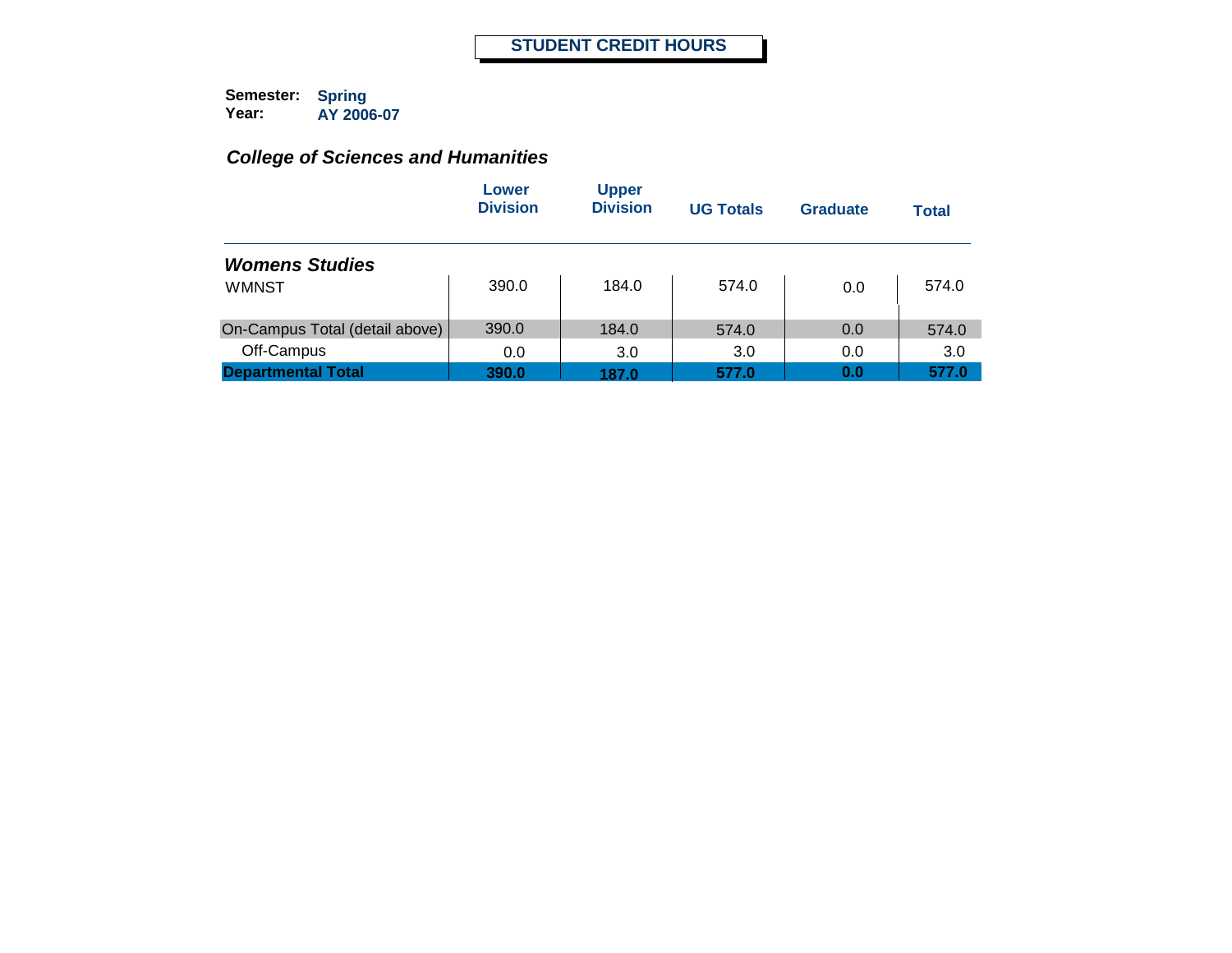#### *Interdepartmental*

|                                | Lower<br><b>Division</b> | <b>Upper</b><br><b>Division</b> | <b>UG Totals</b> | <b>Graduate</b> | Total |
|--------------------------------|--------------------------|---------------------------------|------------------|-----------------|-------|
| <b>Honors</b>                  |                          |                                 |                  |                 |       |
| <b>HONRS</b>                   | 121.0                    | 557.0                           | 678.0            | 0.0             | 678.0 |
| On-Campus Total (detail above) | 121.0                    | 557.0                           | 678.0            | 0.0             | 678.0 |
| Off-Campus                     | 3.0                      | 52.0                            | 55.0             | 0.0             | 55.0  |
| <b>Departmental Total</b>      | 124.0                    | 609.0                           | 733.0            | 0.0             | 733.0 |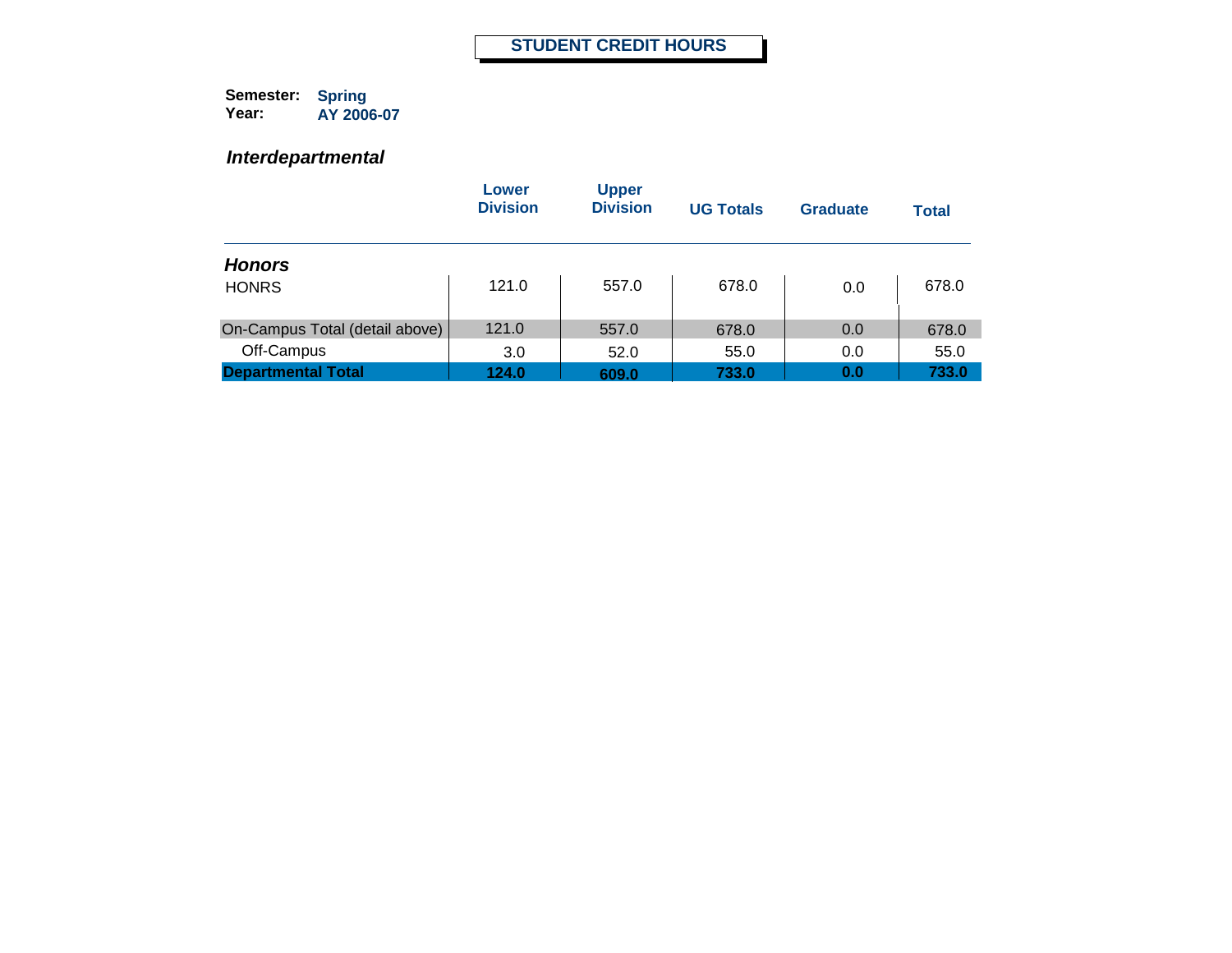#### *Interdepartmental*

|                                | Lower<br><b>Division</b> | <b>Upper</b><br><b>Division</b> | <b>UG Totals</b> | Graduate | <b>Total</b> |
|--------------------------------|--------------------------|---------------------------------|------------------|----------|--------------|
| <b>Interdepartmental</b>       |                          |                                 |                  |          |              |
| ID                             | 1.0                      | 0.0                             | 1.0              | 0.0      | 1.0          |
| <b>MASTR</b>                   | 0.0                      | 0.0                             | 0.0              | 0.0      | 0.0          |
| On-Campus Total (detail above) | 1.0                      | 0.0                             | 1.0              | 0.0      | 1.0          |
| Off-Campus                     | 0.0                      | 6.0                             | 6.0              | 0.0      | 6.0          |
| <b>Departmental Total</b>      | 1.0                      | 6.0                             | 7.0              | 0.0      | 7.0          |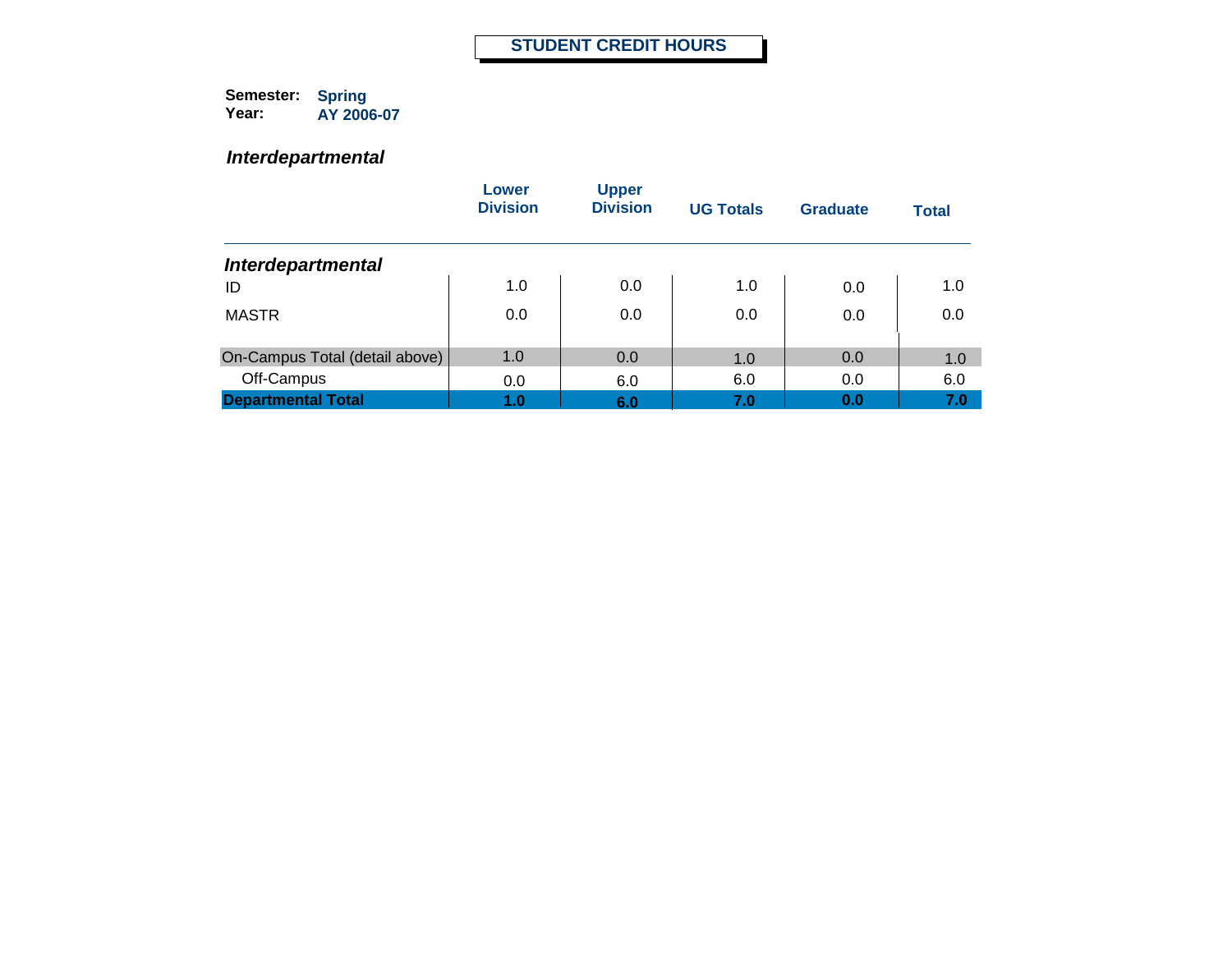#### *Interdepartmental*

|                                | Lower<br><b>Division</b> | <b>Upper</b><br><b>Division</b> | <b>UG Totals</b> | <b>Graduate</b> | <b>Total</b> |
|--------------------------------|--------------------------|---------------------------------|------------------|-----------------|--------------|
| UC                             |                          |                                 |                  |                 |              |
| ID                             | 0.0                      | 102.0                           | 102.0            | 0.0             | 102.0        |
| <b>INTST</b>                   | 0.0                      | 98.0                            | 98.0             | 0.0             | 98.0         |
| On-Campus Total (detail above) | 0.0                      | 200.0                           | 200.0            | 0.0             | 200.0        |
| Off-Campus                     | 0.0                      | 30.0                            | 30.0             | 0.0             | 30.0         |
| <b>Departmental Total</b>      | 0.0                      | 230.0                           | 230.0            | 0.0             | 230.0        |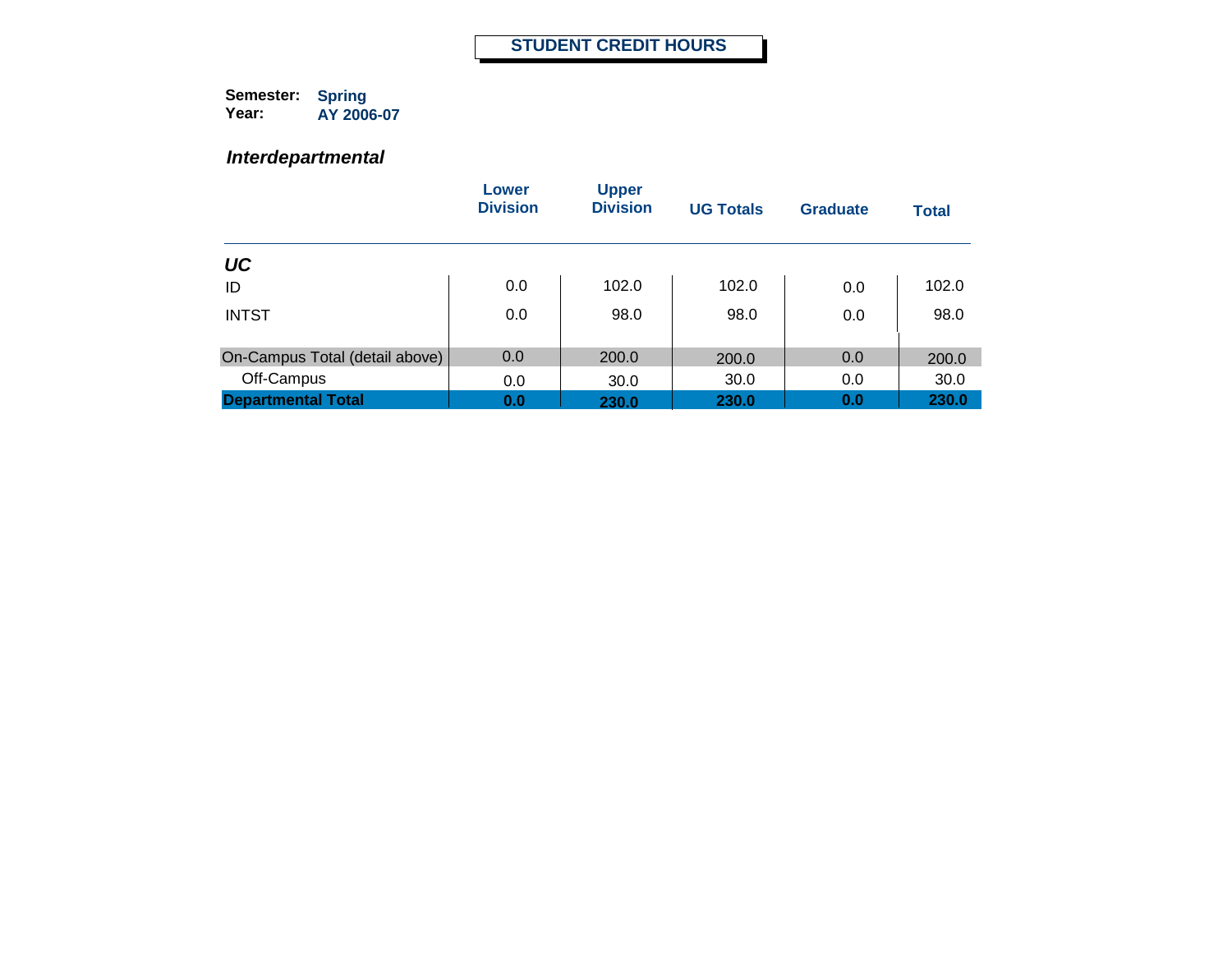|                                | Lower<br><b>Division</b> | <b>Upper</b><br><b>Division</b> | <b>UG Totals</b> | <b>Graduate</b> | <b>Total</b> |
|--------------------------------|--------------------------|---------------------------------|------------------|-----------------|--------------|
| <b>Counseling Psychology</b>   |                          |                                 |                  |                 |              |
| <b>CPSY</b>                    | 483.0                    | 750.0                           | 1233.0           | 1038.0          | 2271.0       |
| <b>DISS</b>                    | 0.0                      | 0.0                             | 0.0              | 65.0            | 65.0         |
| <b>DOC</b>                     | 0.0                      | 0.0                             | 0.0              | 0.0             | 0.0          |
| ID                             | 0.0                      | 0.0                             | 0.0              | 16.0            | 16.0         |
| <b>SOPSY</b>                   | 0.0                      | 0.0                             | 0.0              | 78.0            | 78.0         |
| On-Campus Total (detail above) | 483.0                    | 750.0                           | 1233.0           | 1197.0          | 2430.0       |
| Off-Campus                     | 276.0                    | 623.0                           | 899.0            | 0.0             | 899.0        |
| <b>Departmental Total</b>      | 759.0                    | 1373.0                          | 2132.0           | 1197.0          | 3329.0       |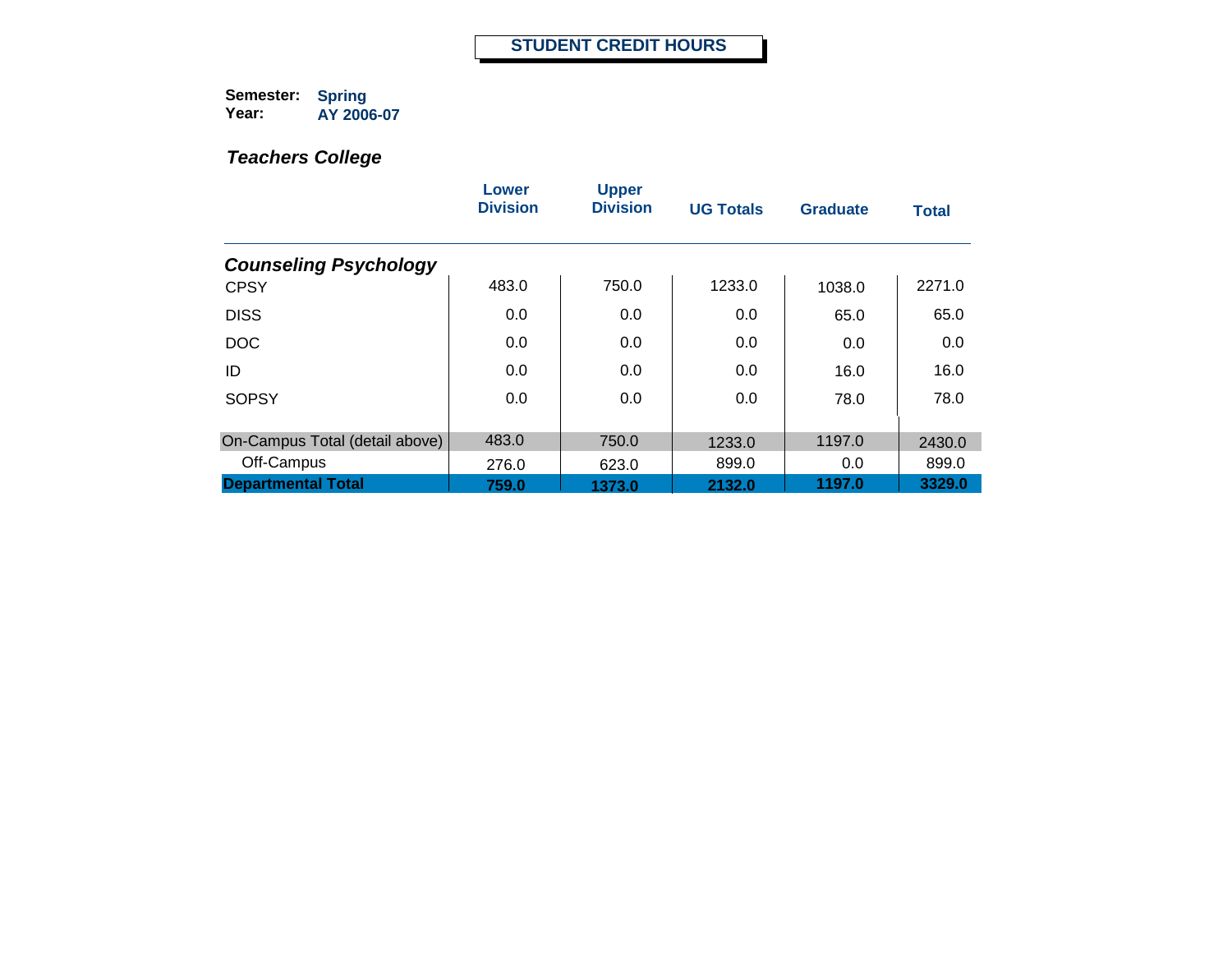|                                | Lower<br><b>Division</b> | <b>Upper</b><br><b>Division</b> | <b>UG Totals</b> | <b>Graduate</b> | <b>Total</b> |
|--------------------------------|--------------------------|---------------------------------|------------------|-----------------|--------------|
| <b>Elementary Education</b>    |                          |                                 |                  |                 |              |
| <b>DISS</b>                    | 0.0                      | 0.0                             | 0.0              | 10.0            | 10.0         |
| <b>DOC</b>                     | 0.0                      | 0.0                             | 0.0              | 0.0             | 0.0          |
| <b>EDEL</b>                    | 1569.0                   | 2530.0                          | 4099.0           | 27.0            | 4126.0       |
| <b>EDRDG</b>                   | 0.0                      | 951.0                           | 951.0            | 15.0            | 966.0        |
| On-Campus Total (detail above) | 1569.0                   | 3481.0                          | 5050.0           | 52.0            | 5102.0       |
| Off-Campus                     | 0.0                      | 23.0                            | 23.0             | 486.0           | 509.0        |
| <b>Departmental Total</b>      | 1569.0                   | 3504.0                          | 5073.0           | 538.0           | 5611.0       |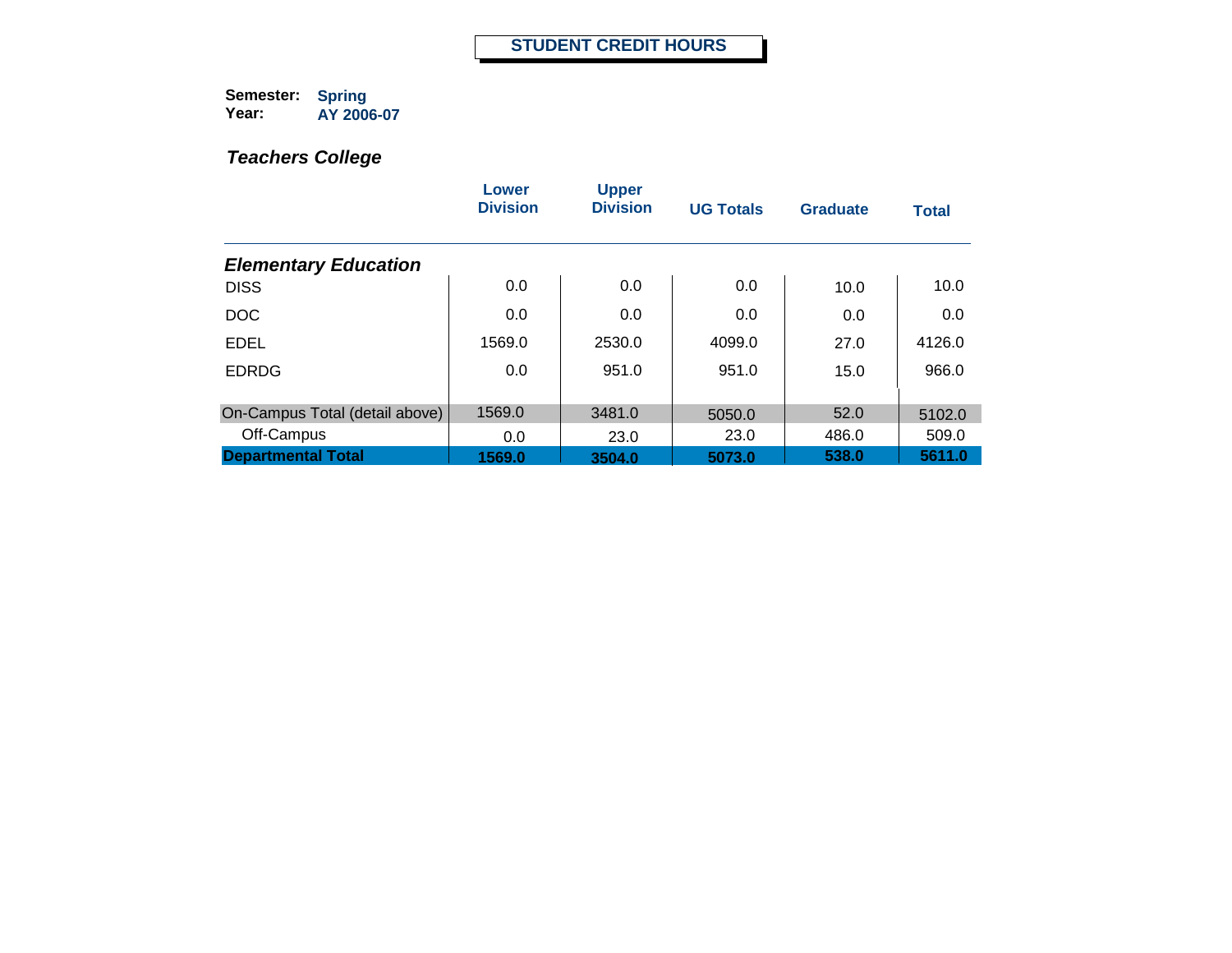|                                | Lower<br><b>Division</b> | <b>Upper</b><br><b>Division</b> | <b>UG Totals</b> | <b>Graduate</b> | <b>Total</b> |
|--------------------------------|--------------------------|---------------------------------|------------------|-----------------|--------------|
| <b>Educational Psychology</b>  |                          |                                 |                  |                 |              |
| <b>DISS</b>                    | 0.0                      | 0.0                             | 0.0              | 30.0            | 30.0         |
| <b>DOC</b>                     | 0.0                      | 0.0                             | 0.0              | 0.0             | 0.0          |
| <b>EDPSY</b>                   | 1458.0                   | 1867.0                          | 3325.0           | 865.0           | 4190.0       |
| ID                             | 0.0                      | 0.0                             | 0.0              | 42.0            | 42.0         |
| On-Campus Total (detail above) | 1458.0                   | 1867.0                          |                  | 937.0           |              |
|                                |                          |                                 | 3325.0           |                 | 4262.0       |
| Off-Campus                     | 87.0                     | 189.0                           | 276.0            | 486.0           | 762.0        |
| <b>Departmental Total</b>      | 1545.0                   | 2056.0                          | 3601.0           | 1423.0          | 5024.0       |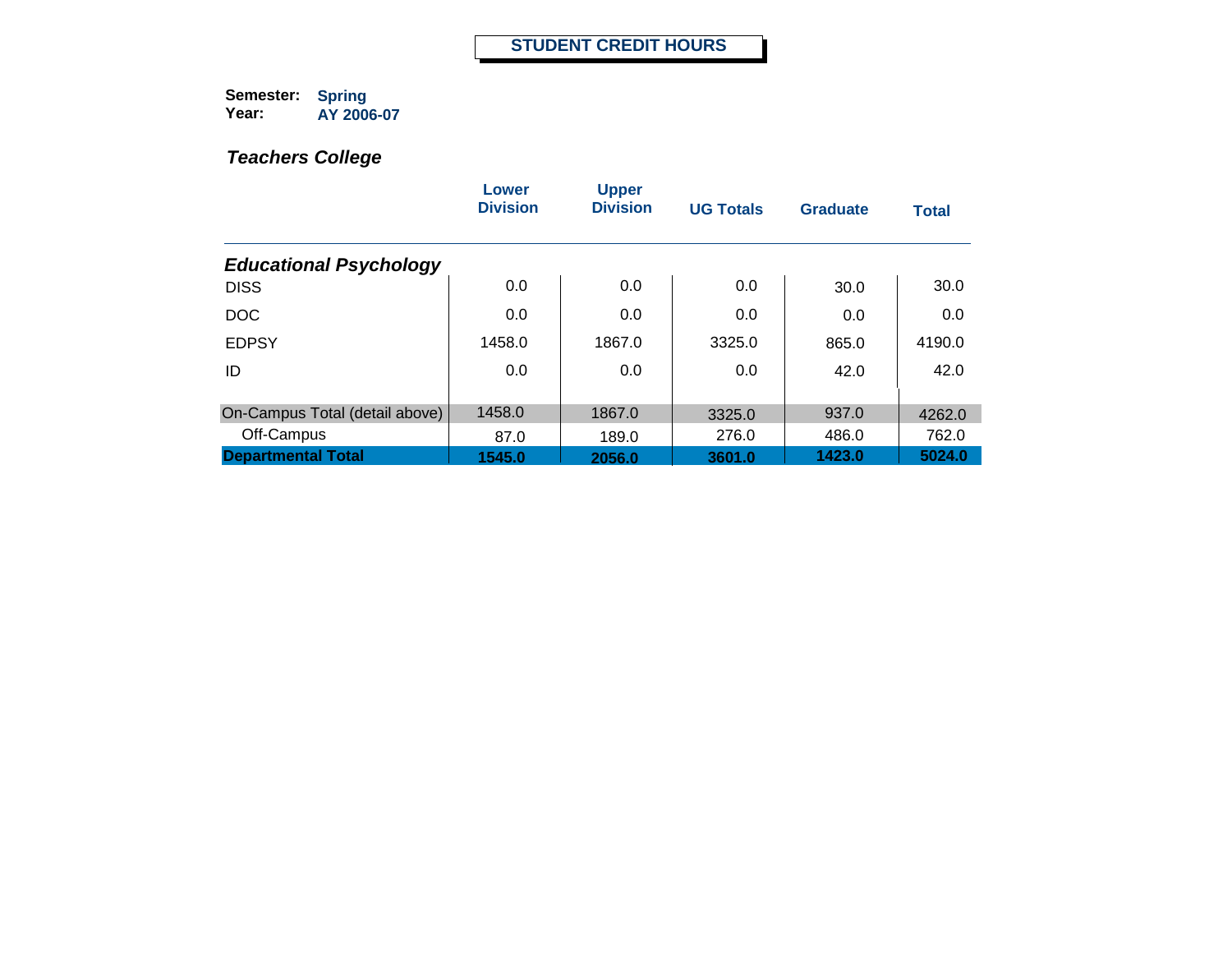|                                | <b>Lower</b><br><b>Division</b> | <b>Upper</b><br><b>Division</b> | <b>UG Totals</b> | <b>Graduate</b> | <b>Total</b> |
|--------------------------------|---------------------------------|---------------------------------|------------------|-----------------|--------------|
| <b>Educational Studies</b>     |                                 |                                 |                  |                 |              |
| <b>DISS</b>                    | 0.0                             | 0.0                             | 0.0              | 37.0            | 37.0         |
| <b>DOC</b>                     | 0.0                             | 0.0                             | 0.0              | 0.0             | 0.0          |
| <b>EDAC</b>                    | 0.0                             | 0.0                             | 0.0              | 210.0           | 210.0        |
| <b>EDALG</b>                   | 0.0                             | 392.0                           | 392.0            | 0.0             | 392.0        |
| <b>EDCUR</b>                   | 0.0                             | 0.0                             | 0.0              | 102.0           | 102.0        |
| <b>EDFON</b>                   | 0.0                             | 711.0                           | 711.0            | 93.0            | 804.0        |
| <b>EDGEN</b>                   | 0.0                             | 20.0                            | 20.0             | 0.0             | 20.0         |
| <b>EDHI</b>                    | 286.0                           | 59.0                            | 345.0            | 360.0           | 705.0        |
| <b>EDJHM</b>                   | 0.0                             | 185.0                           | 185.0            | 3.0             | 188.0        |
| <b>EDLIB</b>                   | 0.0                             | 74.0                            | 74.0             | 21.0            | 95.0         |
| <b>EDMUL</b>                   | 441.0                           | 12.0                            | 453.0            | 48.0            | 501.0        |
| <b>EDSEC</b>                   | 216.0                           | 1186.0                          | 1402.0           | 48.0            | 1450.0       |
| <b>EDSUP</b>                   | 0.0                             | 0.0                             | 0.0              | 6.0             | 6.0          |
| <b>EDTEC</b>                   | 29.0                            | 102.0                           | 131.0            | 30.0            | 161.0        |
| <b>RES</b>                     | 0.0                             | 0.0                             | 0.0              | 21.0            | 21.0         |
| <b>THES</b>                    | 0.0                             | 0.0                             | 0.0              | 3.0             | 3.0          |
|                                |                                 |                                 |                  |                 |              |
| On-Campus Total (detail above) | 972.0                           | 2741.0                          | 3713.0           | 982.0           | 4695.0       |
| Off-Campus                     | 336.0                           | 48.0                            | 384.0            | 705.0           | 1089.0       |
| <b>Departmental Total</b>      | 1308.0                          | 2789.0                          | 4097.0           | 1687.0          | 5784.0       |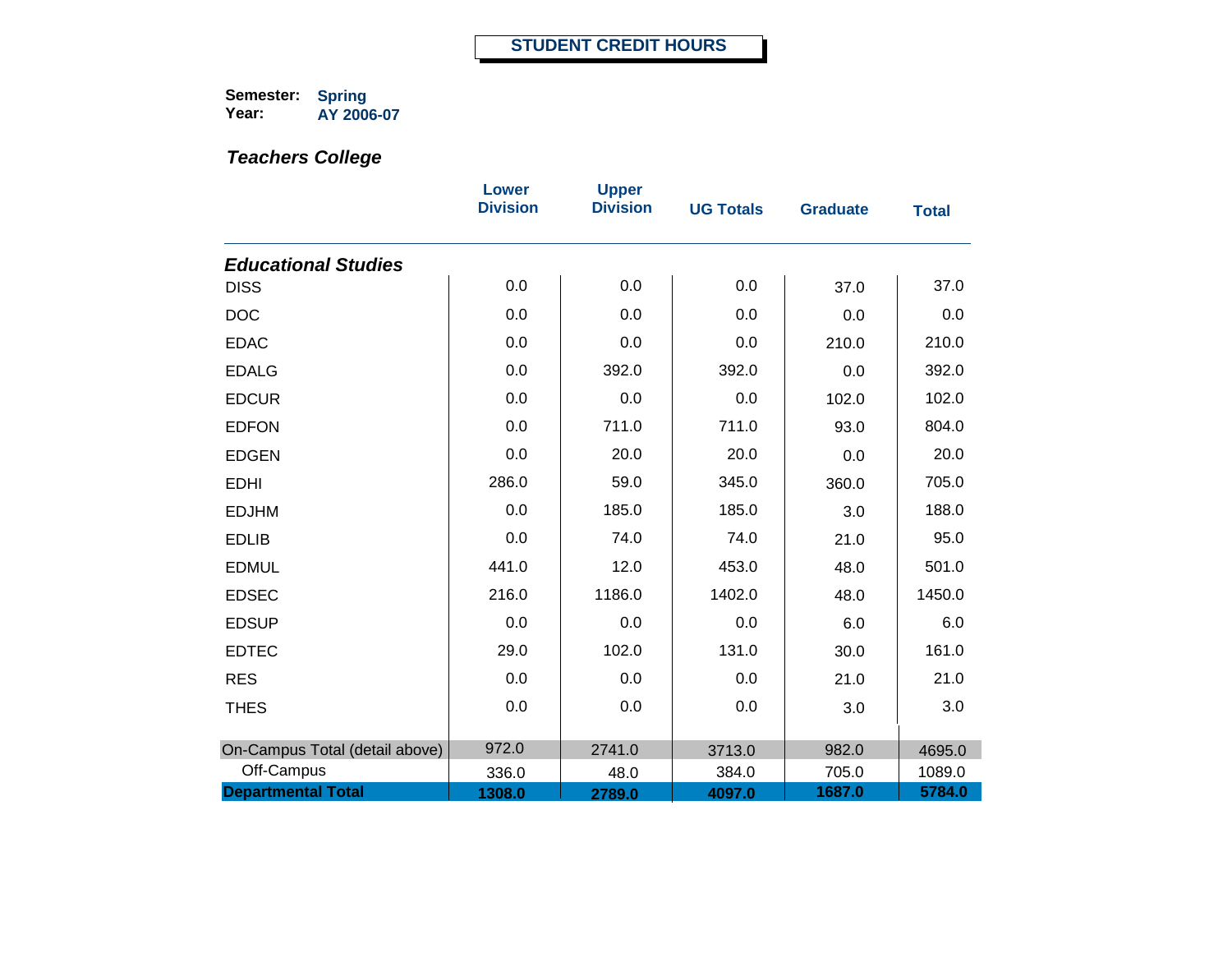|                                | Lower<br><b>Division</b> | <b>Upper</b><br><b>Division</b> | <b>UG Totals</b> | <b>Graduate</b> | <b>Total</b> |
|--------------------------------|--------------------------|---------------------------------|------------------|-----------------|--------------|
| <b>Educational Leadership</b>  |                          |                                 |                  |                 |              |
| <b>DISS</b>                    | 0.0                      | 0.0                             | 0.0              | 25.0            | 25.0         |
| <b>DOC</b>                     | 0.0                      | 0.0                             | 0.0              | 0.0             | 0.0          |
| <b>EDAD</b>                    | 0.0                      | 0.0                             | 0.0              | 69.0            | 69.0         |
| On-Campus Total (detail above) | 0.0                      | 0.0                             |                  | 94.0            |              |
|                                |                          |                                 | 0.0              |                 | 94.0         |
| Off-Campus                     | 0.0                      | 0.0                             | 0.0              | 972.0           | 972.0        |
| <b>Departmental Total</b>      | 0.0                      | 0.0                             | 0.0              | 1066.0          | 1066.0       |